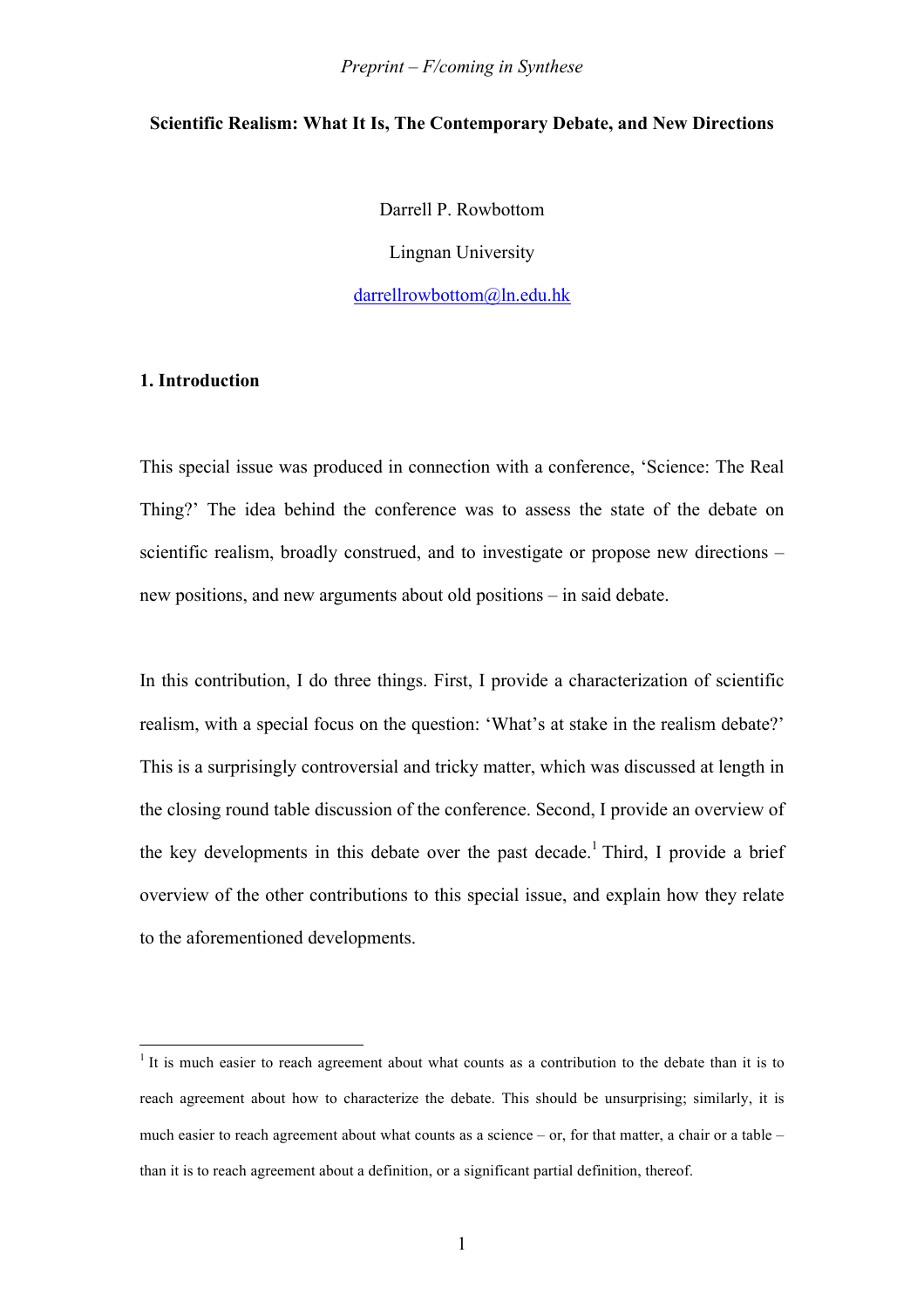#### **2. What Is Scientific Realism?**

Given the extent to which scientific realism has been discussed – for a flavour of this, consider that *The Scientific Image* has been cited 6000 times since 1980 and that *Scientific Realism: How Science Tracks Truth* has been cited 1000 times since 1999, by Google scholar's estimations – one might expect there to be considerable agreement on what, precisely, scientific realism involves. But even a perfunctory survey of the literature purporting to be on the topic dashes that hope, for as Chakravartty (2011) pithily notes:

It is perhaps only a slight exaggeration to say that scientific realism is characterized differently by every author who discusses it …2

The two influential monographs mentioned above, for instance, diverge considerably on the meaning of 'scientific realism'. On the one hand, van Fraassen (1980: 8) asserts:

*Science aims to give us, in its theories, a literally true story of what the world is like; and acceptance of a scientific theory involves the belief that it is true*. This is the correct statement of scientific realism.

<sup>&</sup>lt;sup>2</sup> Similar sentiments are expressed elsewhere. For example, Hacking (1983: 26) writes 'Definitions of 'scientific realism' merely point the way. It is more an attitude than a clearly stated doctrine… Scientific realism and anti-realism are … movements.' and Leplin (1984: 1) notes that 'Like the Equal Rights Movement, scientific realism is a majority position whose advocates are so divided as to appear a minority.'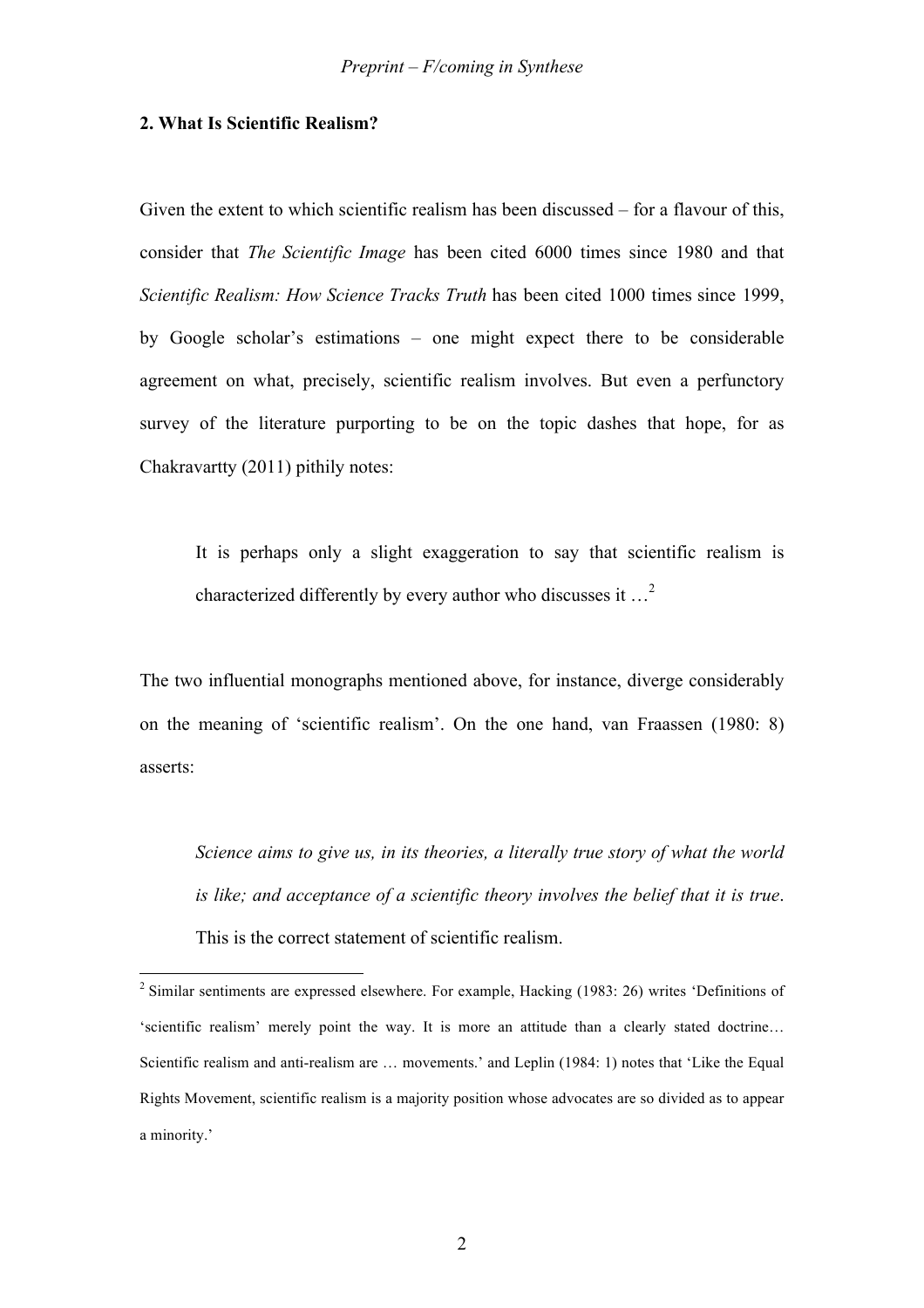On the other hand, Psillos (1999: xix) states:

What exactly ... is scientific realism? I take it to incorporate three theses (or stances)…

- 1 The metaphysical stance asserts that the world has a definite and mindindependent natural-kind structure.
- 2 The semantic thesis takes scientific theories at face-value, seeing them as truth-conditioned descriptions of their intended domain, both observable and unobservable. Hence, they are capable of being true or false. ... [I]f scientific theories are true, the unobservable entities they posit populate the world.
- 3 The epistemic stance regards mature and predictively successful scientific theories as well-confirmed and approximately true of the world. So, the entities posited by them, or, at any rate, entities very similar to those posited, do inhabit the world.

To reiterate, neither of these definitions of 'scientific realism' would be endorsed by the majority of experts on scientific realism. However, most experts *would* endorse definitions that bear considerable similarity to one or draw on both.<sup>3</sup> (In the latter case,

<sup>&</sup>lt;sup>3</sup> There are some significant exceptions to this general rule. For instance, Mäki (2005: 235) denies that scientific realism should be 'taken to be an epistemological doctrine'. He writes (Mäki 2005: 236):

I take realism to be primarily an ontological doctrine. Semantics and epistemology are important but not constitutive of the core concern of realism. On this I agree with philosophers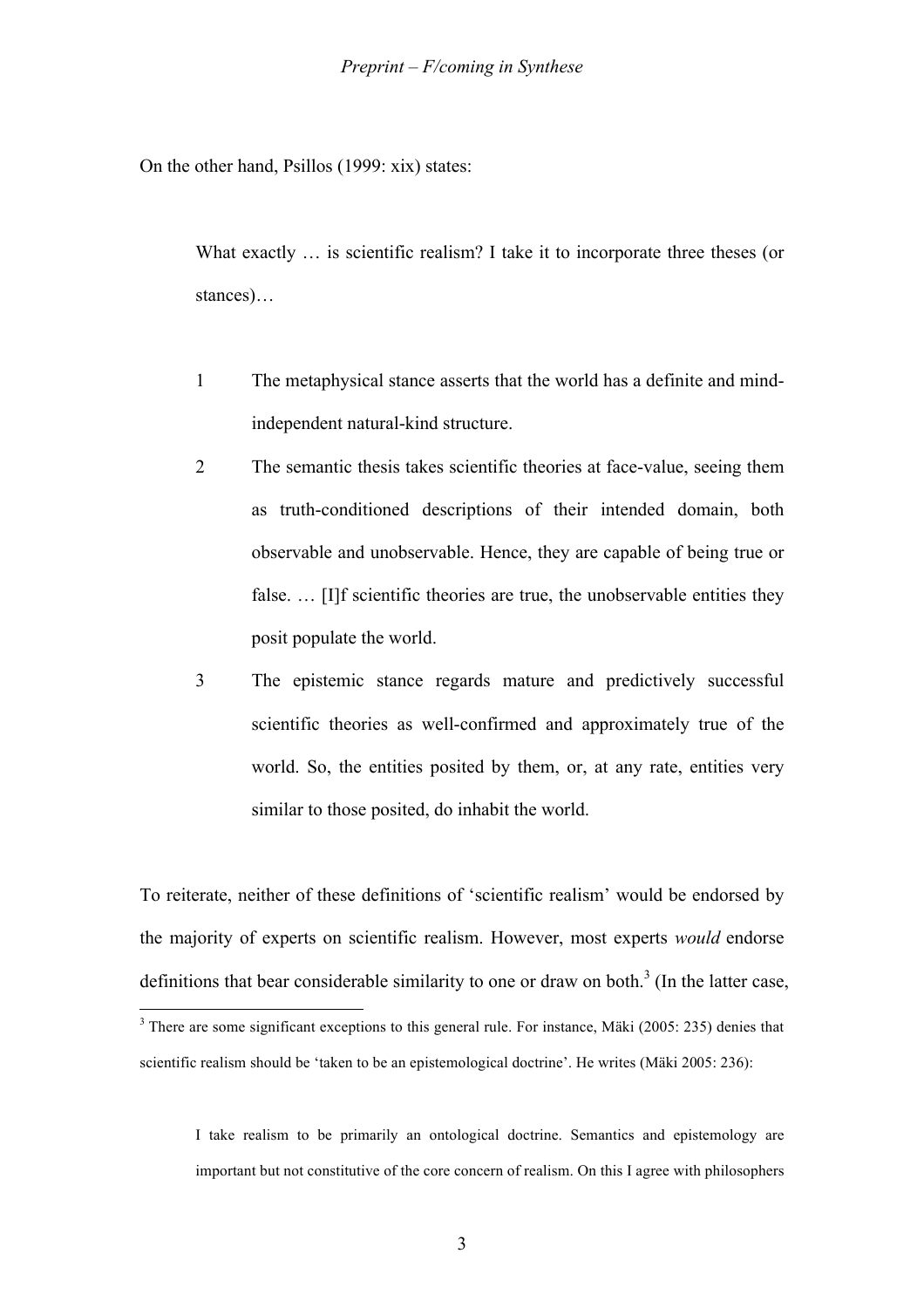for example, a thesis such as 'science seeks true theories' (Lyons 2005) might be added to Psillos's definition.) It is therefore apposite to consider these definitions as exemplars of two distinct, yet prominent, ways of understanding of scientific realism: one *axiological*, and the other *epistemological*. In the remainder of this section, I'll first discuss each exemplar in turn; in doing so, I will consider how and why other definitions of the same types vary. I will also consider how the two definitional approaches are connected, and whether they can be reconciled. I will argue that they cannot be, and propose a new framework for thinking about the scientific realism debate. My view is that we should be concerned with a cluster of issues that have been discussed under the heading of 'scientific realism' in the past century or so, and which can be easily identified without appeal to any canonical positions. Terms such as 'scientific realism' and 'scientific anti-realism' may then be understood to pick out vague-boundaried resemblance classes of positions on those issues.

## **2.1 The Axiological View**

 $\overline{a}$ 

Van Fraassen's view of scientific realism – and hence his alternative, constructive empiricism – involves two central notions: the aim of science and acceptance of science (and more particularly its content). Let's take each in turn, and then consider how they are connected.

like Michael Devitt whose formulation of scientific realism is put in more purely ontological terms: "*Scientific Realism*. Tokens of most current unobservable scientific physical types objectively exist independently of the mental" [Devitt 1991: 24] …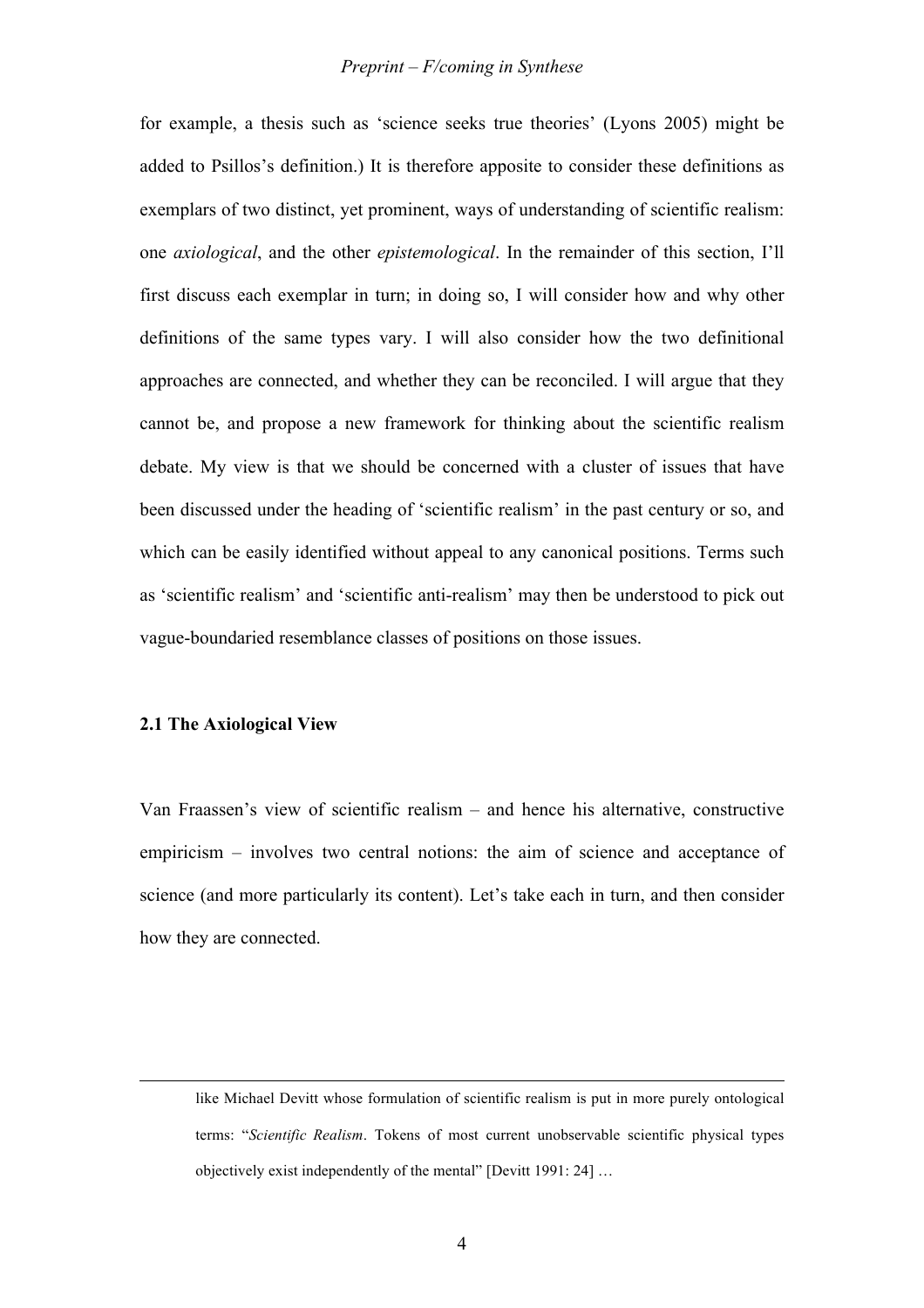The aim of science comes first. A good way to begin to discuss this is with the admission of Popper (1983: 132), writing long before van Fraassen: '[C]learly, different scientists have different aims, and science itself (whatever that may mean) has no aims.<sup>4</sup> The truth of this partially explains, even if it doesn't fully excuse, the confusion that the talk of 'the aim of science' has caused in some philosophical quarters; confusion which is illustrated, for instance, by Sorensen's (2013: 30) misguided claim that scientific anti-realists are committed to theses such as 'the scientist merely aims at the prediction and control of the phenomena … scientists are indifferent to the truth'.

But if the aim of science isn't a function of the aims of scientists, then what is it (supposed to be)? Answering this question is far from easy, as the literature on the topic – see Rosen (1994), van Fraassen (1994), and Rowbottom (2014a) – illustrates. One might propose to answer, *prima facie*, by suggesting that Sorensen's 'scientists are indifferent to the truth' should be read as 'scientists *should* be indifferent to the truth', or the weaker 'scientists *may reasonably* be indifferent to the truth'. But such an approach is no good either. The characterization of scientific realism offered by van Fraassen is not intended to be epistemological or methodological in character, or to bear on any other area where talk of what's obligated or permitted is appropriate, such as ethics. Rather, in his own words:

 $\overline{a}$ 

<sup>4</sup> Although it was not published until 1983, *Realism and the Aim of Science* is a part of the postscript to *The Logic of Scientific Discovery* that was written (and read by many in Popper's circle) in the 1950s. Elsewhere, Popper (1972: 290) instead used the notion of a regulative ideal to characterize realism: '[the] regulative ideal of finding theories which correspond to the facts is what makes the scientific tradition a realist tradition.'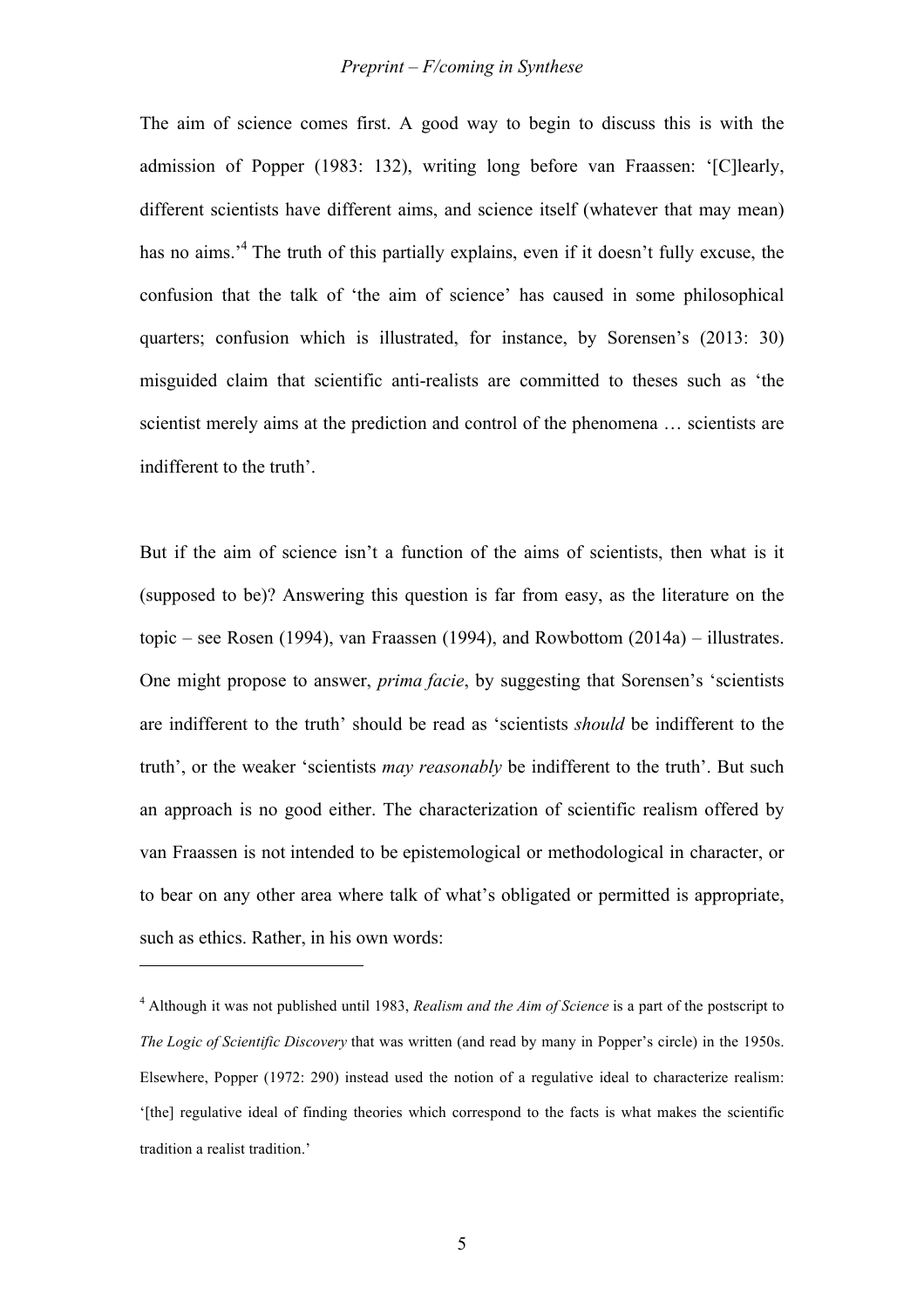Scientific realism and constructive empiricism are. [sic] as I understand them, not epistemologies but views of what science is. Both views characterize science as an activity with an aim  $-$  a point, a criterion of success  $-$  and construe (unqualified) acceptance of science as involving the belief that science meets that criterion. (van Fraassen 1998: 213)

Yet if scientific realism were a view of what science is, we would expect, given its popularity, for it to feature prominently in the literature on the demarcation problem. It does not.<sup>5</sup> Moreover, the very idea that scientific realism *centrally* concerns a thesis about the *point* of science, or what counts as success in science, is eccentric. A comparison between science and dowsing (or 'water-witching') illustrates this eccentricity. It's uncontroversial that the point of dowsing is to find water, and that an instance of dowsing is successful if water is found. And we also know that the process often succeeds, so construed. Yet this might be true even if dowsing does not result in a higher probability of finding water than choosing a location at random, and indeed proves less efficient (in so far as considerably more time consuming) than choosing a location at random.

Moreover, it seems that the *attitudes of people towards* dowsing determine the point of the exercise, construed as a process, and also what counts as success in doing it.

 $5$  For example, there is not a single mention of realism (or constructive empiricism, for that matter) in the entry on 'Science and Pseudo-Science' in the *Stanford Encyclopedia of Philosophy* (Hansson 2014). There is a section on 'Criteria Based on Scientific Progress'. However, this doesn't engage with any of the recent literature on that topic, discussed in section 3.4. 'Progress' is used in a narrower sense than most participants in the debate on scientific progress intend it.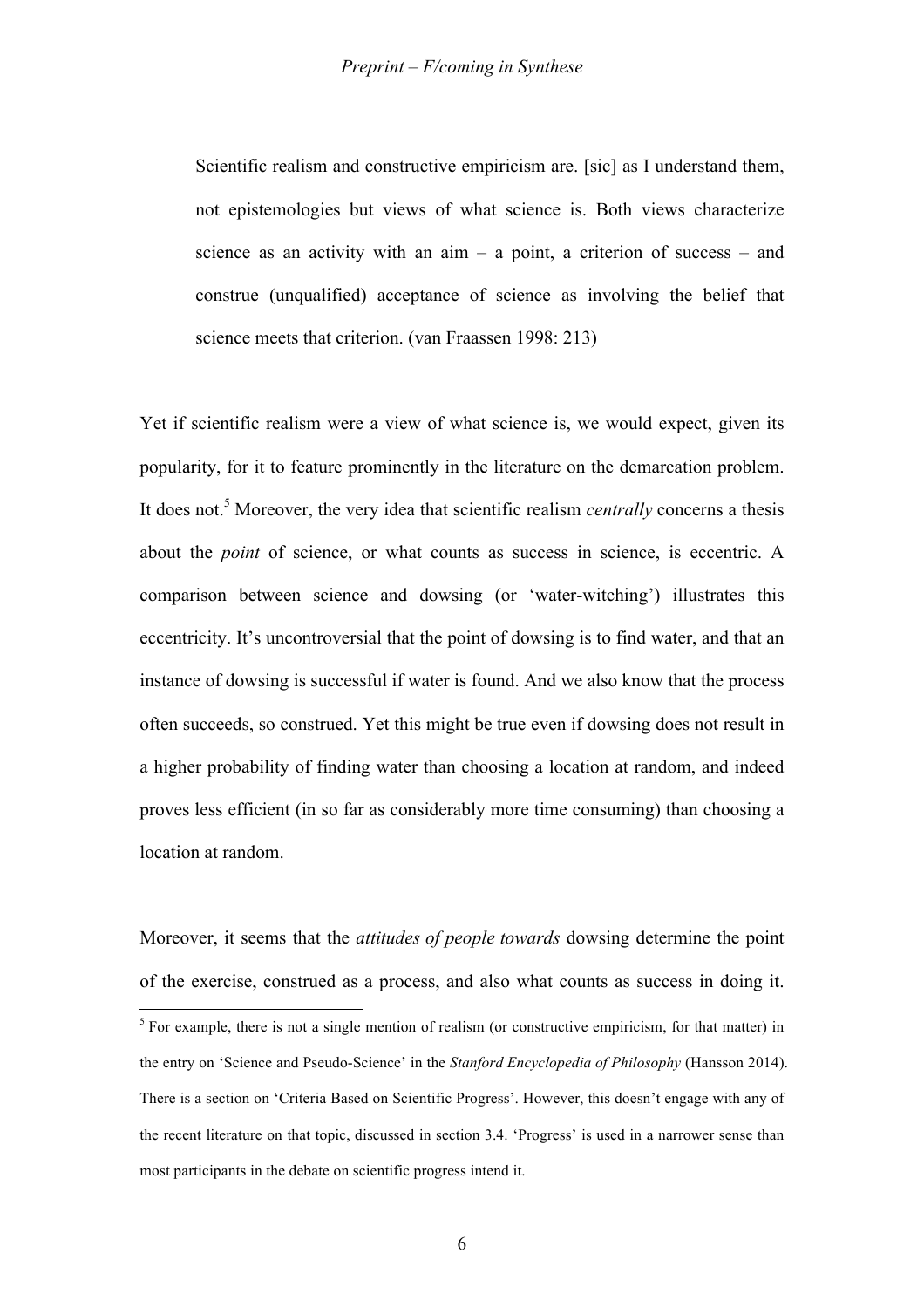Views on whether the process is worthwhile *depend on* views about the point of the exercise. For instance, if one thought the point of dowsing were to find *something* of interest to the dowser under the ground, then one might think dowsing worthwhile even were it to transpire that it is not a reliable means of detecting the presence of water.

I contend that something similar is true of science, which is somewhat more complex in so far as it involves many different kinds of practice (and being a scientist doesn't require being involved in, or even competent in, the full range of possible scientific activities). <sup>6</sup> One can learn how to perform various scientific tasks, and perform them well, without any explicit or implicit reference to an ultimate or central 'point' of the exercise – the overarching process – of which they are a part. One may focus instead on the immediate products of these tasks. (As Kuhn (1963) noted, much science education proceeds accordingly. One is judged on whether one can grasp the exemplars, employ the methods, and solve the puzzles, for instance. Whether the puzzle-solving apparatus is fit for some greater purpose is irrelevant.<sup>7</sup>) 'What is science?' can be answered by pointing to those processes, how they interact, and so forth. And what science can achieve may be (largely or wholly) independent of what

 $6$  Rowbottom (2014a) says more about the bearing of this variation on talk of 'the aim of science', and Rowbottom (2011a & 2013) treat its significance with respect to scientific method. The existence of such variation is shown by a number of works in recent times, such as Galison (1997), Dupré (2001), Rowbottom (2011c), and Chang (2012).

<sup>7</sup> Kuhn (1963: 368) allows that scientists are (typically), nevertheless, '*taught* to regard themselves as explorers and inventors who know no rules except those dictated by nature itself.' This results in 'an acquired tension … between professional skills on the one hand and professional ideology on the other.' (ibid.: 368 –369)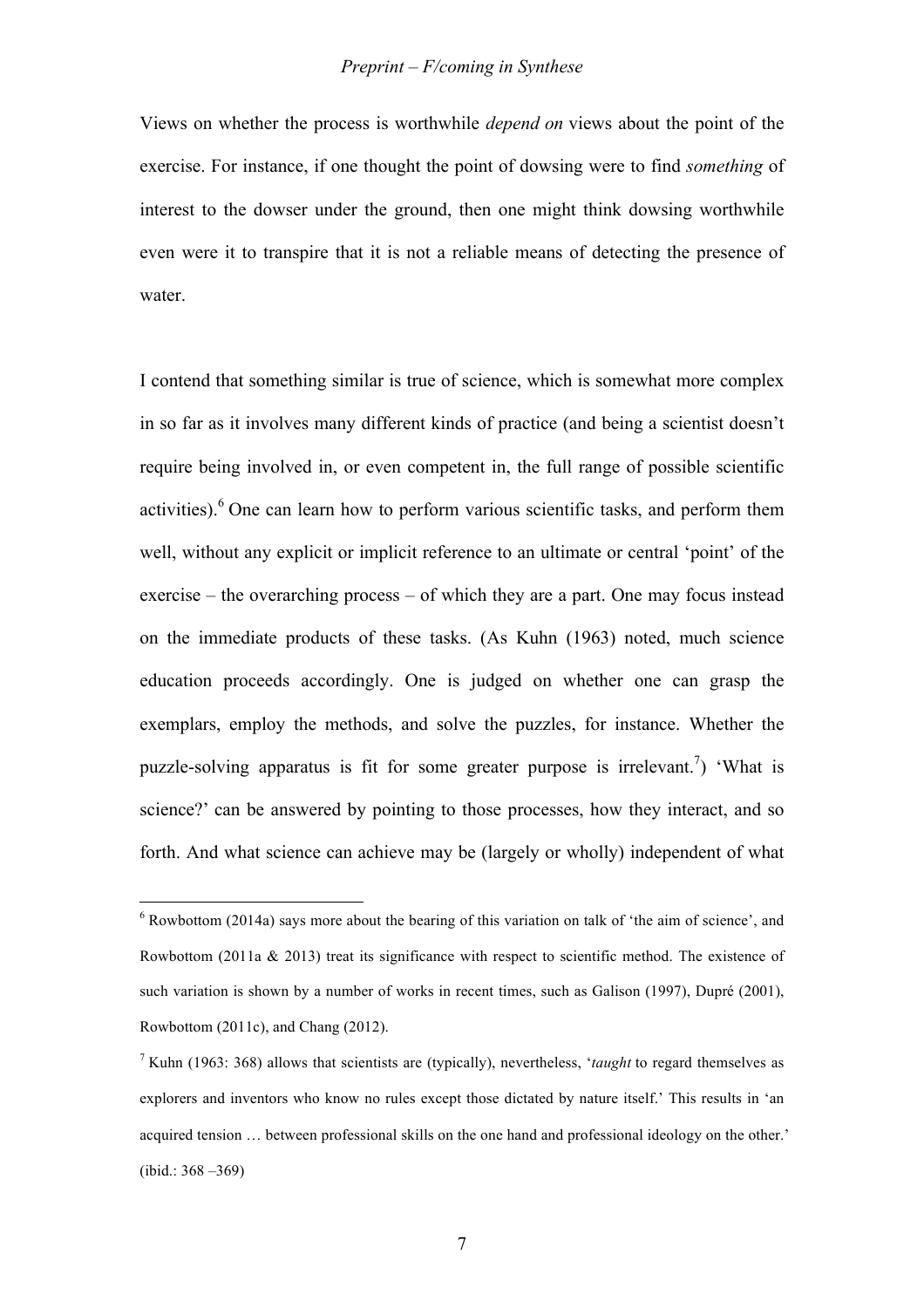its practitioners think it can achieve, or any rather mystical 'point' of the exercise. This is a key reason why Psillos (1999: xxi) is on the right track in saying:

It should be taken to be implicit in the realist thesis that the ampliativeabductive methods employed by scientists to arrive at their theoretical beliefs are reliable: they tend to generate approximately true beliefs and theories.

I would add that this thesis, which I will label 'methodological', should be made explicit in order to avoid confusion, and (perhaps) strengthened so that it doesn't pertain merely to methods of an 'ampliative-inductive' variety.<sup>8</sup> Armed with this methodological thesis, we are at an appropriate juncture to discuss acceptance.

At the heart of the concept of acceptance is a core on which the scientific realist and the anti-realist might agree; namely, that scientists sometimes adopt an attitude towards a theory such that they make:

[A] commitment to the further confrontation of new phenomena within the framework of that theory, a commitment to a research programme, and a wager that all relevant phenomena can be accounted for without giving up that theory. (van Fraassen 1980: 88)

<sup>&</sup>lt;sup>8</sup> There are other methodological theses that realists might commit to as well, such as the thesis that scientists who are scientific realists (or realist in orientation) do better science than those who are not. Theses of this kind tend not to have been discussed much in journals or monographs, but are tackled by Hendry (1996), Rowbottom (2002), and Wray (2015b).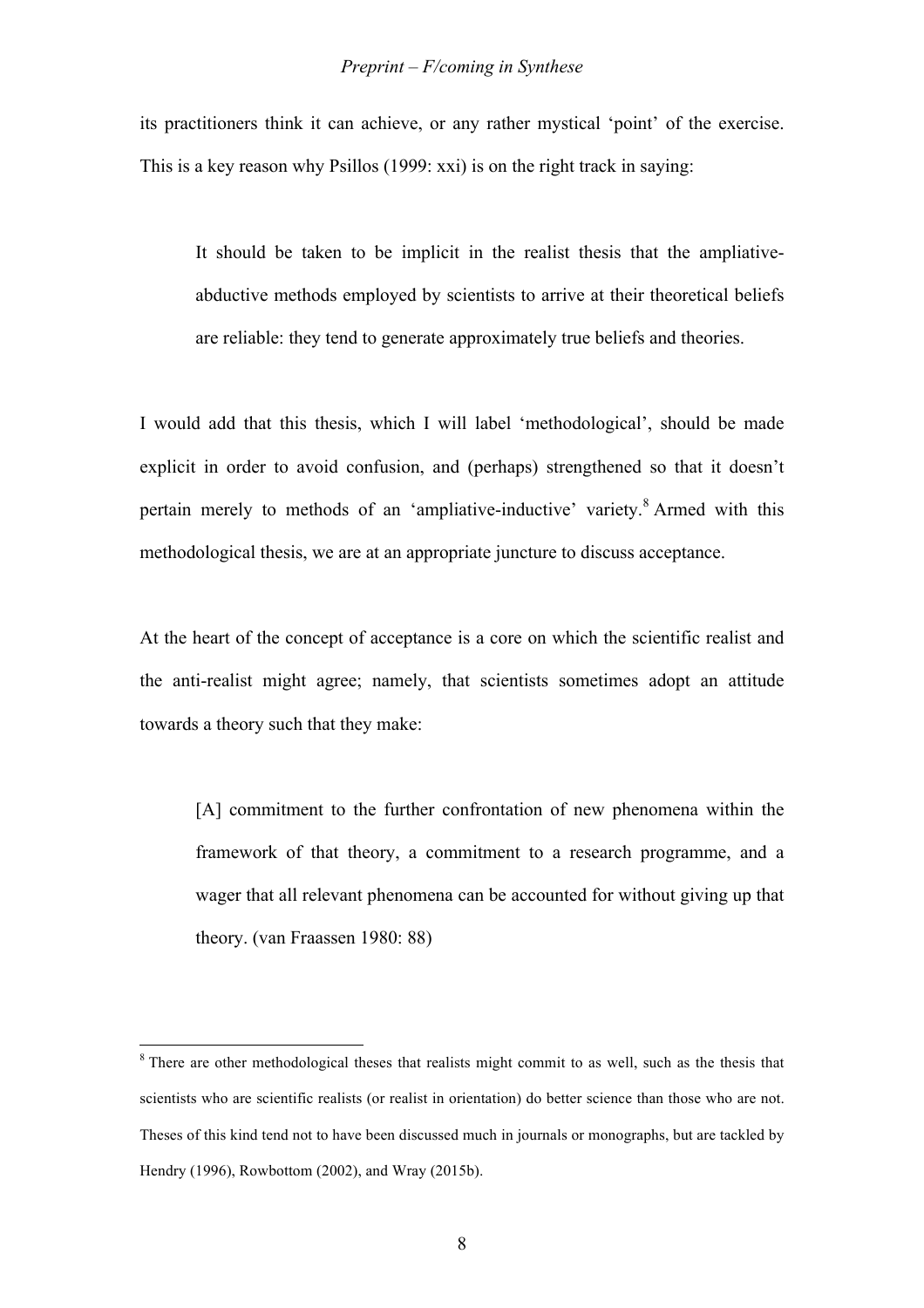This is just (the pragmatic) part of 'acceptance', however; for van Fraassen, acceptance also involves belief.<sup>9</sup> Scientific realists think, van Fraassen alleges, that acceptance of a theory involves belief in the truth of said theory. But is this correct? I'll argue not. First, it is dubious that the pragmatic part of acceptance taken as a cluster (and hence acceptance) is significant for science. For example, one may be committed to 'a further confrontation of new phenomena within the framework' of a given theory without making any kind of 'wager that all relevant phenomena can be accounted for without giving' it up. One might merely have a 'wager' that most phenomena could be accounted for without giving it up. Or one could have no wager of that kind whatsoever, and merely be in the business of using the only theory that hasn't been refuted so far (as the best guess). In short, that's to say, although the presence of such clusters could be useful for science, this doesn't mean that they're necessary. As I've argued at length elsewhere – see Rowbottom (2011a  $& 2013$ ) – there are many ways to organize science, construed as a group endeavour, so that the core functions therein are performed satisfactorily despite the psychological facts about its participants varying considerably. This is so much so that flatly irrational individuals may contribute a great deal to the enterprise, if they have the proper roles.

Second, a scientific realist can account for a great deal acceptance-like behaviour without thinking that it is (or should be) typically associated with belief in the truth (or, more feasibly, approximate truth) of a scientific theory. For example, one might be committed 'to further confrontation of new phenomena within the framework' of a

<sup>&</sup>lt;sup>9</sup> It seems more natural to call the commitments above 'acceptance' and then discuss what kind of beliefs do, or should, accompany them. But for ease of comparison, I will follow the use that has now, alas, become standard in the literature.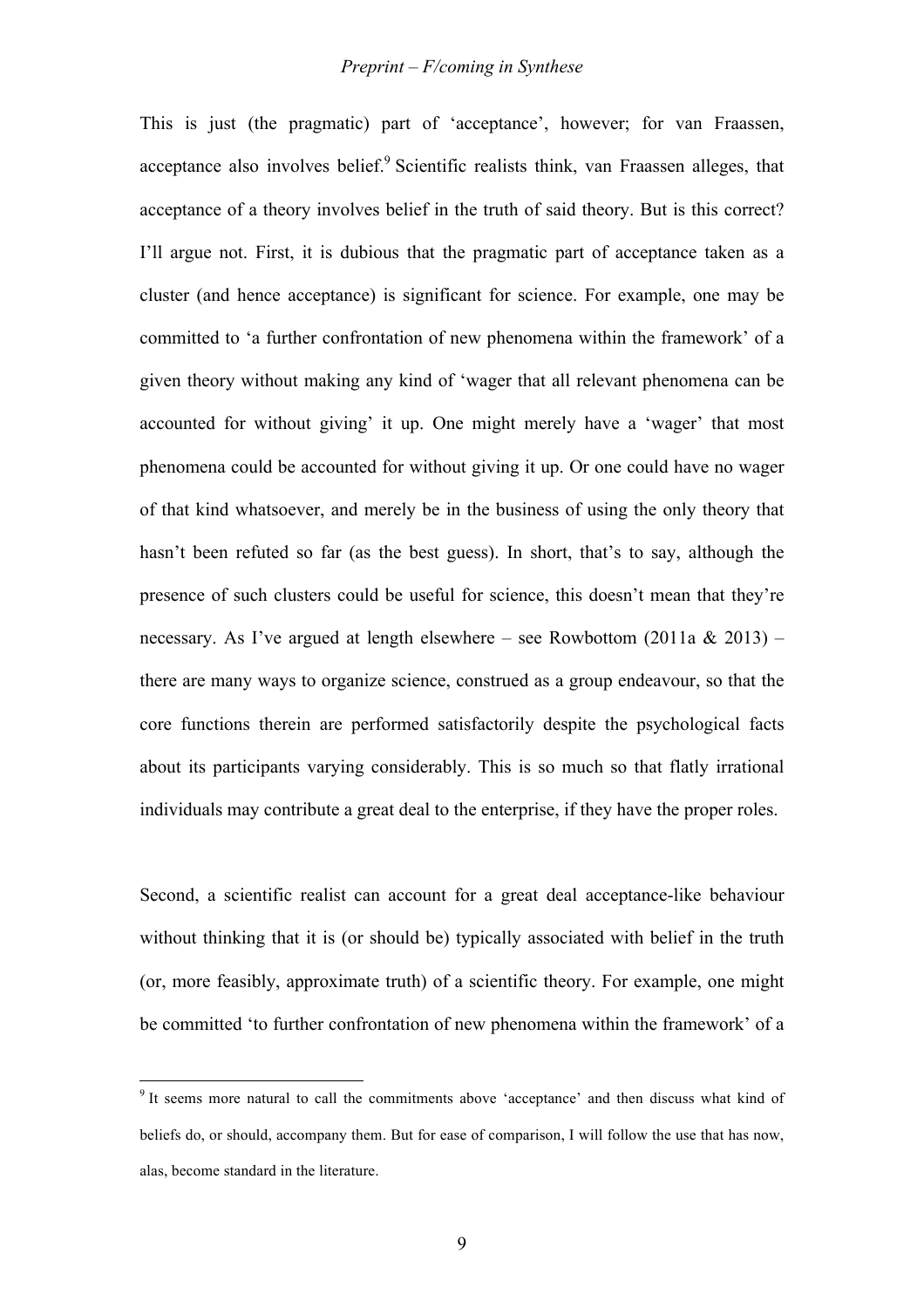given theory because one is convinced that the theory is false (and empirically inadequate), and wants to show that it is; and one may be similarly committed simply if one wants to discover the theory's resources (and is open-minded about what those are). One may also be committed to a research programme because one wants to see where it goes, because one dreads throwing away all the work done on it already unless absolutely necessary, or because it seems like the best programme available on the basis of its past results. And so on.

Let me make the point more bluntly. Imagine members of an alien species, for whom acceptance – or if you prefer to reserve 'acceptance' for humans, call it 'a-acceptance' – involves belief *neither in (approximate) truth nor empirical adequacy*. (This might be due to psychological constraints.<sup>10</sup> A-acceptance could instead involve belief in significant truth content, high problem-solving power, approximate empirical adequacy, and so on.) Would we want to say that they were incapable of doing science? Or failing that, would we want to insist that they couldn't do anything with the 'character' of science? That would be strange. For they could have institutions similar to our universities, and have theories similar to our scientific theories, arrived at by the use of similar procedures. They could also use these theories for exactly the same purposes for which we use our scientific theories: to explain the origins of the universe, to build spacecraft, and so forth.

 $10$  Note that this doesn't present any obstacles to these beings doing research in a way similar to our own *at the level of the group*. For example, different members of the community may pursue different theories simultaneously.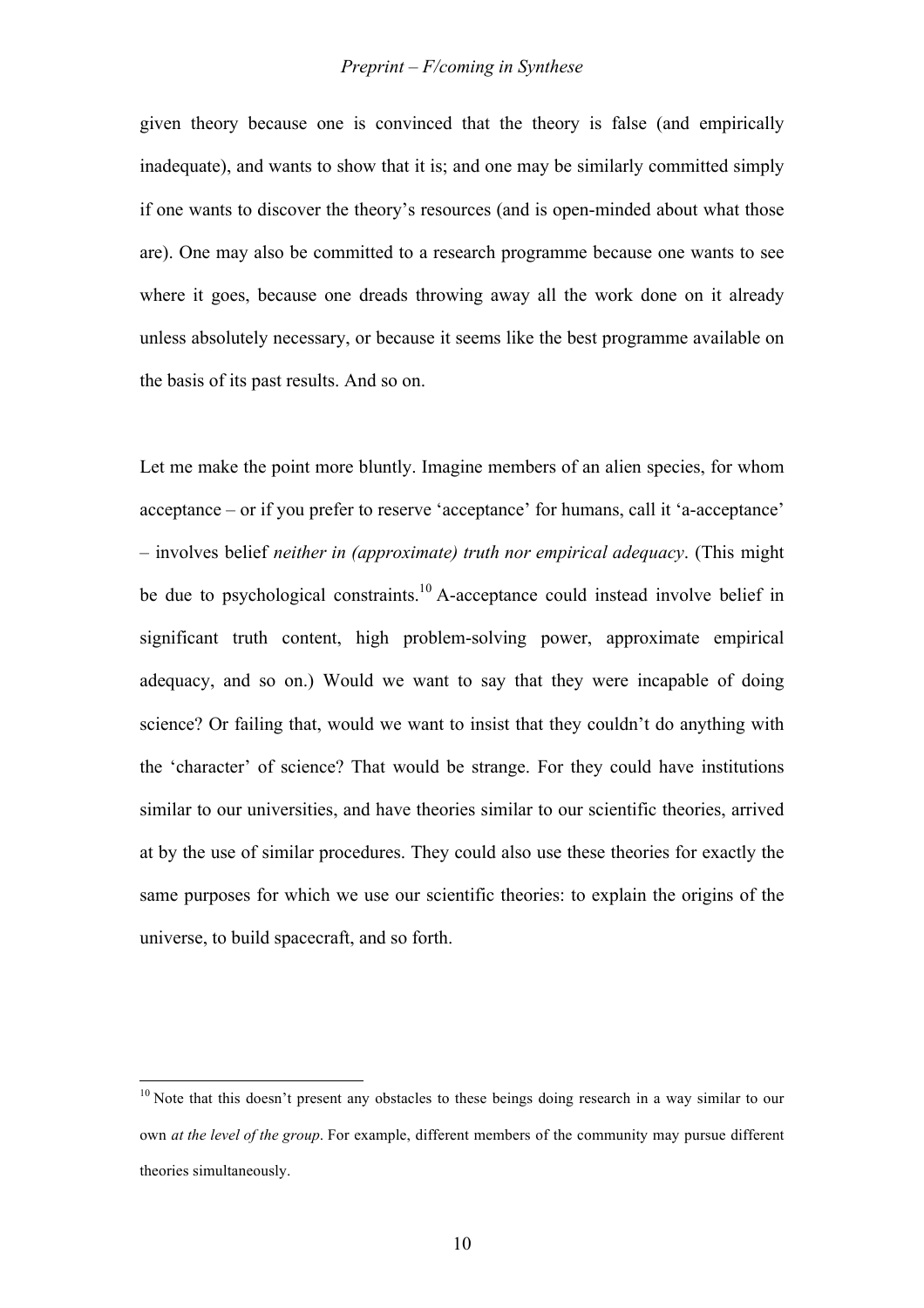In summary, van Fraassen's ('axiological') characterization of realism is defective on (at least) two counts. First, it is too restrictive; it commits scientific realists to theses that they need not commit. Second, it is incomplete; it does not discuss theses to which scientific realists are typically committed. In short, van Fraassen misrepresents realism in such as way as to make it seem far less plausible than it is. Here is an example of this in action.

Van Fraassen (1998: 213) attributes the following definition to Forrest (1994):

*scientific agnostic*: someone who believes the science s/he accepts to be empirically adequate but does not believe it to be true, nor believes it to be false.

He then offers a formulation of the opposite:

*scientific gnostic*: someone who believes the science s/he accepts to be true. (van Fraassen 1998: 213)

He continues by declaring that:

Scientific realists think that the scientific gnostic truly understands the character of the scientific enterprise, and that the scientific agnostic does not. The constructive empiricist thinks that the scientific gnostic may or may not understand the scientific enterprise, but that s/he adopts beliefs going beyond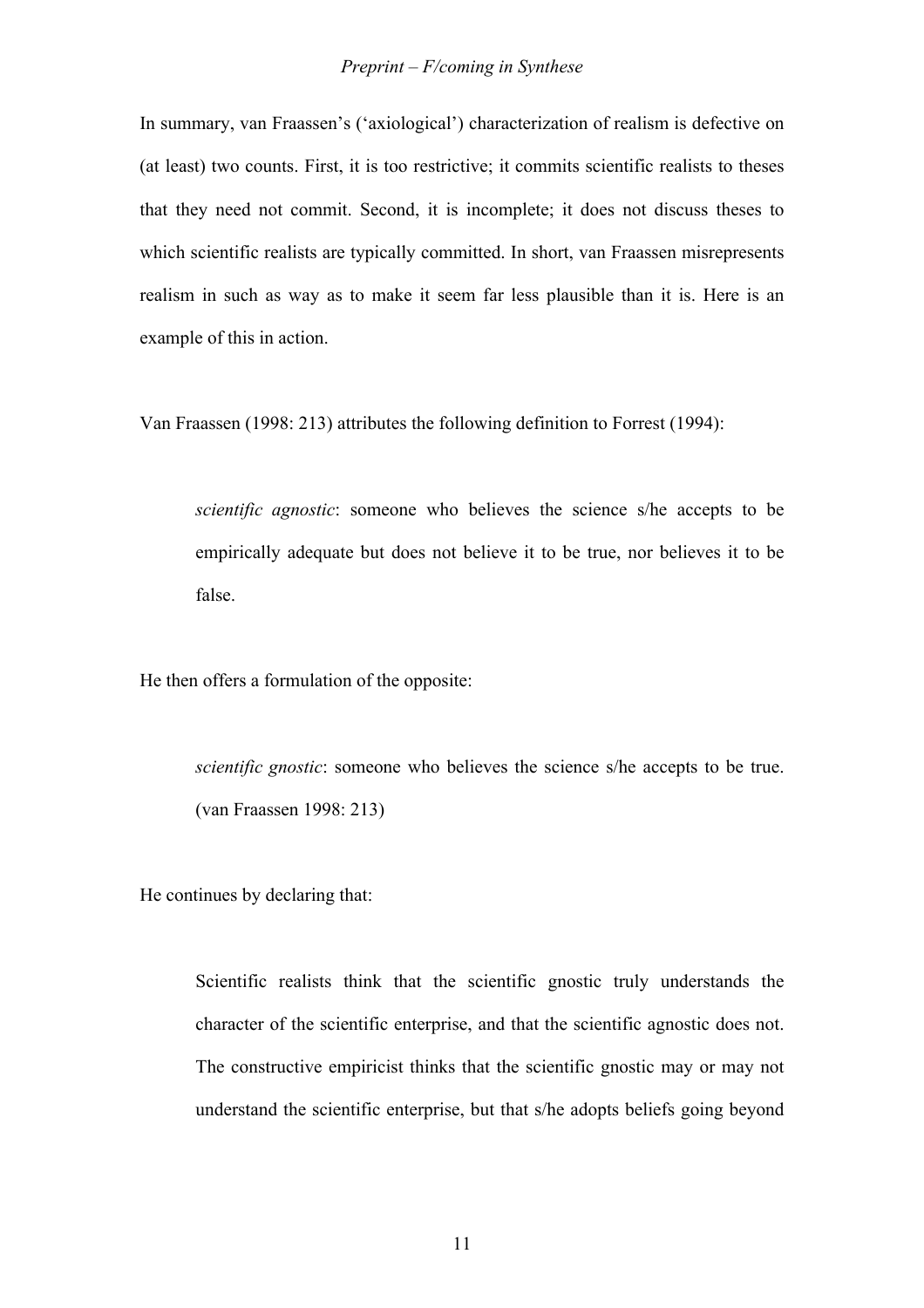what science itself involves or requires for its pursuit. (van Fraassen 1998: 213–214)

The claim in the first sentence is false and uncharitable to scientific realists. That is, even if one weakens 'true', as one should, to 'approximately true' (or some near alternative). One who believes the science she accepts to be (approximately) true may do so for a variety of reasons; for example, her default attitude towards testimony from those socially recognized as experts might be to take that testimony at face value.<sup>11</sup> But surely realists are not committed to the claim that such a person somehow understands 'the character of the scientific enterprise'.<sup>12</sup> Van Fraassen's mistake appears to result from accidental inversion of a conditional. 'If you understand the character (or indeed nature) of science, *then* you will believe the scientific theories that you accept to be approximately true' *is* a claim that many scientific realists would endorse.<sup>13</sup> Van Fraassen's claim, on the other hand, involves swapping the antecedent with the consequent.

At the risk of overegging the pudding, here's a final *reductio* of van Fraassen's view of scientific realism. Imagine a (rather naïve) philosopher of science who thinks that:

<sup>&</sup>lt;sup>11</sup> 'Scientific gnostics and agnostics need not be philosophers at all.' (van Fraassen 1980: 213)

<sup>&</sup>lt;sup>12</sup> Note also van Fraassen's slip between 'understanding the character of the enterprise' in the first sentence and 'understanding the enterprise' in the next sentence. These are different. Such imprecision (and hence lack of clarity) is, alas, characteristic of van Fraassen's discussions on this topic. For present purposes I adopt the charitable route of assuming that he means 'understanding the character' throughout.

 $13$  I still don't think all scientific realists would agree with this claim. For one thing, 'will' should arguably be replaced with 'should'.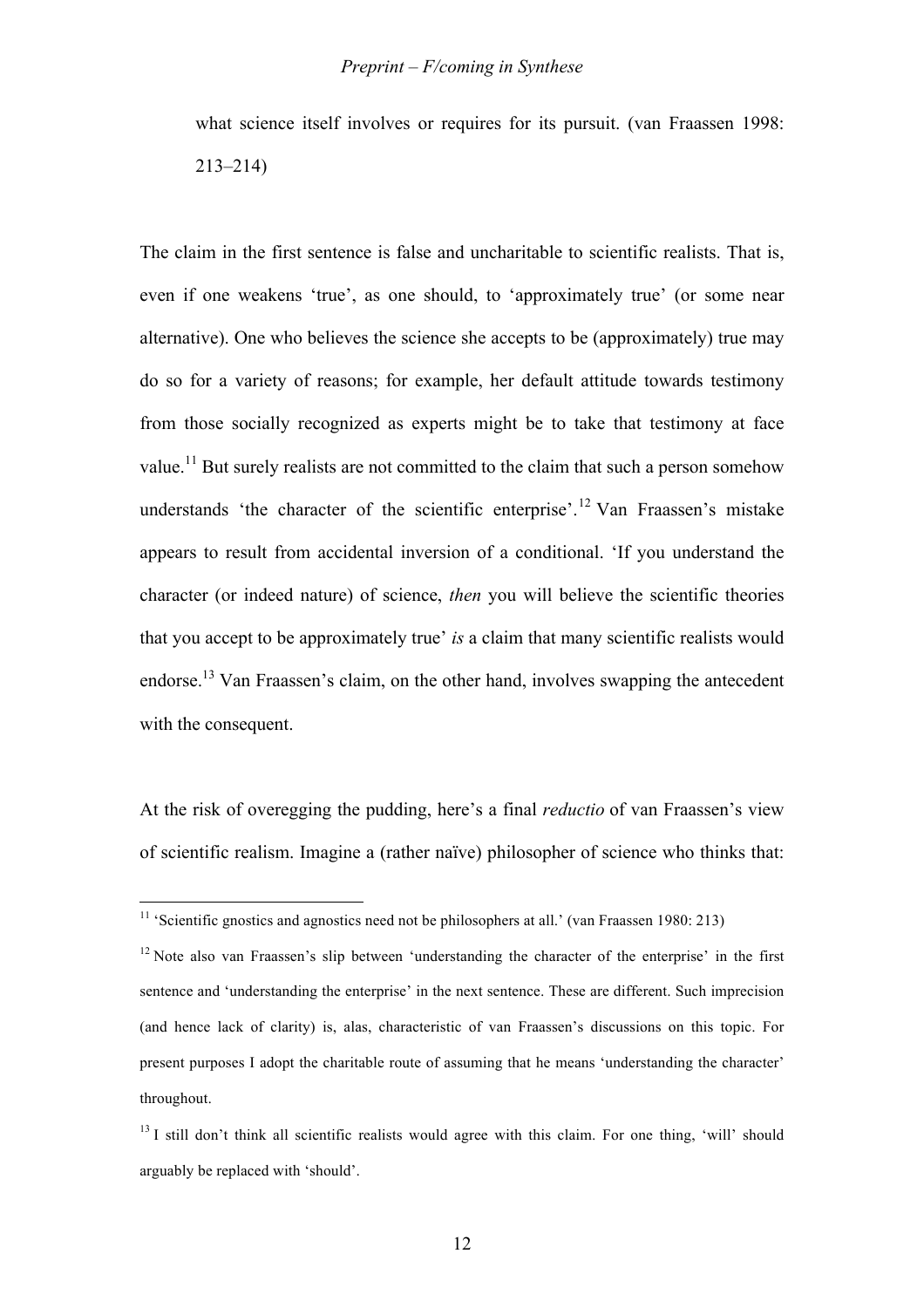(a) scientific theories should be understood literally; (b) there is a scientific method; (c) scientists invariably use this method (else what's going on isn't really science); (d) using this method guarantees that successive scientific theories become closer to the truth (construed in a correspondence sense); (e) highly predictively successful theories are approximately true; and (f) contemporary scientific theories are invariably highly predictively successful. This philosopher also believes, as a result, that (g) what contemporary science says is pretty much right, and that (h) what future science says is guaranteed to be even more right. However, he denies that (i) acceptance should be characterized in any particular way, as he thinks that's a matter for psychological investigations that haven't yet occurred.<sup>14</sup> (He takes psychology to be a science.) On van Fraassen's view, this philosopher is not a realist about science!

I have focused on van Fraassen's characterization of scientific realism because of its influence. However, the idea that 'the aim of science is truth' is also present in work of several self-styled realists, most notably those influenced by Popper (or so called 'critical rationalists'). This should be of little surprise, given the quotation with which I began this section. Popper pre-empted much of what van Fraassen later said about the use of 'aim', although van Fraassen does not refer to this:

[W]hen we speak of science, we do seem to feel … that there is *something characteristic of scientific activity*, and since scientific activity looks pretty much like a rational activity, and since a rational activity must have some aim,

<sup>&</sup>lt;sup>14</sup> Or, if one prefers, he doesn't think there is any such thing as an aim of science, or 'success in science as such'.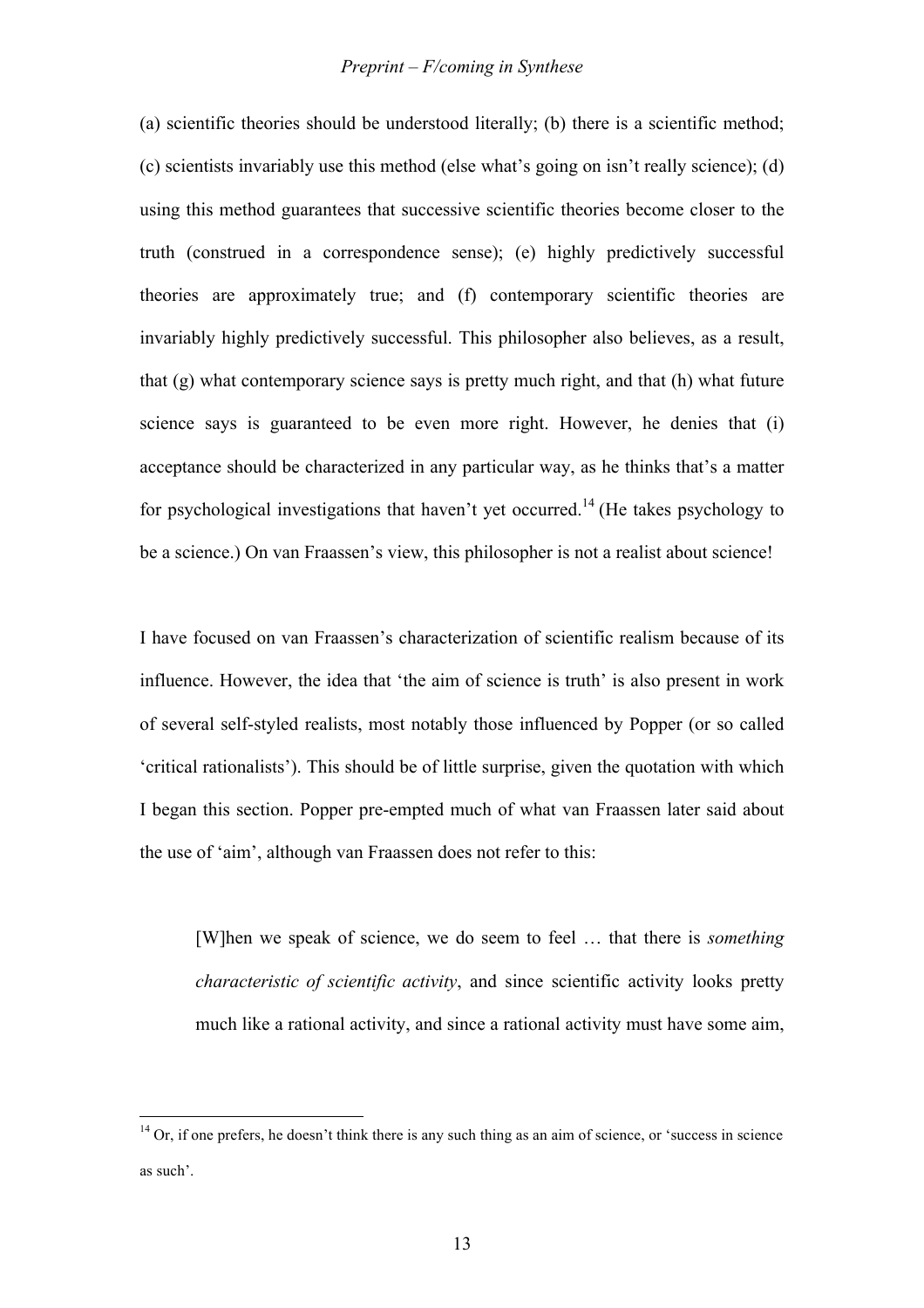the attempt to describe the aim of science may not be entirely futile. [emphasis mine] (Popper 1983: 132)

A notable philosopher working in the critical rationalist tradition is Musgrave (1998: 29), who states that: 'The aim of science, realists tell us, is to have true theories about the world, where 'true' is understood in the classical correspondence sense.' However, he continues (ibid.): 'Obviously, there is more to scientific realism than a statement about the aim of science. Yet what more there is to it is a matter of some dispute among the realists themselves.' Musgrave doesn't think that acceptance has anything to do with what 'more' there is to scientific realism, however: 'If realism could explain facts about science, then it could be refuted by them too. But a philosophy of science is not a description or explanation of facts about science.' (Musgrave 1998: 239) Rather, Musgrave proposes to link the axiological view and the epistemological view, to which we will soon turn our attention. His does so by suggesting that realists are committed to views about the *achievement* of the aim. His own view about this commitment is rather moderate:

Realism … is the view that science aims at true theories, that sometimes it is reasonable tentatively to presume that this aim has been achieved, and that the best reason we have to presume this is novel predictive success. Thus characterised, realism explains nothing about the history of science. In particular, realism does not explain why some scientific theories have had novel predictive success. (Musgrave 1988: 234)

14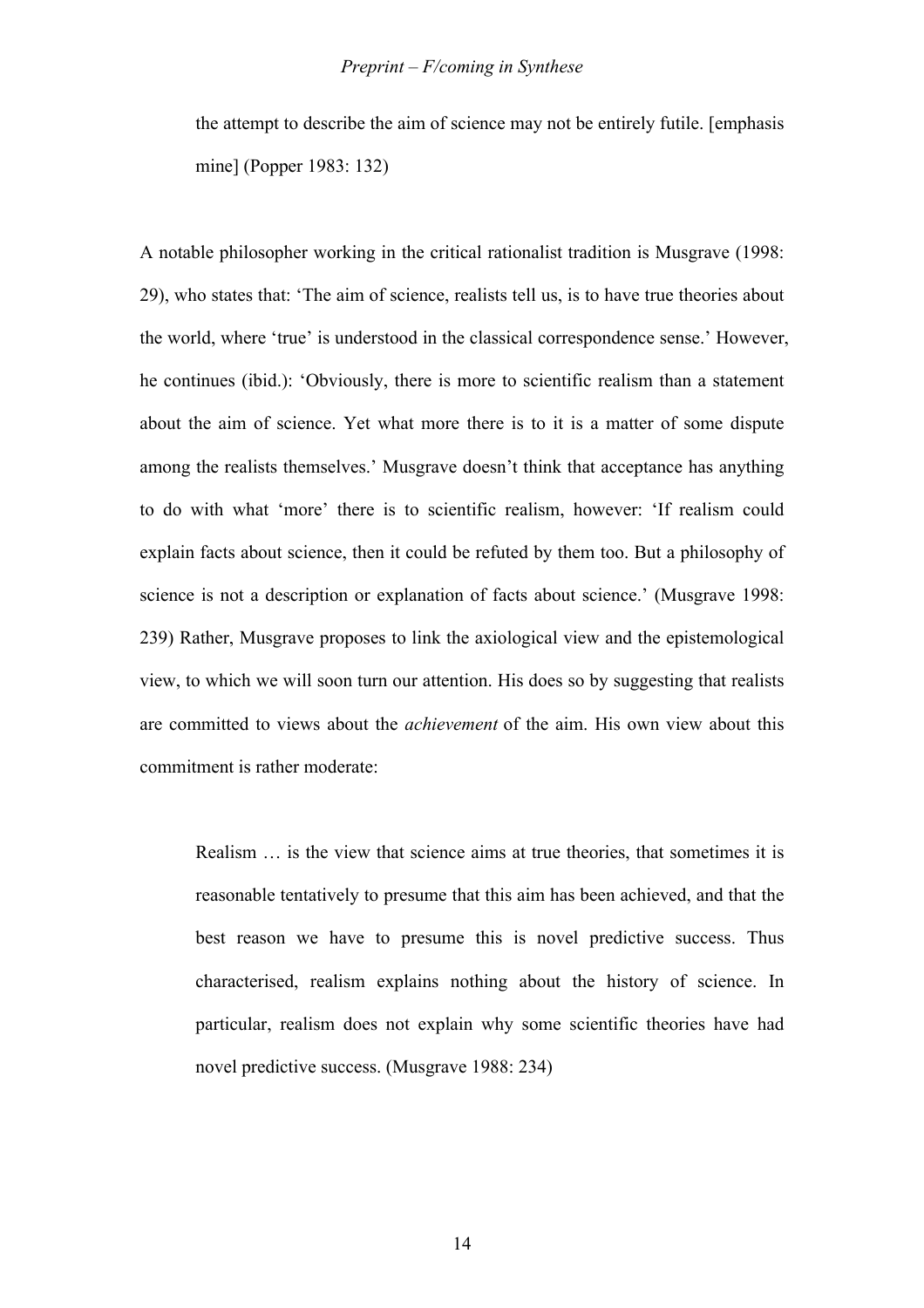The problem with this view is that it seems far too weak to be of much interest, *except* in so far as it involves the aim component. That's partly because from the fact that it's *sometimes* reasonable to tentatively presume that an aim has been achieved, it doesn't follow that it's *usually* reasonable to so presume. Nor does it follow that it's ever reasonable *only* to presume that the aim has been achieved (as opposed to the contrary). (One might think it's reasonable to presume either way, e.g. if one prefers a voluntarist epistemology.) It doesn't follow even that reasonable presumptions should be based on strong evidence. And on a related note, the best (kind of) reason for thinking something can still be a rather weak (kind of) reason. There may simply be no better (kind of) reason available. (I grant that Musgrave may have been operating with some background assumptions that make the position more interesting. But making those assumptions explicit is important.)

Nonetheless, we can see how Musgrave's approach of introducing views on the achievement of 'the aim of science' is compatible with using the methodological thesis I discussed above. If it is true that the methods of science 'tend to generate approximately true' beliefs and theories then it follows that doing science tends to 'achieve the aim of' generating such theories. Indeed, it's a trivial consequence. It's so trivial that it would be curious to place much emphasis on. The interesting claim is the methodological one from which the claim about achievement evidently follows.<sup>15</sup> To put it rather more bluntly, saying 'Science reliably does X, and achieving X is its aim' adds little of interest to 'Science reliably does X', *when 'aim' doesn't refer to* 

 $15$  Note that there are plausibly ways to connect the view that doing something is a reliable means by which to get closer to achieving  $X$  and the view that  $X$  is 'the aim' of doing it. See the discussion of 'the aim of science' in Rowbottom 2010b for more on this.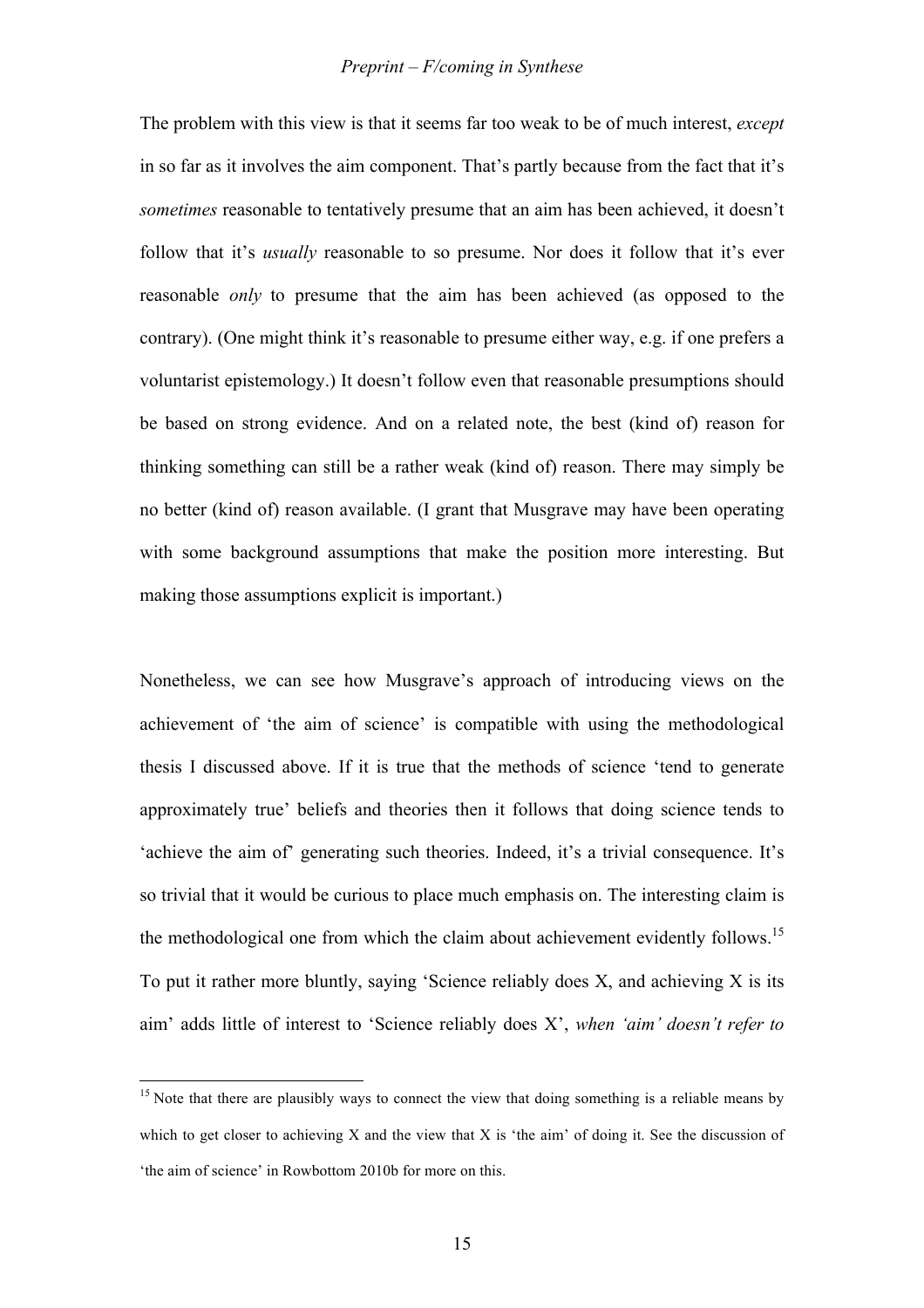*the aims of the participants in the activity (as it is not supposed to in this context)*. A mundane analogy may help to see the point. Consider 'Jogging reliably improves one's fitness'. If *my* aim is to improve my fitness, this is a useful thing to know; I know that jogging will help me to achieve *my* aim. It may also be of interest to empirically determine how many people jog with the aim of improving their fitness (and what their other aims in jogging are, and whether those are 'rational' in so far as jogging is a means by which to increase the probability of achieving those aims). But what's at stake in some further dispute about whether improving fitness is *characteristic* of jogging? Perhaps if one were interested in *demarcating* jogging from other activities, one might fret about this. But if one is interested mainly in how jogging works, what jogging can achieve, and how jogging technique can be improved (with reference to specific criteria like efficiency), one needn't worry about this. That is, provided it's possible – as it indeed is – to identify instances of jogging without being able to characterize or define jogging (in a philosophically serious and respectable way).

None of this is to deny that there is a worthwhile debate to be had about what the *value* of science is. Indeed, some of the exchanges concerning scientific progress – discussed in greater depth in section 3.4 – may be understood in this (non-essentialist) vein. Determining what's characteristic doesn't result in determining what's valuable. Nor is it necessary for determining what's valuable.

# **2.2 The Epistemological View**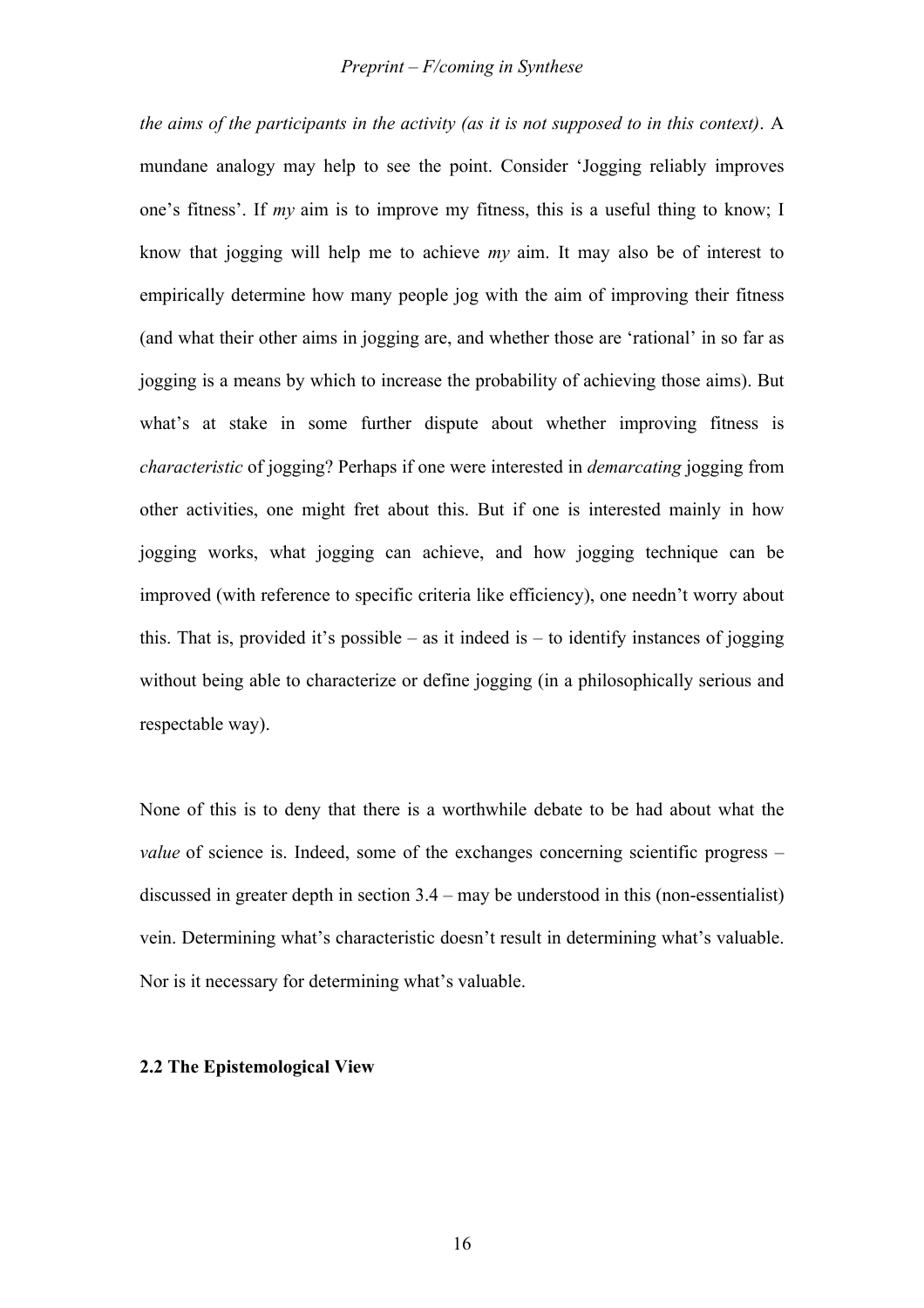In section 2, I presented Psillos's (1999: xix) characterization of scientific realism, as an exemplar of the 'epistemological' class of such characterizations. And in my subsequent discussion of the competing 'axiological' class, in section 2.1, I highlighted a methodological thesis that Psillos (1999: xxi) takes to be implicit in scientific realism (and which it is helpful to make explicit). I should now like to consider how other characterizations in the same class vary.

As a starting point – and also as a way to remind you of Psillos's definition without summarizing it or quoting from it again – it is helpful to consider a rather older, but also highly influential, definition. This is from Boyd (1980: 613):

By "scientific realism" philosophers ordinarily mean the doctrine that nonobservational terms in scientific theories should typically be interpreted as putative referring expressions, and that when the semantics of theories is understood that way ("realistically"), scientific theories embody the sorts of propositions whose (approximate) truth can be confirmed by the ordinary experimental methods which scientists employ. There are as many possible versions of scientific realism as there are possible accounts of how "theoretical terms" refer and of how the actual methods of science function to produce knowledge.

This passage bears on what Psillos calls the semantic and epistemic theses. Specifically, it contains one positive claim concerning the literal nature of scientific discourse about unobservable things (like Psillos's semantic thesis), and another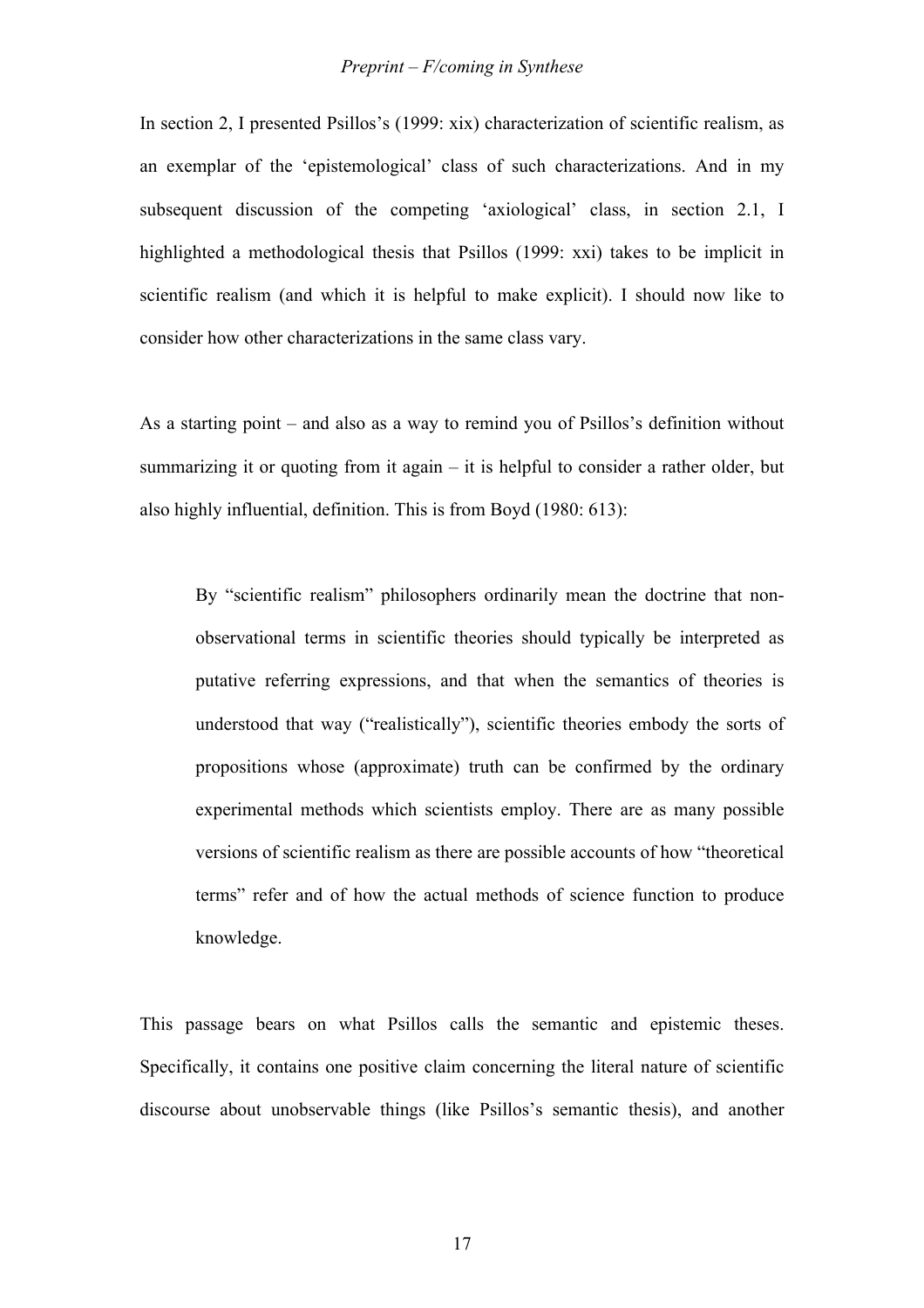concerning the correlation between (scientific) confirmation and approximate truth (which is part of Psillos's epistemic thesis).

On the next page, Boyd (1980: 614) also explicitly endorses Psillos's metaphysical thesis (or a near equivalent): 'Reality is prior to thought … with respect to the correctness of theories and the appropriateness of the language in which they are expressed...<sup>16</sup> (He goes further in so far as he thinks 'Reality is prior to thought ... also with respect to the standards by which the rationality of thought is to be assessed.') And as we'll see shortly, he also introduces a methodological thesis.

I delay introducing Boyd's methodological thesis, which is interestingly distinct from Psillos's, because we already have enough material to draw a significant conclusion about how 'epistemological' accounts vary, namely in so far as they involve different *qualifications*. For example, whereas Psillos's (1990: xix) semantic thesis of scientific realism states that 'The theoretical terms featuring in scientific theories have putative factual reference', Boyd's (1980: 613) equivalent only involves the more cautious claim that 'non-observational terms in scientific theories should *typically* be interpreted as putative referring expressions' [emphasis mine].<sup>17</sup> On the other hand, Psillos's (1999: xix) epistemic thesis is more cautious than Boyd's equivalent, in so far as it only concerns 'mature' science.

<sup>&</sup>lt;sup>16</sup> The following similar thesis features in Boyd's (1983: 45) later definition of 'scientific realism': 'The reality which scientific theories describe is largely independent of our thoughts or theoretical commitments.'

<sup>&</sup>lt;sup>17</sup> On a later occasion, however, Boyd (1983: 45) didn't include 'typically' as a qualification: '"Theoretical terms" in scientific theories … should be thought of as putatively referring expressions; scientific theories should be interpreted "realistically".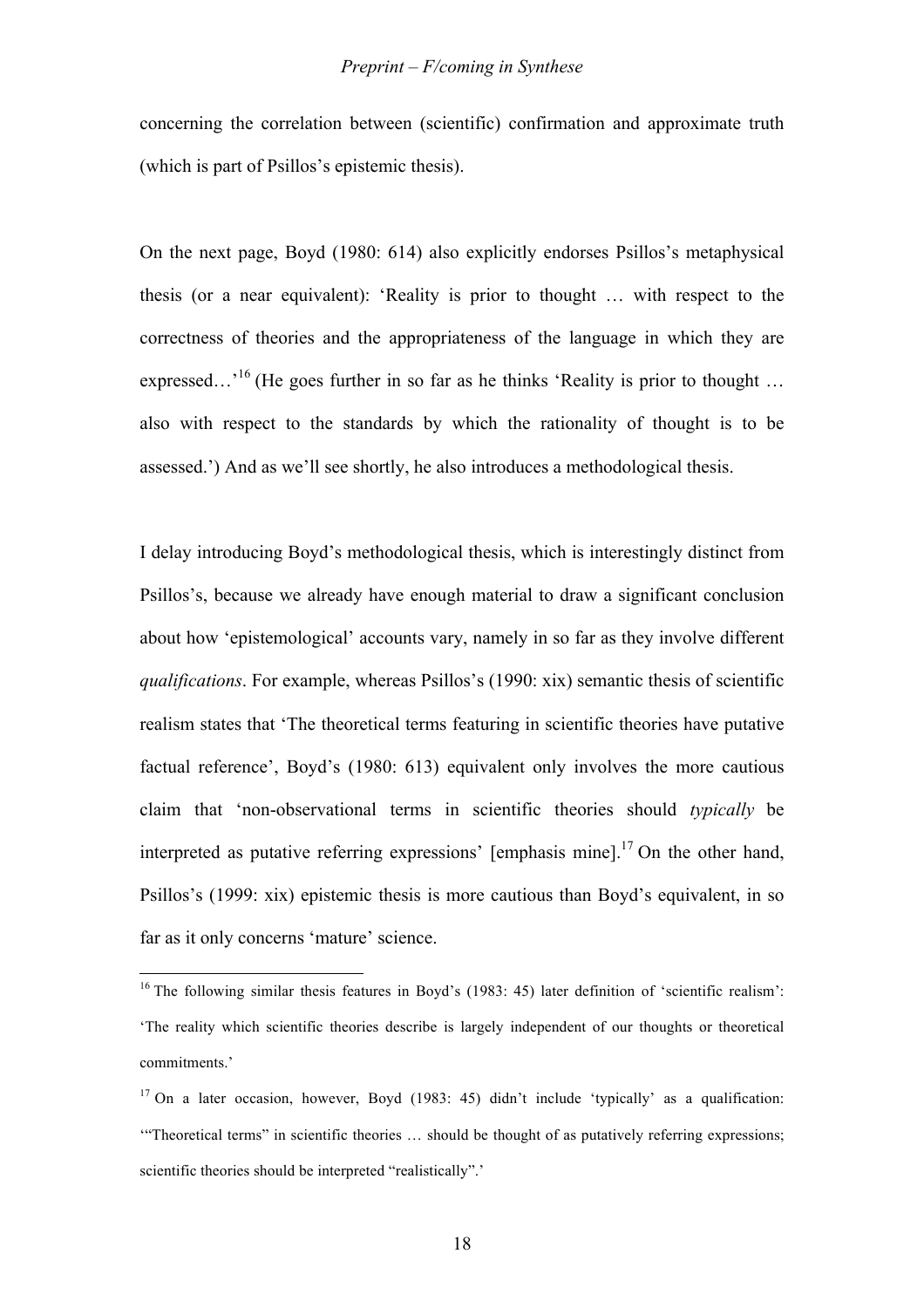Differences in qualifications can be accounted for in a relatively straightforward fashion. Such qualifications are typically introduced in order to narrow the scope of, or render more precise, the position to be articulated and discussed. For realist authors, the aim of introducing qualifications is often to modify existing statements of scientific realism so as to render them more resistant to anti-realist critiques. This comes across nicely in the following passage from Musgrave (1988: 239–240), where successively more plausible views are presented:

It is fashionable to identify scientific realism with the view that all (or most) scientific theories are true (or nearly so), or with the view that all (or most) *current* scientific theories are true (or nearly so), or with the view that all (or most) *current* theories in the '*mature*' sciences are true (or nearly so).<sup>18</sup>

The view that all scientific theories are nearly true may be easily refuted, by pointing to the considerable changes that have occurred in science over the past century, or even just the deep inconsistencies between competing theories at various times. For example, Thomson's model of the atom – on which it 'consists of a number of corpuscles moving about in a sphere of uniform positive electrification … in a series of concentric shells' (Thomson 1904: 255) – and Nagaoka's contemporary Saturnian model – which 'differs from the Saturnian system considered by Maxwell in having repelling particles instead of attracting satellites' (Nagaoka 1904: 445) – are different

 $18$  He continues by noting, quite rightly, that: 'a pessimistic scientific realist might think none of these things without thereby ceasing to be a realist. A slightly more optimistic realist might tentatively accept some particular theory as true.'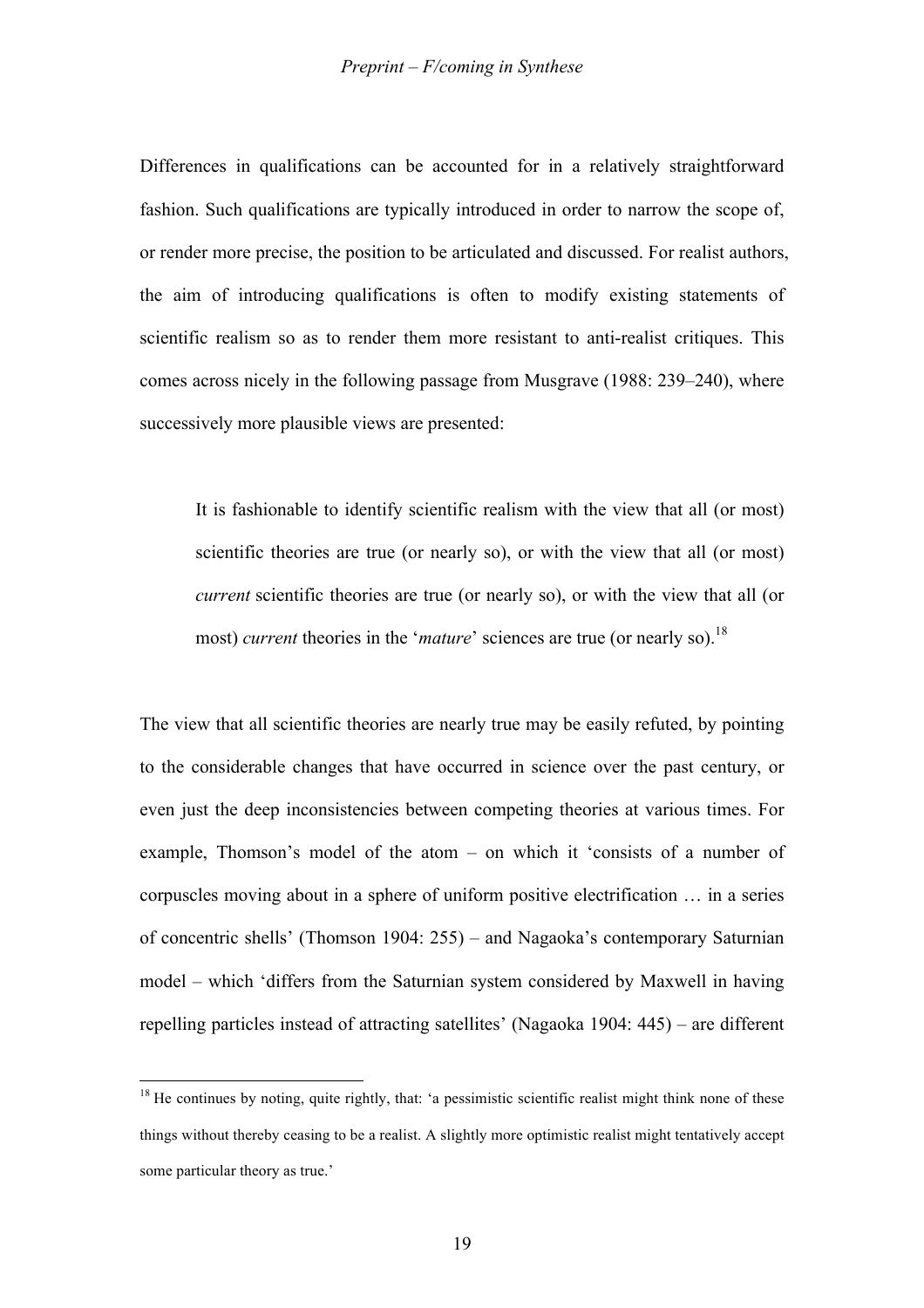enough for it to be clear that even if the content they share is correct, at most one could be nearly true.19 What's more, the latter model was of an *unstable* system, on the accepted physical laws at the time: in the words of Heilbron (1977: 53), Nagaoka 'blundered'.

Musgrave mentions a variety of ways to avoid such an objection: one might adopt a variant of realism that bears on only current scientific theories, or only on theories in mature science, for example. (It is not necessary to do both, if one wants to argue that atomic theory at the turn of the twentieth-century was not mature.) Or one might take another route mentioned previously, and introduce (a high degree of) confirmation as a requirement. One might then deny that either of the aforementioned models was ever highly confirmed. Naturally, other somewhat more subtle and complicated routes are possible. For instance, one might declare that 'theory' shouldn't be understood to encompass models of the kind mentioned, or that only 'central terms' (such as 'electron') should be taken to refer successfully in the models.

The recognition that qualifications are used in the semantic and epistemic theses suggests that they have the following general form:

# (Semantic) A proper subset of scientific discourse concerning unobservable entities, S, should be taken literally.<sup>20</sup>

 $19$  Besides, Thomson did not intend the talk of the sphere of positive charge to be taken literally. Thomson (1899: 565) stated only that: 'the negative effect is balanced by something which causes the space through which the corpuscles are spread *to act as if* it had a charge of positive electricity' [emphasis mine]

 $20$  'Entities' includes properties as well as property-bearers.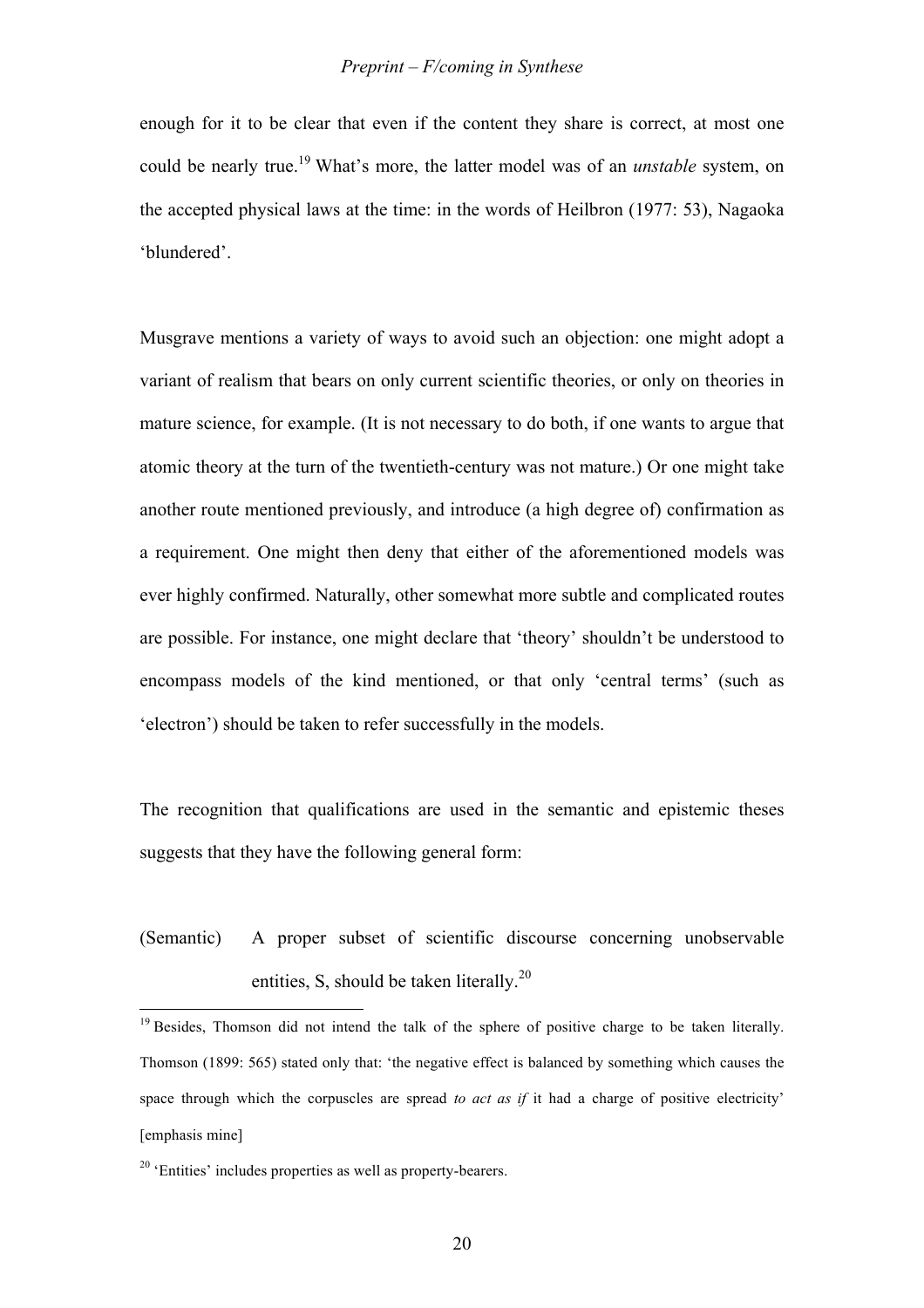(Epistemic) A proper subset of science's content, E, is approximately true (on a proper subset of theories of truth,  $T$ ).<sup>21</sup>

Many varieties of scientific realism differ only in so far as they define S, E, or T differently. We might profitably think of them as involving different sets of sets:  ${S_1}$ , E<sub>1</sub>, T<sub>1</sub>}, {S<sub>2</sub>, E<sub>1</sub>, T<sub>1</sub>}, {S<sub>1</sub>, E<sub>2</sub>, T<sub>1</sub>}, {S<sub>1</sub>, E<sub>1</sub>, T<sub>2</sub>}, {S<sub>2</sub>, E<sub>2</sub>, T<sub>1</sub>}, {S<sub>2</sub>, E<sub>1</sub>, T<sub>2</sub>}, {S<sub>1</sub>, E<sub>2</sub>, T<sub>2</sub>},  ${S_2, E_2, T_2}$  and so forth. We can then consider relations between such sets of sets – and, if desired, their element sets – such as similarity.

Clearly, we need to say something more about the relevant sets to get to what realism is. That is, even assuming that each variety of realism involves an identical realist metaphysical thesis like 'reality is prior to thought' (and is otherwise 'filled in' in the same way, e.g. to include the view that all scientific discourse concerning observable things should be taken literally). For as it stands, S or E might even be taken to be the empty set!

So how to move from the above to a (partial) characterization of scientific realism? To some extent, it's helpful to think in terms of *a spectrum of positions*, ranging from complete (semantic and epistemic) realism to complete absence of (semantic and epistemic) realism. That is, in so far as we can use measures on, and assign rankings

 $21$  This thesis is expressed imperfectly in so far as 'approximately' might conceivably be deleted; moreover, one might, in principle, replace 'approximately' with a variable expressing degree. Partly for reasons of economy and partly due to the current status of the debate, however, I don't include such factors in my formulation.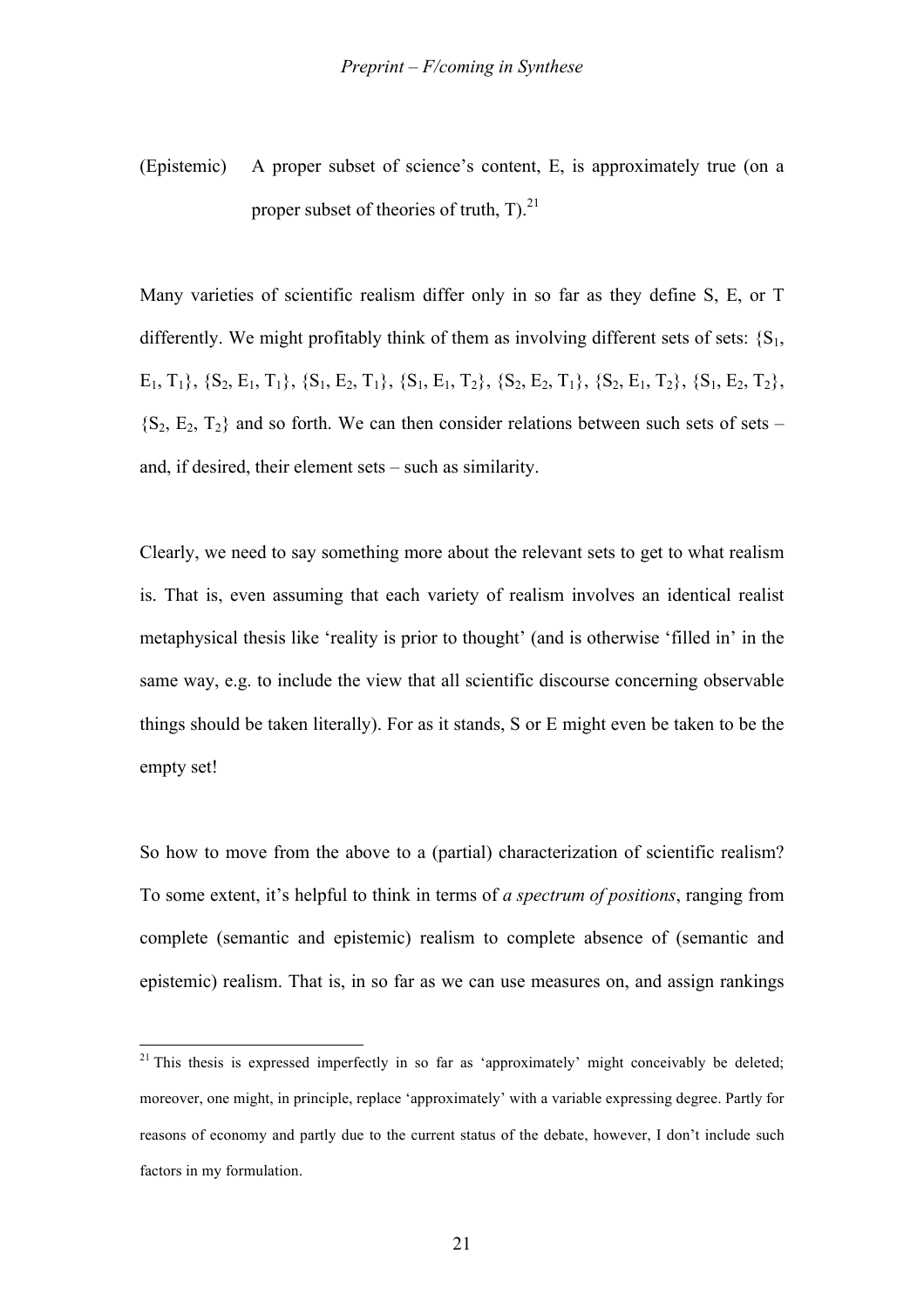on the basis of, the sets. It's fruitful to consider S and E in turn, in the first instance. (Leave T fixed as a single member set, containing the correspondence theory of truth, for the time being.) One might think as follows. First, the size of S, relative to the set of all scientific discourse concerning unobservable entities, is a rough indicator of the strength of realism in the semantic dimension. Second, the size of E, relative to the set of all science's content (including past theories and models), is a rough indicator of the strength of realism in the epistemic dimension. (All such sets are finite.) And although this form of measurement is rather crude (and awkward), comparisons between set pairs will sometimes, at least, give clear rankings: if  $E_2$  is a proper subset of  $E_1$ , then a version of (epistemic) employing  $E_1$  is more realist than a version containing  $E_2$ , for example. In other cases, say where there is little or no overlap between the sets, comparisons will be fraught with difficulty. Yet this is as it should be. For example, entity realism and epistemic structural realism – discussed further in section  $3$  – are evidently each less realist than scientific realism (of, say, the form endorsed by Psillos) in the epistemic dimension. Nevertheless, it's unclear which is more realist than the other.

It is also worth noting that the analysis above provides a perspicuous way of characterizing *the core of the scientific realism debate* (or more precisely, when the metaphysical thesis is assumed, the key elements thereof save the methodological one). Said debate involves tackling the following questions: what is S?; what is E?; and (to a lesser extent, in so far as there is more consensus and are fewer options) what is T? Strictly speaking, since absence of realist commitment doesn't imply antirealist commitment – one might simply be agnostic – one should also consider sets S-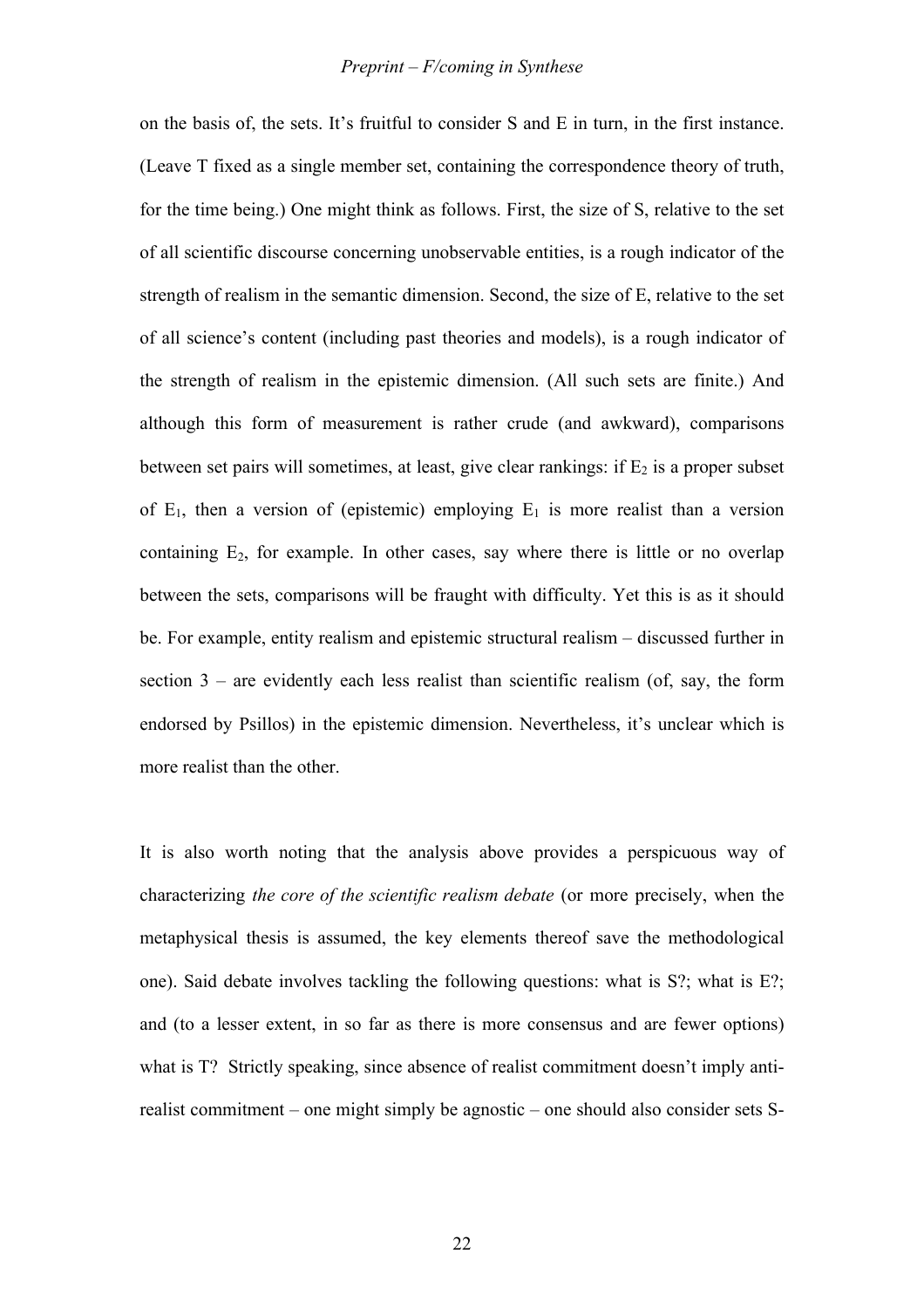and E-, which feature in two 'mirror' negative versions of (semantic) and (epistemic), as follows:

- (Semantic-) A proper subset of scientific discourse concerning unobservable entities, S-, should not be taken literally.
- (Epistemic-) A proper subset of science's content, E-, is not approximately true (on a proper subset of theories of truth, T).

So the debate also involves answering: what is S-?; and what is E-? In short, it concerns how to *partition* the space of discourse and the space of content into these sets.

A brief word about T is in order at this juncture. It's uncontroversial that some theories of truth are potential members, and others are not. For example, the correspondence view is, whereas the pragmatic view is not. Whether deflationary views are acceptable, however, is a more controversial matter. Suffice it to say, for present purposes, that truth-makers must be objective and mind-independent entities on an admissible theory of truth; as Psillos (1999: xxi) puts it: 'truth is a nonepistemic concept … assertions have truth-makers … these truth-makers hinge ultimately upon what the world is like.' Thus, on the analysis above, one might fail to be a realist simply by failing to adopt an appropriate theory of truth (irrespective of how one partitions on the space of discourse and content). To make this more explicit, it is possible to remove mention of theories of truth from (epistemic) and (epistemic-), and introduce (alethic) and (alethic-) statements (involving sets T and T-). This would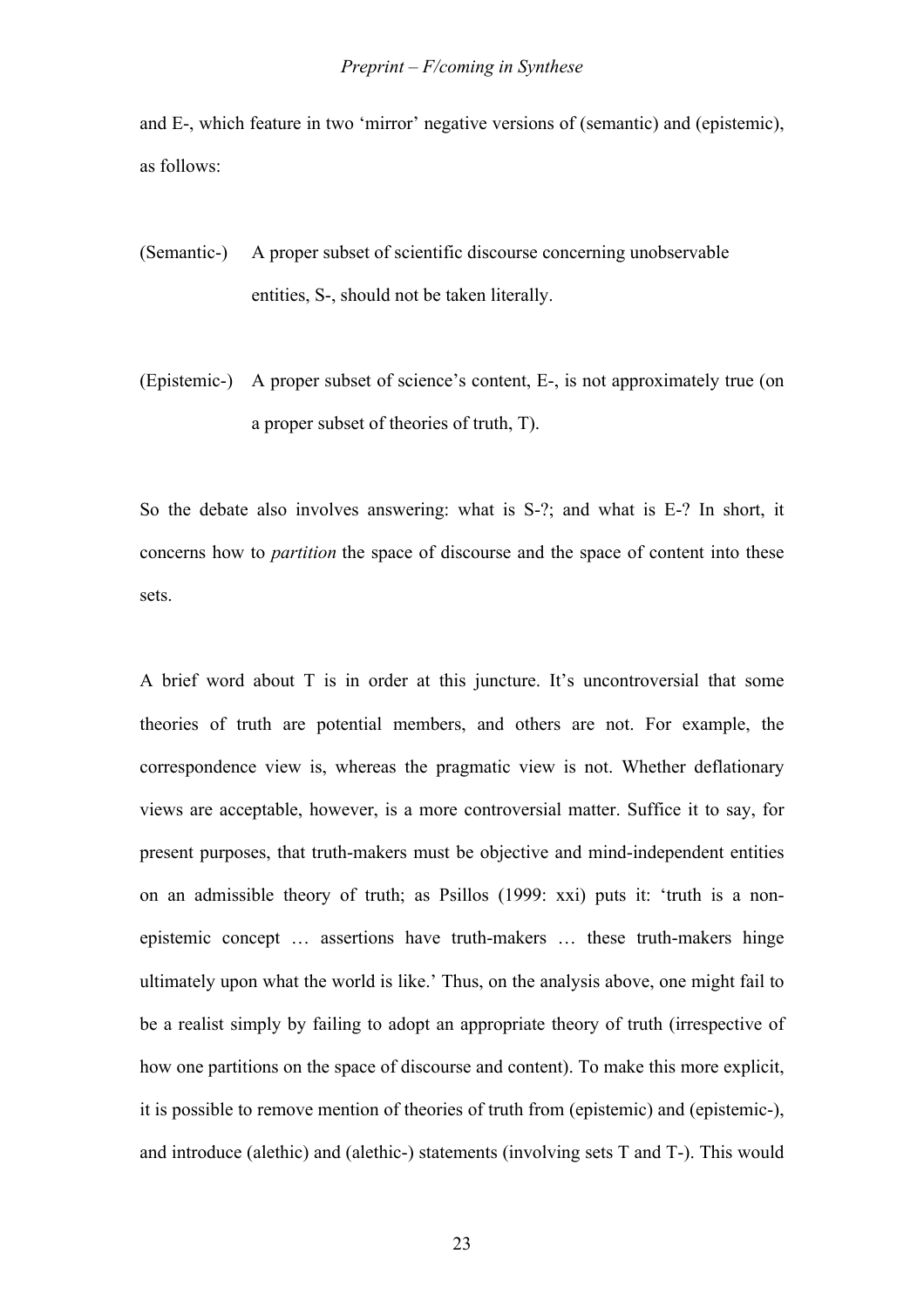serve to provide a more precise analysis, but at the expense of greater complexity. The simpler route was preferable, here, partly because disputes on theories of truth are infrequent in the current debate.

We have seen that the foregoing analysis provides a way of characterizing the comparative strengths of at least some forms of realism (and anti-realism), and also that it provides a relatively elegant way to characterize the scientific realism debate. The analysis also avoids – and is of help in illustrating – two reasonably common pitfalls in characterizing scientific realism. The first involves appeal to *arguments*, or key propositions in arguments, that those professing to be scientific realists (tend to) employ. For example, Leplin (1984: 1) includes the following items on his list of 'characteristic claims, no majority of which, even subjected to reasonable qualification, is likely to be endorsed by any avowed realist':

3. The approximate truth of a scientific theory is sufficient explanation of its predictive success.

4. The (approximate) truth of a scientific theory is the only possible explanation of its predictive success.

However, claims such as 3 and 4 are offered to *support* variants of (semantic) and (epistemic), as realists typically acknowledge; they are used in 'no miracles' style arguments *for* – or explanationist defences *of* – scientific realism. It is important to keep them in their proper place. They could be false as a group, despite science reliably producing approximately true theories (in a correspondence sense), for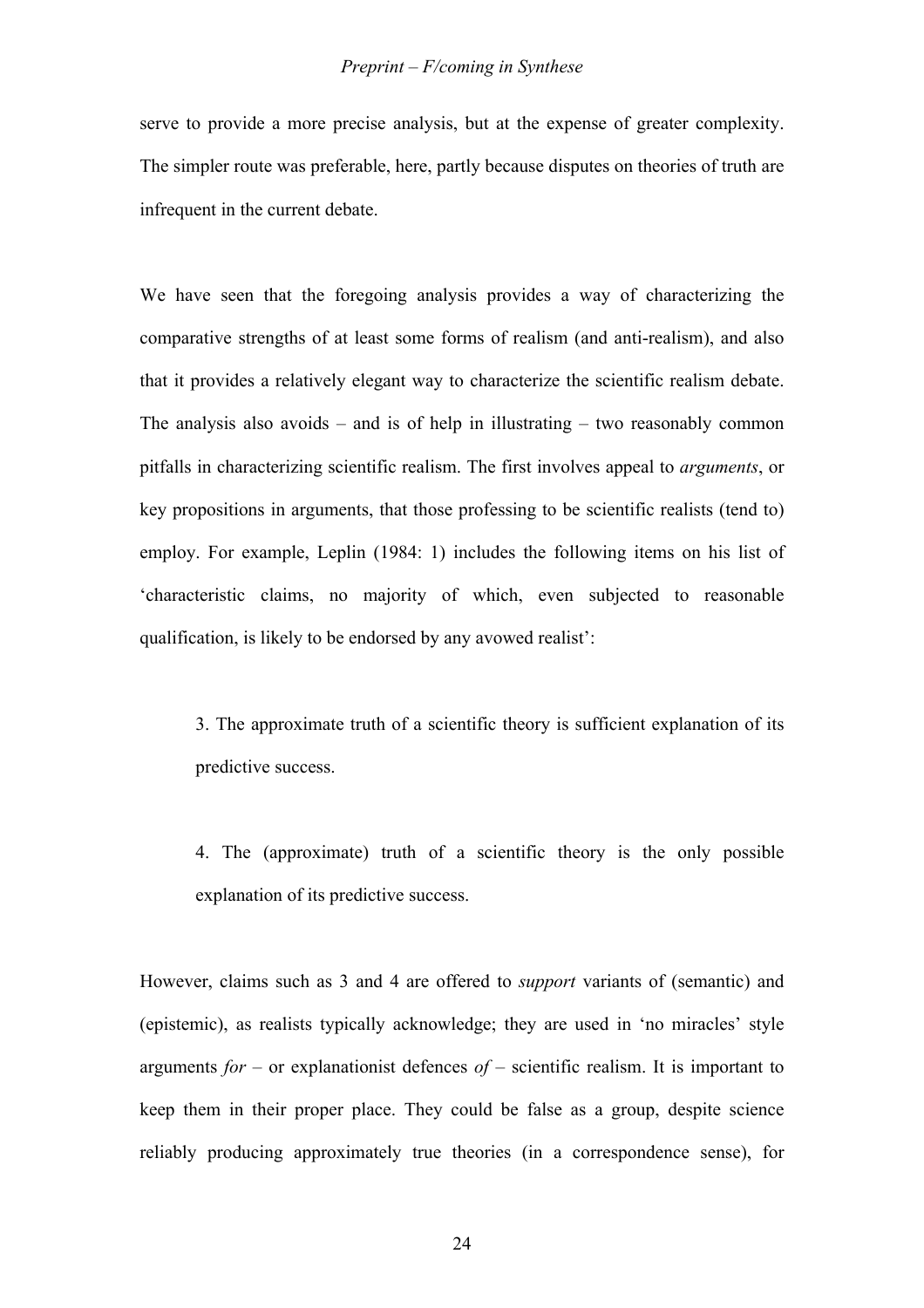example. And crucially, *neither is reducible to a statement of a general form that all realists will accept*.

The second pitfall involves characterizing scientific realism in terms of knowledge, or knowledge acquisition. For example, Boyd (1980: 613) writes that scientific realism involves the claim that: 'Scientific knowledge extends to both the observable and the unobservable features of the world' and Psillos (1999: xix) claims that: 'Going for realism is going for a philosophical package which includes a naturalized approach to human knowledge.<sup>22</sup> Chakravartty (2011) even goes so far as to say that approaches to defining scientific realism: 'have in common … a commitment to the idea that our best theories have a certain epistemic status: they yield knowledge of aspects of the world, including unobservable aspects.' And no doubt such claims inspired Bird (2007) to propose an epistemic view of scientific progress (which has subsequently been criticized from both realist and anti-realist perspectives, as detailed in section 3.4). The temptation to connect claims about truth (or approximate truth) with knowledge is rather natural. After all, a realist is liable to be tempted to think not only that much of science is approximately true, but also that they *know* that much of science is approximately true, and therefore know a good deal about the world in so far as they are familiar with the relevant science.

It is not necessary to succumb to this temptation in order to be a realist, however, and 22 Elsewhere, Psillos (2000: 707) writes: 'The… *presumptuous* claim is that, although this world is independent of human cognitive activity, science can nonetheless succeed in arriving at a more or less faithful representation of it, enabling us to know the truth (or at least some truth) about it.' Again, there are two distinct claims here: arriving at a more or less faithful representation of something doesn't entail enabling us to know (some) truth about it.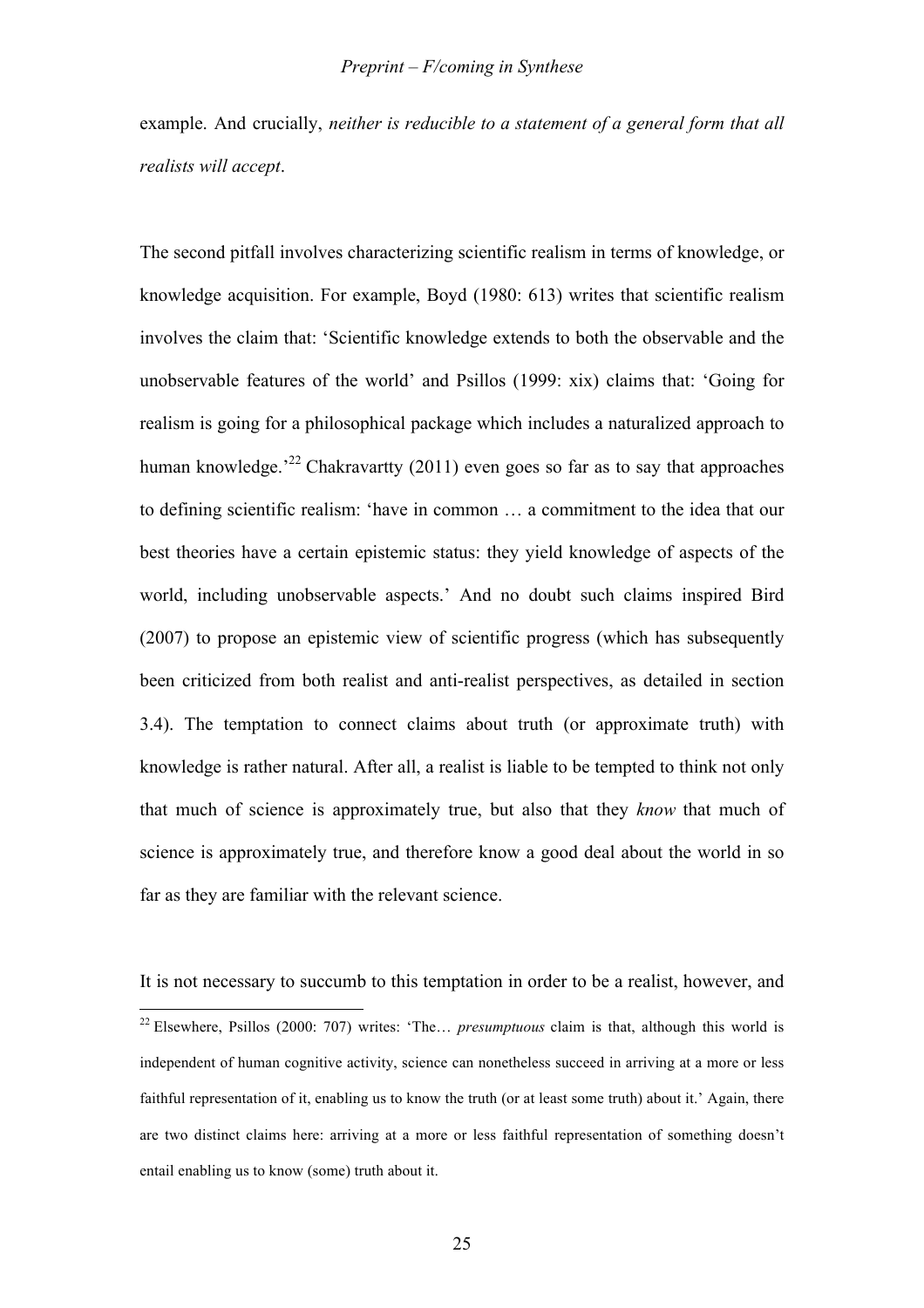introducing knowledge into one's characterization of scientific realism (and the debate) is problematic for two reasons. First, it serves to complicate matters unnecessarily, in so far as the extent to which one takes science to generate knowledge will depend on which theory of knowledge – and on which theories of related notions such as justification, warrant, and belief – one prefers. For process reliabilists, for instance, the presence of a reliable means of generating true statements will suffice for science to provide knowledge (perhaps with the addition of some provisos about belief formation, involving, for example, reliability of testimony). For internalists, on the other hand, access to reasons for belief is required for beliefs to be justified (and hence constitute items of knowledge). Even the simplest theories of knowledge introduce complications. Consider Sartwell's (1992), on which knowledge is merely true belief. Might science not isolate true claims, and rely for its successes on truth-like representations, which nobody believes in (or can fully appreciate)? Think, for instance, of the use of computer simulations. No-one can hold in their head all the detail of typical simulations used to forecast weather or to determine chemical reaction pathways, yet their predictive successes might rely on the accuracy of the modeling assumptions (and other data) therein. Note also that in some cases, parts of the data used might never have been believed in. Automated weather stations might provide data directly to the computer conducting the simulation, for example.

This brings us on to the second point, which is that the prior characterizations in terms of knowledge make some positions – including significant and influential positions in the history of philosophy of science – count as 'realist', or as having a 'realist' character, for the wrong reasons. Take Boyd's (1980: 613) claim as an exemplar: 'Scientific knowledge extends to both the observable and the unobservable features of

26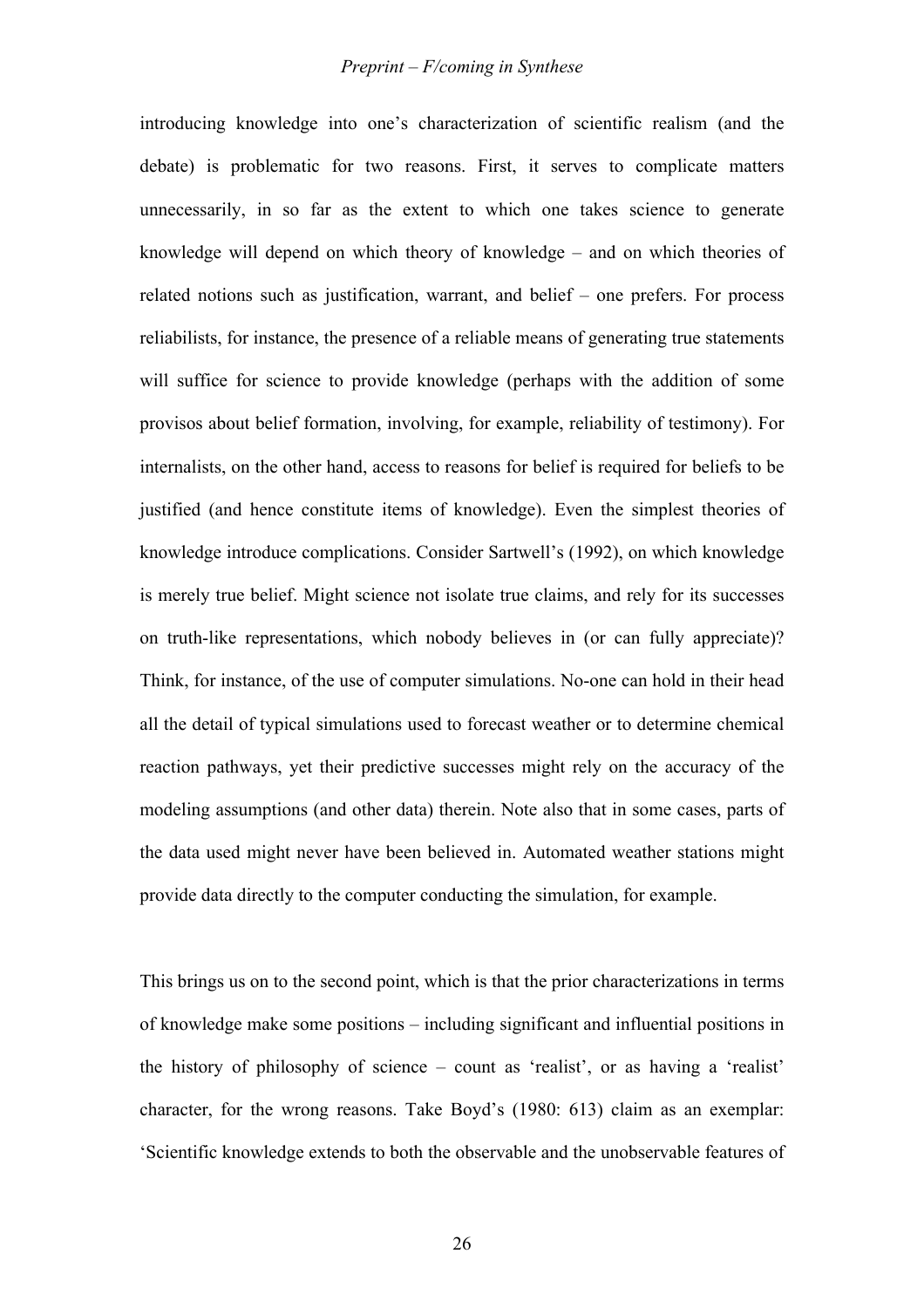the world'. Now consider Popper's (1972: 286) view that knowledge may: 'be contained in a book; or stored in a library; or taught in a university'. On this view, knowledge may be false, and not even approximately true (or anywhere close).<sup>23</sup> But clearly it can nevertheless be of 'observable and unobservable features of the world'. So the truth of Boyd's claim is admitted by Popper, but not in a way that is of relevance to the realism debate. Moreover, this oversight would not be fixed by using 'subjective knowledge' in definitions such as Boyd's. For Popper (1972: 111) also thought: 'traditional epistemology, with its concentration on … knowledge in the subjective sense, is irrelevant to the study of scientific knowledge'. Indeed, many a critical rationalist would deny that there is any subjective knowledge, above and beyond belief, in so far as she would deny that justification is possible; see Bartley (1984) and Rowbottom (2010c: ch. 1).

Of course, critical rationalism is now 'old hat'. But an emphasis on knowledge also rules out realist views that have been defended recently. Saatsi (In Press), for example, makes the case that minimal realism involves the view that scientific theories (probably) *latch on to the world* when they're predictively successful. This sets the stage for a discussion of the methodological element of realism, from which Saatsi's minimal realism is distilled.

The methodological component of scientific realism is introduced by Psillos (1999: xxi), recall, as follows: 'the ampliative-abductive methods employed by scientists to arrive at their theoretical beliefs are reliable: they tend to generate approximately true

<sup>&</sup>lt;sup>23</sup> The notion of knowledge is close to the contemporary one of 'information', at least if one does not think that information needs to be true. See Allo (2010) and Rowbottom (2014b) for more on this.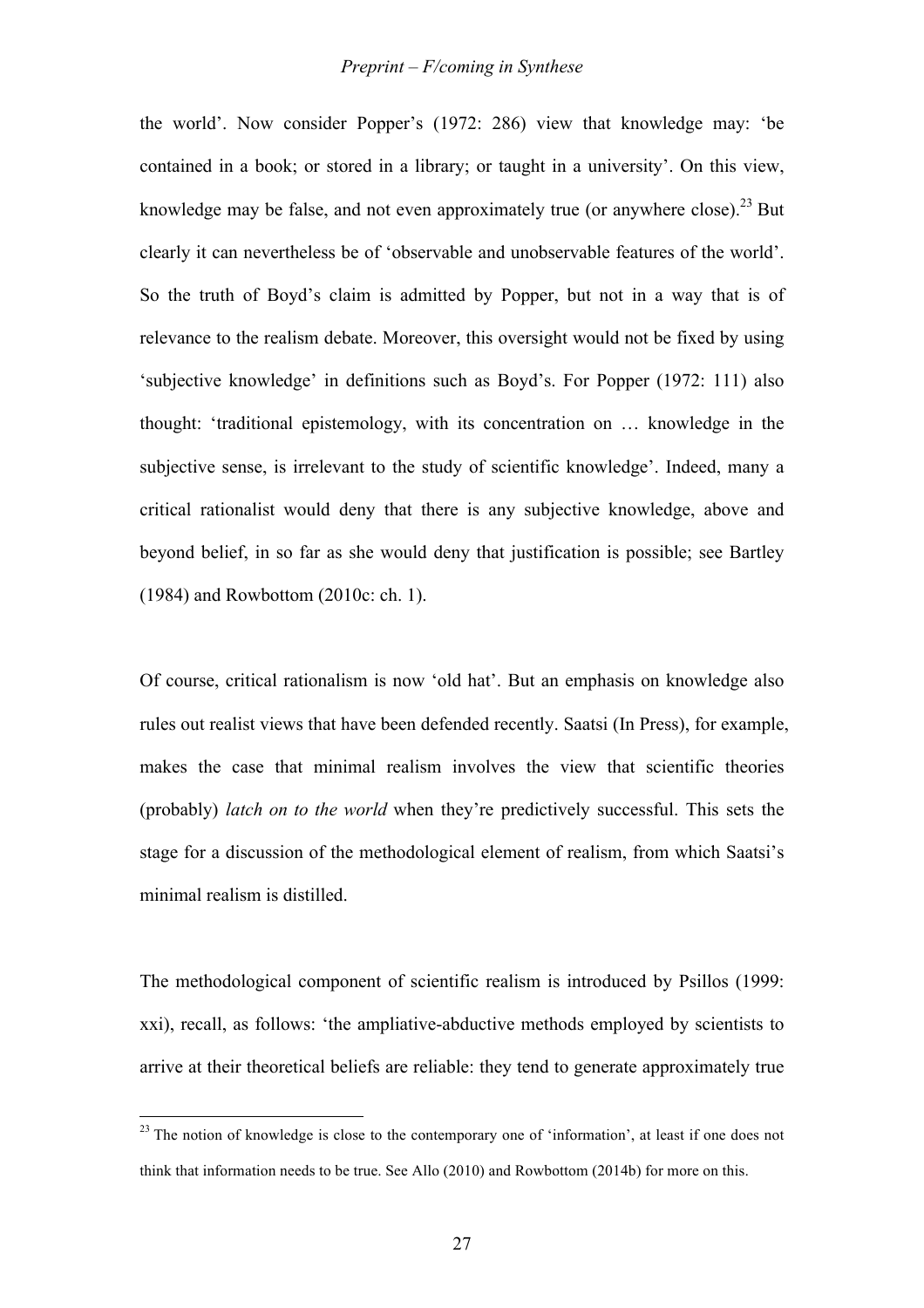beliefs and theories.' A neat way to understand the core of this claim is in terms of the probability calculus, under a world-based interpretation of probability (such as a propensity view).<sup>24</sup> Let  $t$  represent a theory, M denote 'was selected by scientific methods', and  $\approx$  denote 'is approximately true'. (Selection may involve high confirmation values, as suggested by Psillos's version of the epistemic thesis.) Then, the methodological claim is, at the bare minimum:

 $P(\approx t, Mt) > 0.5$ 

It might plausibly be somewhat stronger, namely:

 $P(\approx t, Mt) \geq 0.5$ 

Indeed, it would appear to be reasonable to require Psillos to specify an interval on which he takes  $P(\approx t, Mt)$  to lie.

Now let's compare this with the methodological thesis associated with scientific realism by Boyd (1980: 613–614):

[Progress] is achieved by a process of successive approximation: typically, and over time, the operation of the scientific method results in the adoption of

<sup>&</sup>lt;sup>24</sup> I assume there is some unintended imprecision in Psillos's statement: he presumably didn't intend to require that the methods *generate* the theories or beliefs, as opposed to confirm them or select them. (Confirmation or selection of generated theories will be a special case. Many generated theories will never be confirmed.)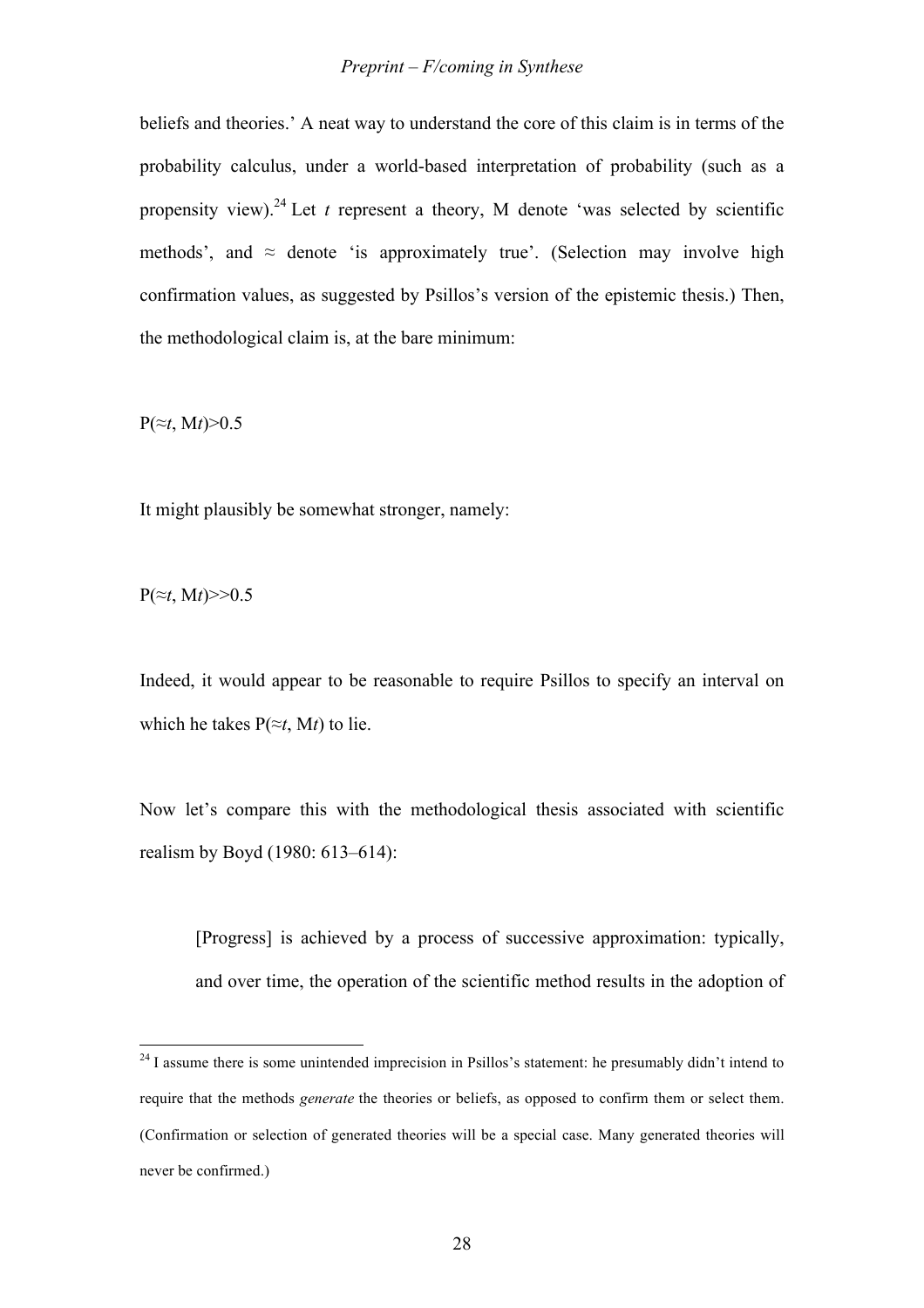theories which provide increasingly accurate accounts of the causal structure of the world.<sup>25</sup>

This suggests a rather different thesis (which would hold on the assumption that if T provides a more accurate account of the causal structure of the world than T' provides, then  $T$  is more approximately true than  $T'$ ). Let  $T^+$  represent 'is closer to the truth than', and L+ represent 'was selected later than'. Part of Boyd's claim, at the bare minimum, is:

P(T+(*t2, t1*), M*t1* & M*t2* & L+(*t2*, *t1*))>0.5

As before – in this case and the following –  $\leq$  might conceivably be replaced by '>>'. One might also reasonably expect an interval to be specified for the relevant probability, although none is provided.

Boyd's methodological claim also entails, more interestingly, that:

(M*t1* & M*t2* & M*t3* & L+(*t3*, *t2*) & L+(*t2, t1*))→P(T+(*t3*, *t1*))>P(T+(*t2*, *t1*))

Scientific theories, interpreted realistically, are confirmable and in fact often confirmed as approximately true by ordinary scientific evidence interpreted in accordance with ordinary methodological standards.

 $25$  Interestingly, Boyd (1980) says something similar about scientific language and scientific methods; that's to say, he takes these to improve successively too. Later, Boyd (1983: 45) also offered a weaker methodological claim: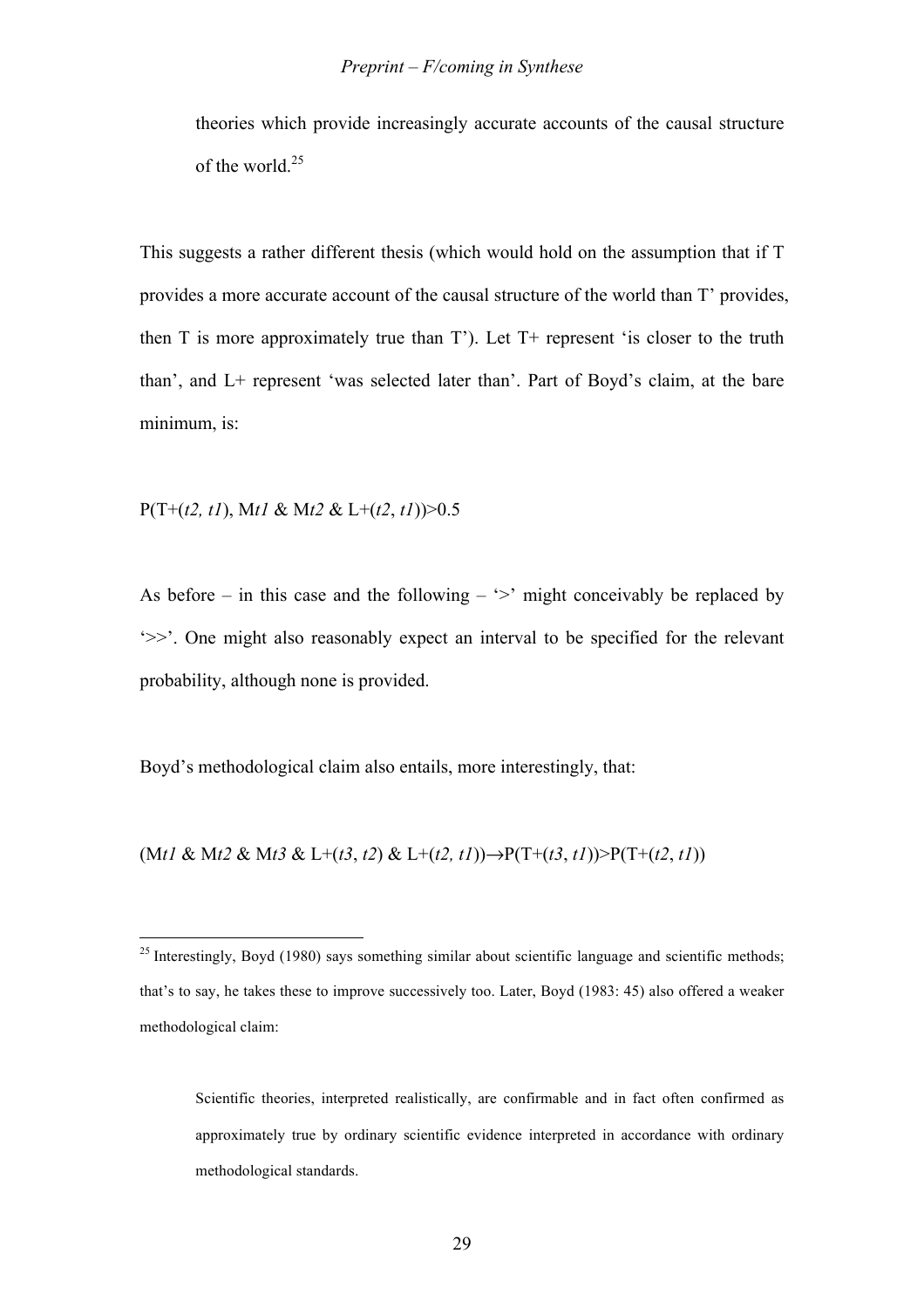Careful analysis is required to determine which variant of the methodological thesis – Boyd's or Psillos's – is bolder. On the one hand, Psillos's variant doesn't *entail* that future theories will probably be more truth-like than earlier theories; it doesn't entail, that's to say, science's probable convergence on the truth. So at first sight, it avoids the kind of 'convergent realism' that's the target of Laudan (1981), about which I'll say a little more in a moment. On the other hand, Boyd's variant doesn't *entail* that any isolated use of scientific method(s) will probably result in an approximately true theory. It's compatible with thinking that many – or even most – theories arrived at by the use of those methods are (probably) not approximately true.

Consider now, however, what would follow if Psillos's methodological thesis were true and reasonably believed to be true by scientists. Then scientists could legitimately use said thesis to support inferences about theories. Imagine, for example, that they were comparing a new theory (selected with scientific methods) with past theories selected (in the same way). If the new theory diverged considerably from all the past theories, then there would be a very low probability that it was approximately true, in so far as there would be an exceptionally high probability that at least one of the older theories was approximately true. Thus, the scientists would have good grounds to reject the new theory. In essence, their belief in the reliability of their methods would lead them to think (it significantly more probable) that they had failed in one (recent) case, rather than repeatedly.

If approximately true theories all share significant content in common, moreover, then it follows from Psillos's thesis that considerable continuity in scientific theories is much more probable than not, over extended periods time (albeit not continuously).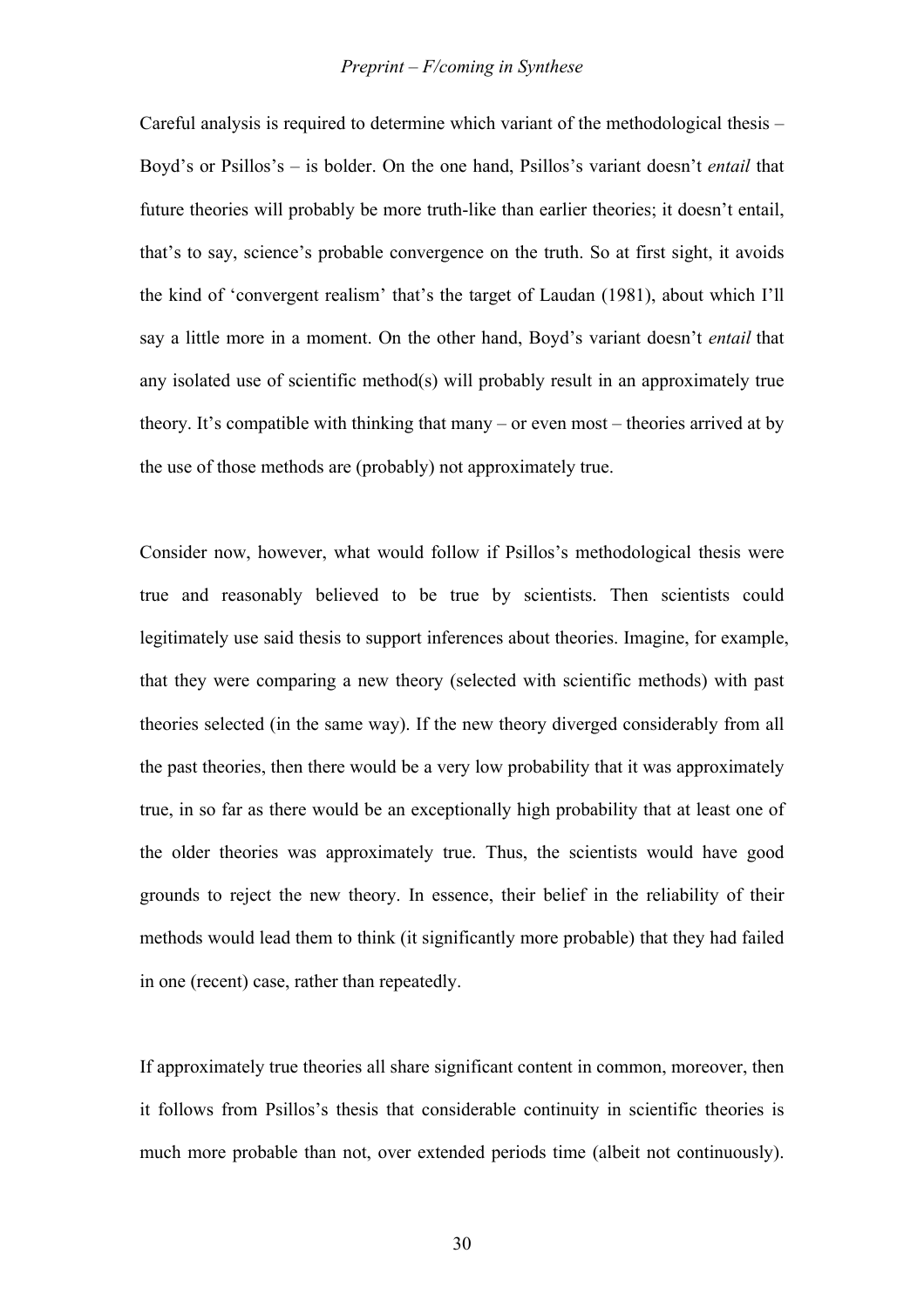Thus, it appears plausible that Psillos's thesis is stronger than Boyd's. Both are committed, to 'a [convergent] form of realism' involving 'variants of the following claims', among others:

[Part of] R1) … more recent theories are closer to the truth than older theories in the same domain.

R3) Successive theories in any mature science will be such that they 'preserve' the theoretical relations and apparent referents of earlier theories. (Laudan 1981: 20–21)

To be specific, Boyd and Psillos are committed to weaker variants of R1 and R3 involving the introduction of 'typically' or 'reliably', and hence (world-based) probability claims.

Let's now try to generalize rather more. Realists tend to think scientific methods are reliable means by which to achieve/select truth-like, or to move closer towards achieving/selecting truth-like, theories. But on the reasonable assumption that those methods involve selecting theories on the basis of virtues that they display (perhaps relative to competing theories) – predictive or explanatory power, for example – then the *underlying* claim involves linking said virtues to truth-likeness.

That's to say, there are (at least) two general forms for the methodological theses advocated by realists: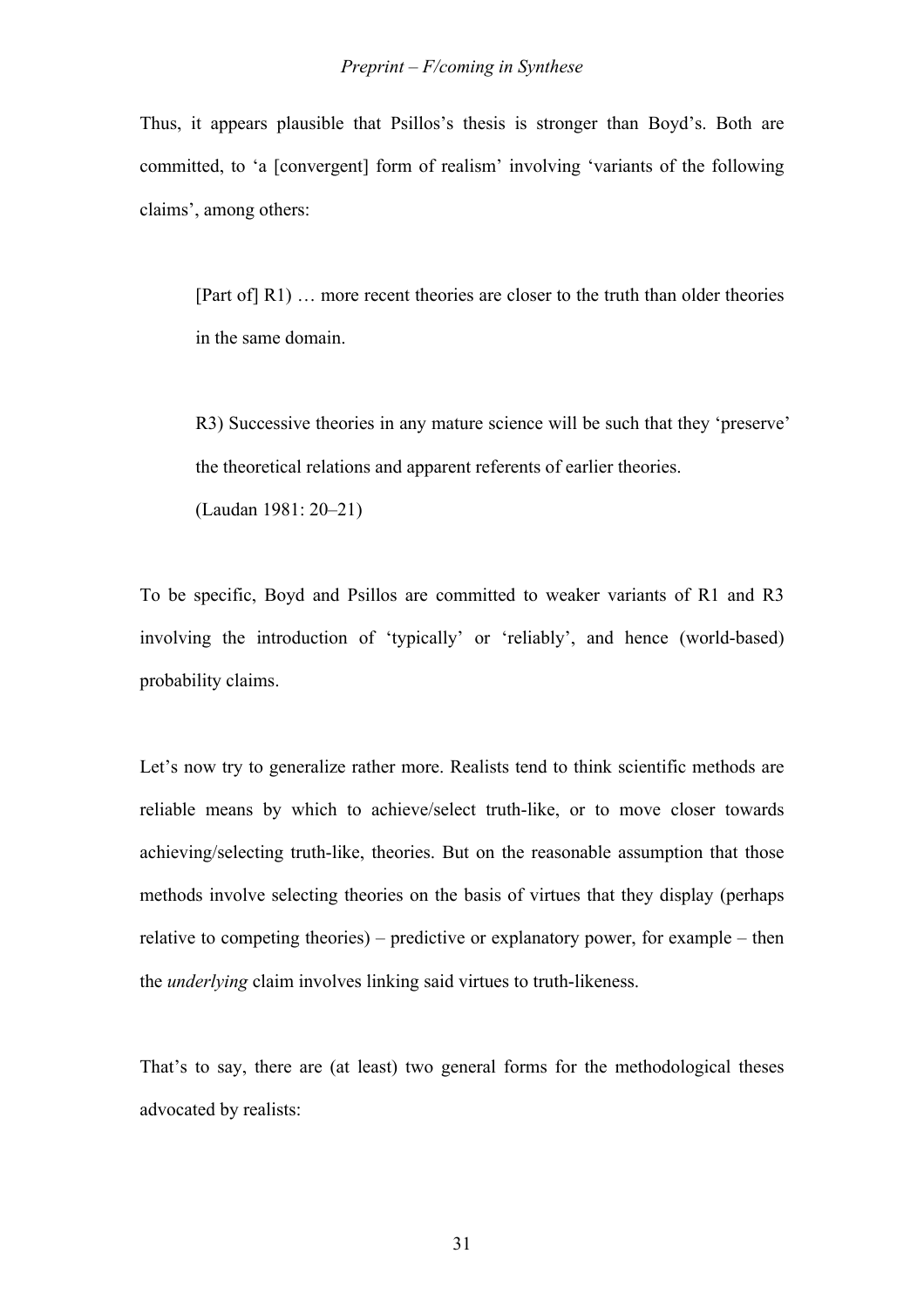- (Methodological) Scientific methods reliably (or typically) select theories or models that are virtuous.
- (Methodological-C) Scientific methods reliably (or typically) select theories or models that are more virtuous than their predecessors.<sup>26</sup>

And associated with these theses are theses concerning virtues and truth-likeness (or accuracy), such as the following:

- (Virtue) Virtues are (typically) indicative of a degree, *d*, of truthlikeness or representational accuracy.
- (Virtue-C) If  $tI$  (or  $mI$ ) is more virtuous than  $t2$  (or  $m2$ ), then  $tI$  (or  $mI$ ) is (typically) more truth-like (or more representationally accurate) than  $t^2$  (or  $m^2$ ).<sup>27</sup>

As suggested above, different realists will also have different views on what the relevant virtues are, how they should be ranked in order of importance (if at all), and so forth. But the details of this need not concern us here. To put it tersely, the need for theses such as (virtue), in addition to (methodological) or (methodological-C), arises because truth-likeness (or representational accuracy) cannot be directly observed, so to speak, rather than detected (or inferred). The oddity of the claim that scientific

 $26$  'C' stands for 'comparative'.

 $27$  A recent example of a version of realism subscribing to (virtue-C) is the 'relative realism' defended by Mizrahi (2013b).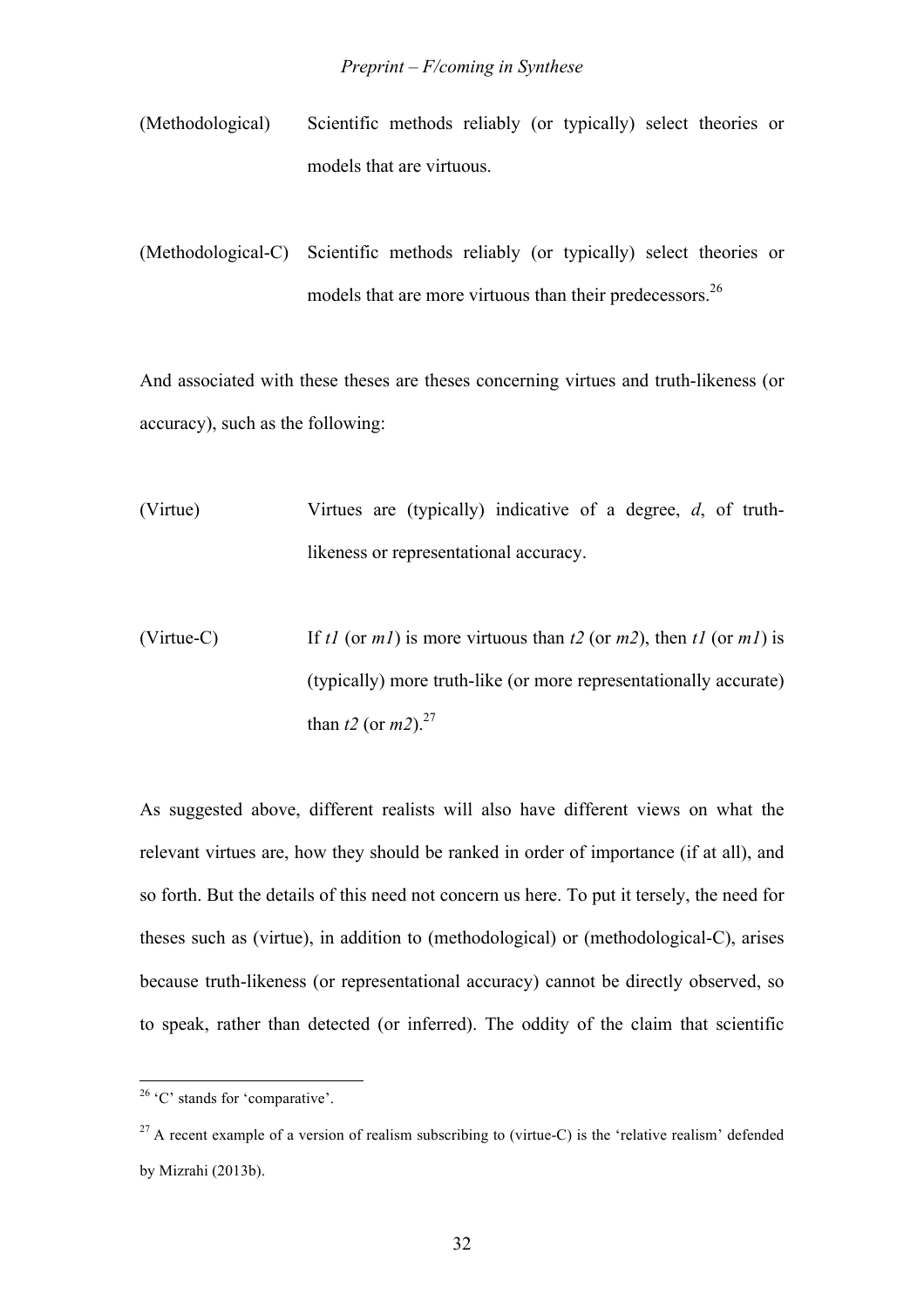methods reliably find truth-like theories, but that those theories (typically) have nothing significant in common other than being truth-like, illustrates this. For we devise methods to enable us to select on the basis of *observable* features (whether or not we take said features to be indicative of further features). Note also that many anti-realists endorse (methodological) or (methodological-C), but not (virtue) or (virtue-C).

A significant result is that qualifications concerning the link between scientific methods and theoretical truth-likeness may arise in two distinct ways. First, one can take the methods to typically succeed (or succeed with probability *P*) in finding virtuous theories. Second, one can take a virtuous theory to typically be (or with probability *Q* be) truth-like. Lumping instances of theses such as (methodological) and (virtue) together tends to obscure this.

But are such theses necessary for scientific realism, or, failing that, central to characterizing it? One might think not, at first sight, in so far as the role that they play, in combination, is to *support* theses of (epistemic) form. Nonetheless, they cannot convincingly be dispensed with. Consider, for example, a philosopher who accepts that most of the content of science is approximately true – and even that successive generations of scientific theories will be increasingly truth-like – but insists that this is a purely accidental feature of the enterprise (i.e., is a matter of mere luck). She denies that there's any link between predictive power and truth-likeness, or indeed explanatory power and truth-likeness, although she accepts that scientific methods reliably select theories with these properties. (Imagine, if liked, that she has a trusted source who has testified that the theories are, or will continue to be increasingly,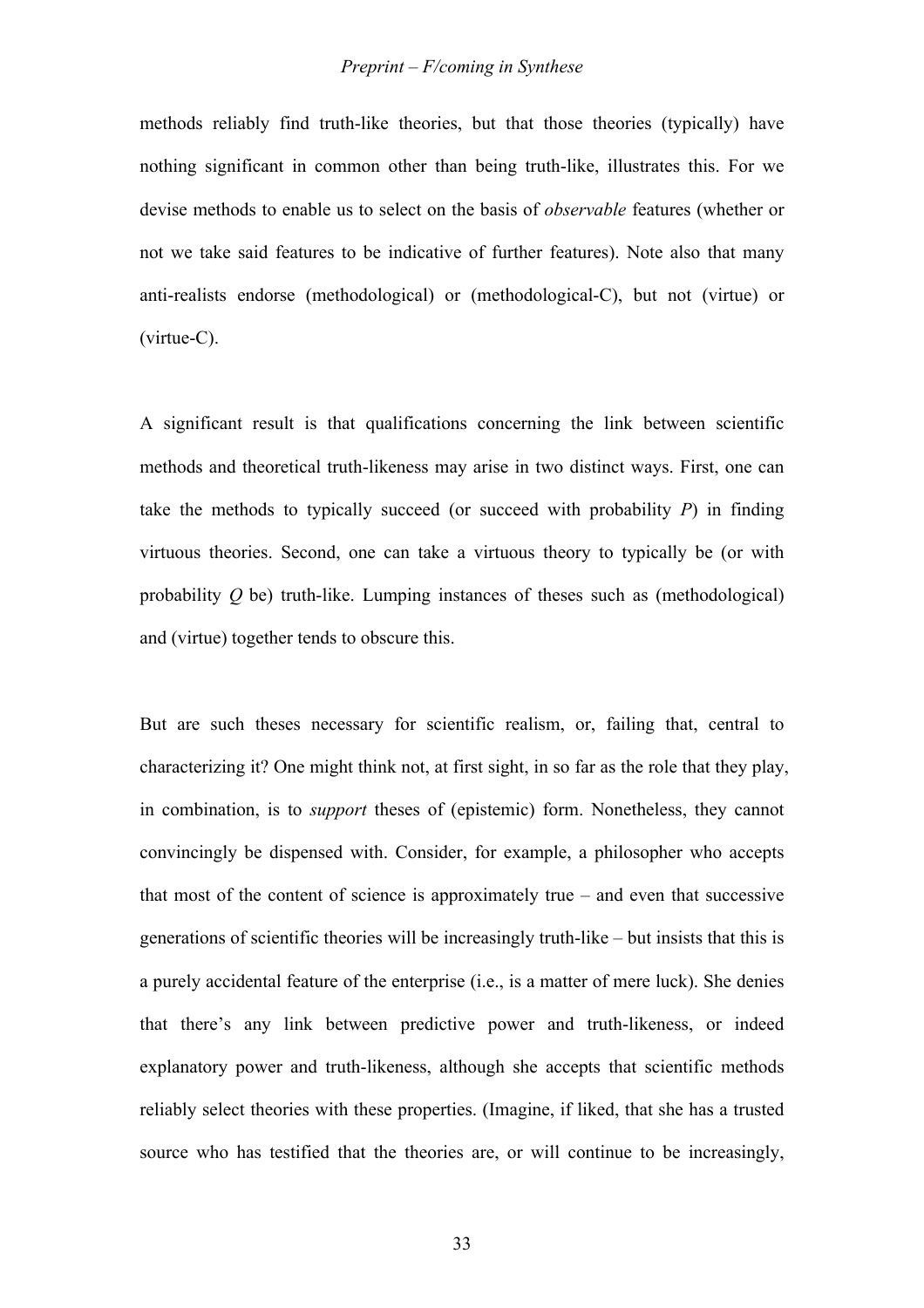truth-like – an alien who surreptitiously intervenes in our science, or the creator of a simulation in which we dwell, or some such.) Does she count as a scientific realist? It appears not, in so far as one can imagine all the scientific realists I've cited arguing against her view of science rather vehemently. She fails to endorse any of the following aspects of the 'realist stance' that Saatsi (In Press) highlights:

… trust in the reliability of the scientific method in yielding theories that latch better and better onto the unobservable reality; trust in the corresponding objective theoretical progress of science; trust in the thesis that our best theories that make novel predictions (by and large) do so by virtue of latching onto unobservable reality.

This brings us to Saatsi's 'minimal realism', which posits a correlation between the virtue of (novel) predictive power and 'latching on to the world', or what we might call possessing a *degree* of truth-likeness or representational accuracy (rather than passing a specific threshold, e.g. in the case of 'approximate truth'). In his own words:

[S]cience can make theoretical progress in the sense of theories latching better and better onto reality in a way that drives theories' increasing empirical adequacy and enables them to make novel predictions. Corresponding to this broader conception of theoretical progress there is a more minimal conception of realism, understood simply as a commitment to this broader kind of theoretical progress. (ibid.)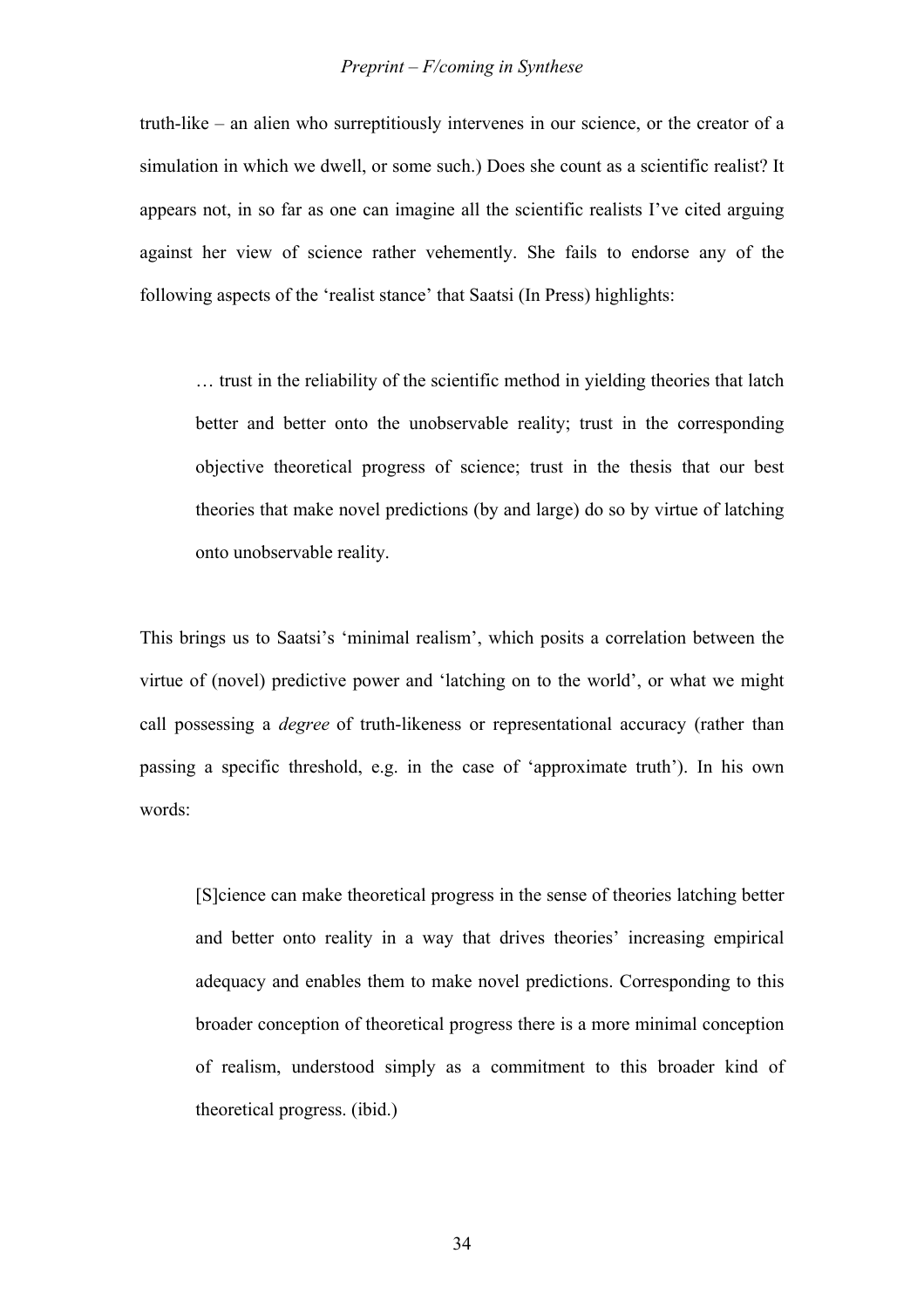This is interesting because it *doesn't* require commitment to any E for (epistemic), although it *does* involve commitment to (methodological-C) and (virtue-C):

[T]his kind of minimal realist commitment provides nothing like a general *recipe* that could be applied to a given current theory—e.g. the standard model of particle physics—to specify what unobservable features of the world we can claim to know… (ibid.)

Indeed, the foregoing analysis shows that there are other positions in the vicinity (and that determining which is minimal is no easy matter). For instance, one might instead couple (methodological) with (virtue-C), and appeal to the same virtue (namely, novel predictive success).

We now come to the thorny question of whether 'minimal realism' and positions in the vicinity, alluded to above, should be counted as forms of scientific realism. I prefer to answer in the negative, in light of the work in the tradition that I've canvassed above, based on the centrality of theses of the form of (semantic) and (epistemic) in historical characterizations of the position. However, I take myself to have argued that positions like minimal realism are *necessary parts* of scientific realism. Hence, I don't think, for example, that one can be a scientific realist and deny (methodological) and (methodological-C) or (virtue) and (virtue-C). It follows that whether such theses hold is a significant bone of contention between realists and antirealists (and indeed non-realists). It also follows that there are significant forms of semi-realism that involve such theses: and I would call 'minimal realism' such a form of semi-realism. This isn't to denigrate it in any way. It's an interesting proposal for a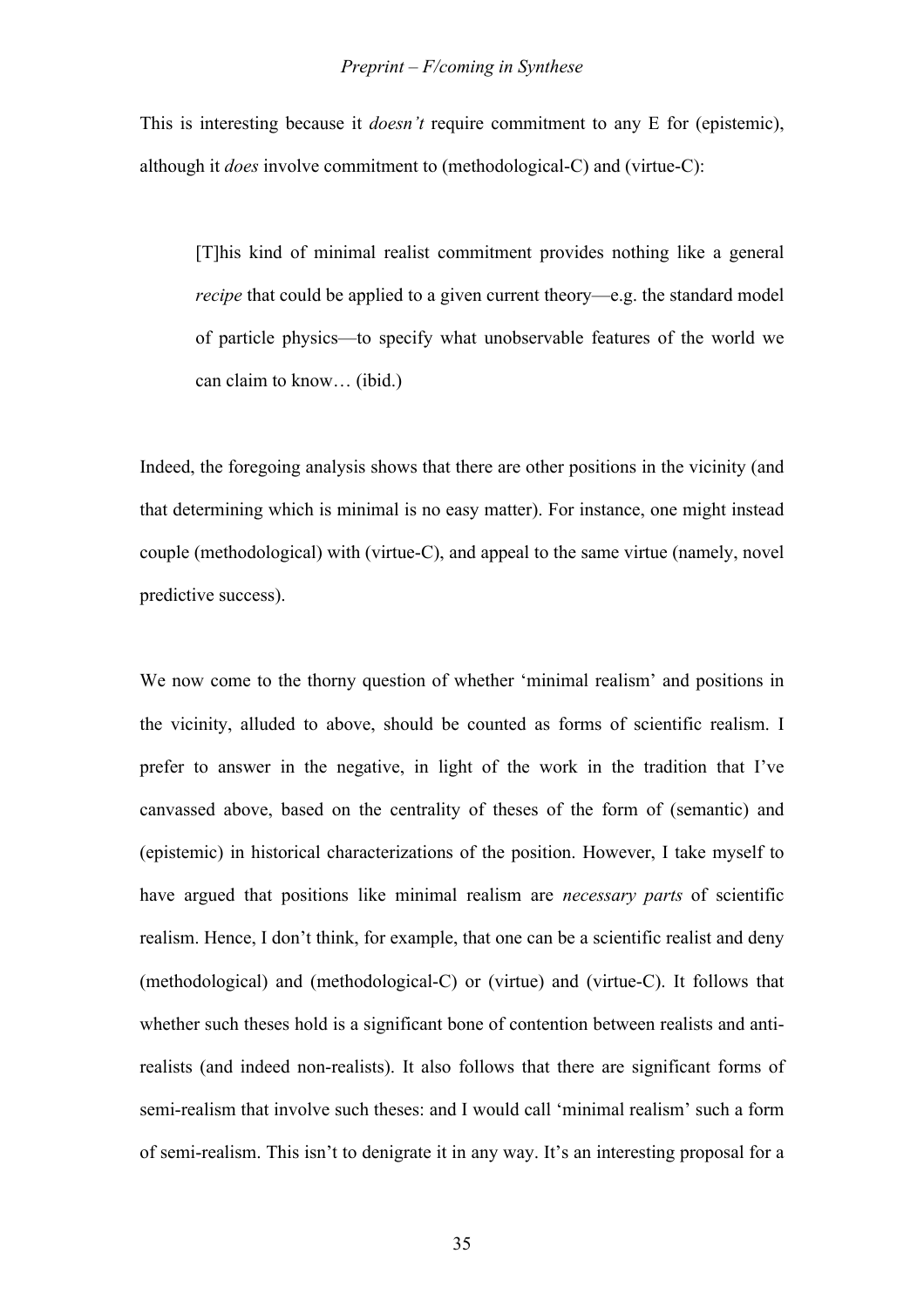modest standalone position on the realism debate, which is worthy of further discussion.

#### **3. Recent Developments**

This brings me on to recent developments in the scientific realism debate. These are so many and varied that summarizing them is another Herculean task. As a result, I must make some compromises. Even restricting oneself to work appearing in the last ten years, it is impossible to cover all the relevant developments in the literature. This is partly because methodological issues (e.g. concerning confirmation and models) bear on the realism debate.

I do, however, use a few guiding principles. First, I bias my coverage towards recent work, and especially very recent work that may not yet be widely known. (Other existing resources, such as Chakravartty (2011), can help with older material.) Second, I make a special effort to include work by relatively young scholars that may not yet have attracted as much attention as it deserves. Third, I opt not to explain in detail how the topics covered relate to the discussion in the previous section. Fourth, I settle for rough characterizations of most of the positions I discuss. (And I urge you to look to the cited literature to see more precise characterizations.) Fifth, and finally, I cover how the papers in this special issue contribute to recent developments in the course of the discussion, rather than in a separate section.

Primarily, I hope that this part of the paper will be of use, in combination with the previous part, to those hoping to enter the debate (or even to dip into part of it), by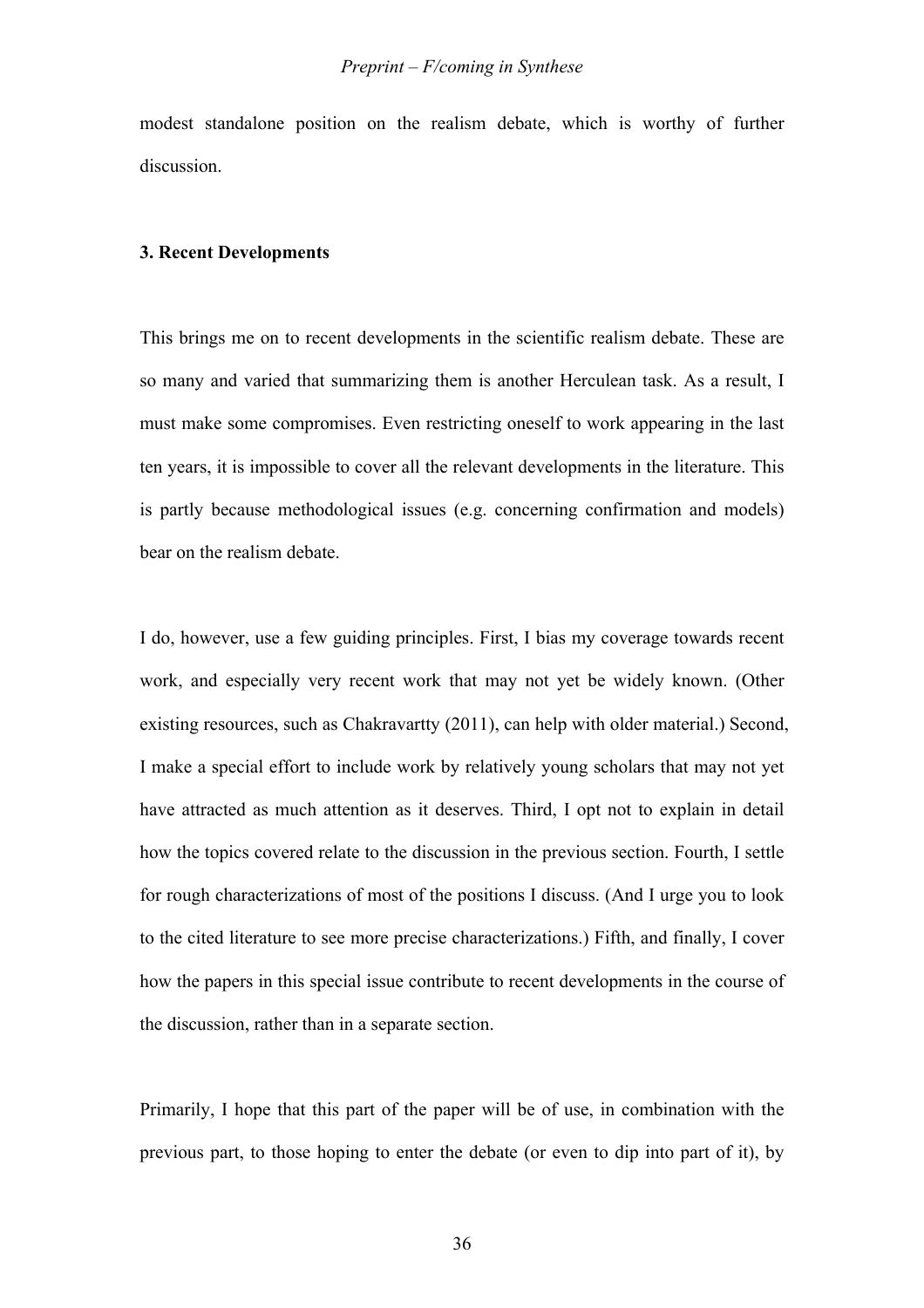giving them an orientation and leads to follow up. I hope also it will draw the attention of experienced contributors to the debate to material that they might, understandably, have overlooked. This is likely because the debate is rather fractured. For instance, a specialist in structural realism and philosophy of physics might easily miss what others are writing on arguments concerning old-fashioned scientific realism or on how scientific progress should be construed.

I organize this section with sub-headings at several levels, to make it easier to navigate.

# **3.1 Alternatives to Scientific Realism**

This heading covers a broad array of developments, in one of the most active and exciting areas in general philosophy of science: generating feasible alternatives to older, typically more bold and sweeping, positions in the scientific realism debate. Key, in particular, are views that are more cautious, epistemologically speaking, than full-blooded scientific realism: 'selective' views on which set E is more restricted ('smaller'), and set E- is less restricted ('bigger'). A well-known example of such a view is Hacking's (1983) entity realism, on which, roughly, things that scientists take themselves to be able to manipulate should be thought to exist (although their properties may be quite different from what scientists take them to be and the theories involving them may not be approximately true). Better known still are the alternatives to which I now turn, namely structural realisms.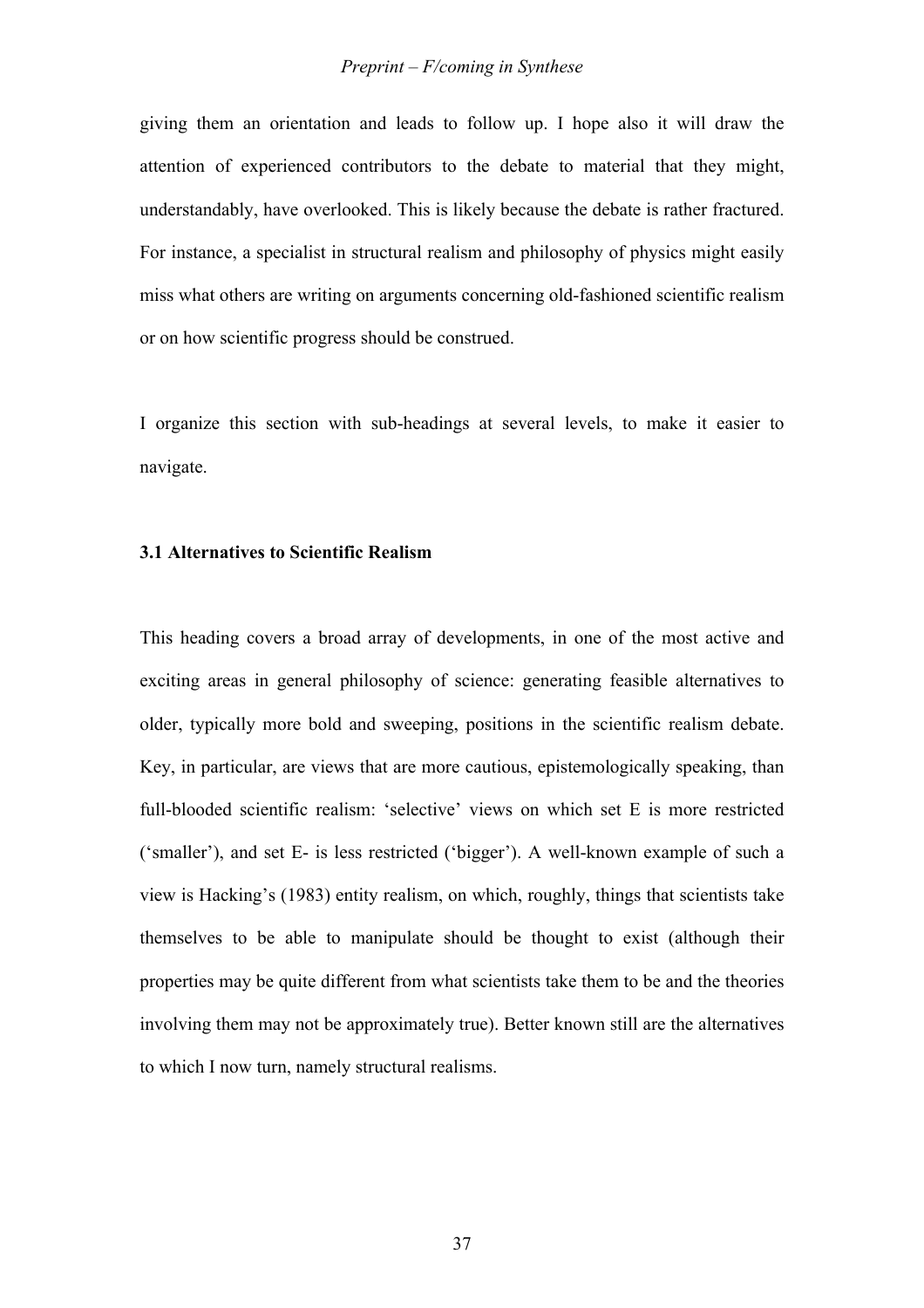Before I do, I should emphasize two more things. First, I consider the positions below to be alternatives to scientific realism rather than attempts to revitalize scientific realism. I cover such revitalization attempts subsequently. Second, I don't cover relatively old positions that do not attract so much attention at the cutting edge of the debate, like instrumentalism of a positivistic variety, constructive empiricism, or the aforementioned entity realism. This is a tricky judgement call; but space is limited.

#### *Structural Realisms*

It is still fair to say, following Ladyman (1998), that there are two main forms of structural realism. The first, epistemic structural realism, holds roughly that scientific theories (and models) are (or should be expected to be for methodological reasons) approximately true in what they say about the *structure* of the unobservable part of the world, although typically not its inhabitants. The second, ontic structural realism, holds roughly that structure is ontologically basic, primitive, or fundamental (and perhaps that there are good methodological grounds, *inter alia*, for believing this).

Both forms continue to be discussed regularly: notable collections in which both are explored and defended, typically by senior philosophers, are Bokulich and Bokulich (2011) and Landry and Rickles (2012). However, more attention is presently focused on ontic structural realism, which I'll therefore devote more space to.

## *Ontological Structural Realism*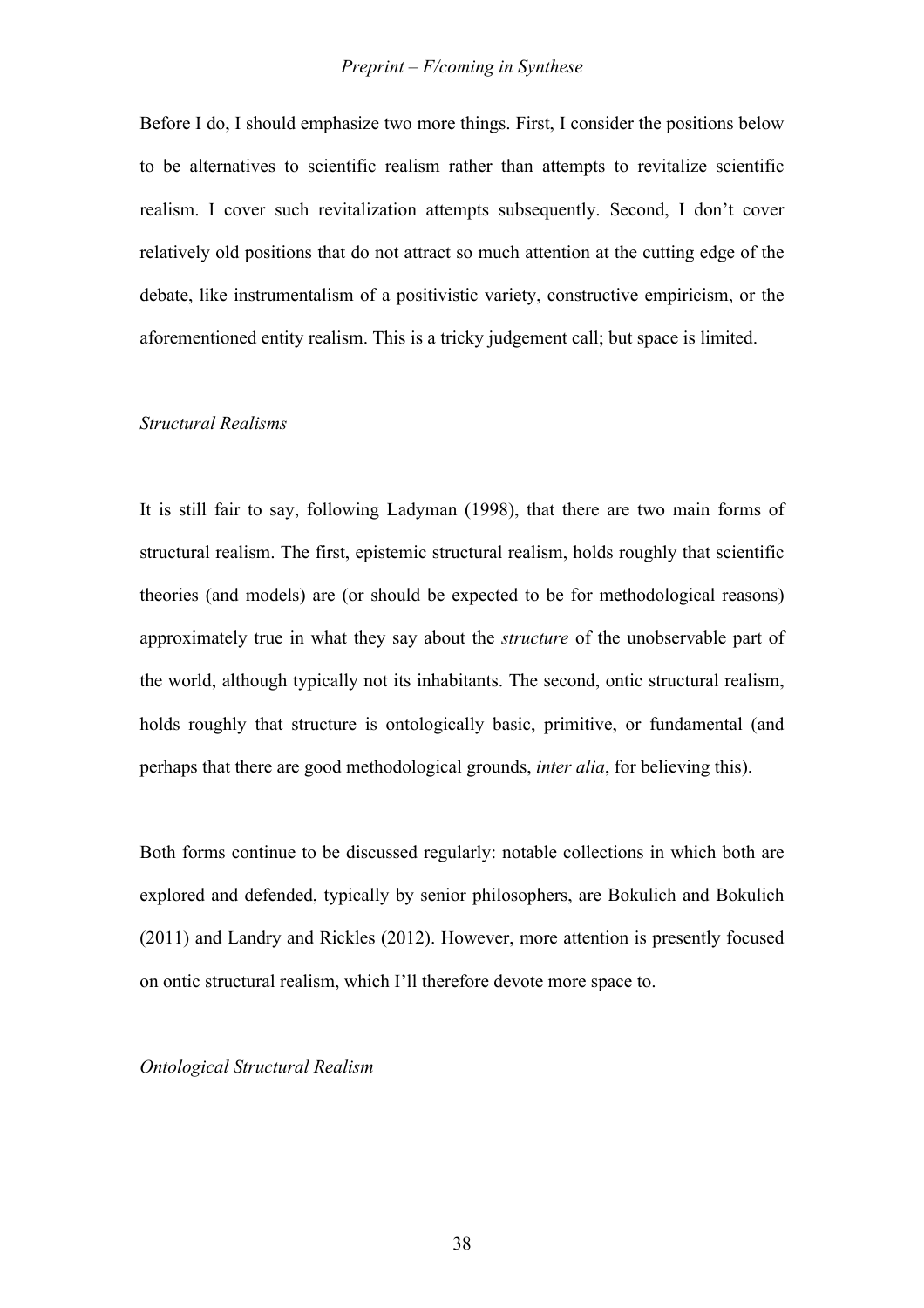Ainsworth (2010) and Frigg and Votsis (2011: §4) provide excellent overviews and taxonomies of key variants of ontic structural realism, but treat matters differently. Ainsworth discusses three views: (1) (multi-place) relations are ontologically fundamental whereas objects and properties aren't; (2) (multi-place) relations and objects are ontologically fundamental whereas properties aren't; and (3) relations and properties are ontologically fundamental whereas objects aren't. Frigg and Votsis instead distinguish between radical and eliminative ontological structural realism. The former involves the view that there *is* only structure. The latter, which is more plausible, involves the idea that 'relations do not need relata between which they hold… "objects" are only places in a relational structure (in as far as they are something at all) and should not be taken ontologically seriously.' (Frigg and Votsis 2011: 262). However, this appears to rule out Ainsworth's variant (2), which is unintended: instead Frigg and Votsis call this position *attenuated EOSR* (and point out that this is compatible with denying that objects are individuals, as its main advocates, French and Krause, do). So there are disagreements about how best to characterize structural realisms, in line with those about how to characterize scientific realism discussed above, although these are (thankfully) of a less dramatic variety. (It is important to realize, when reading the literature, that even 'eliminative' is not used consistently. For instance, Lam and Wüthrich (2015) use 'eliminative' and 'radical' interchangeably.)

One of the most important recent contributions is French (2014), which articulates and defends ontological structural realism in considerable depth. This monograph is especially notable for examining the extent to which ontological structural realism bears on chemistry and biology (building on French (2011) on the latter), as most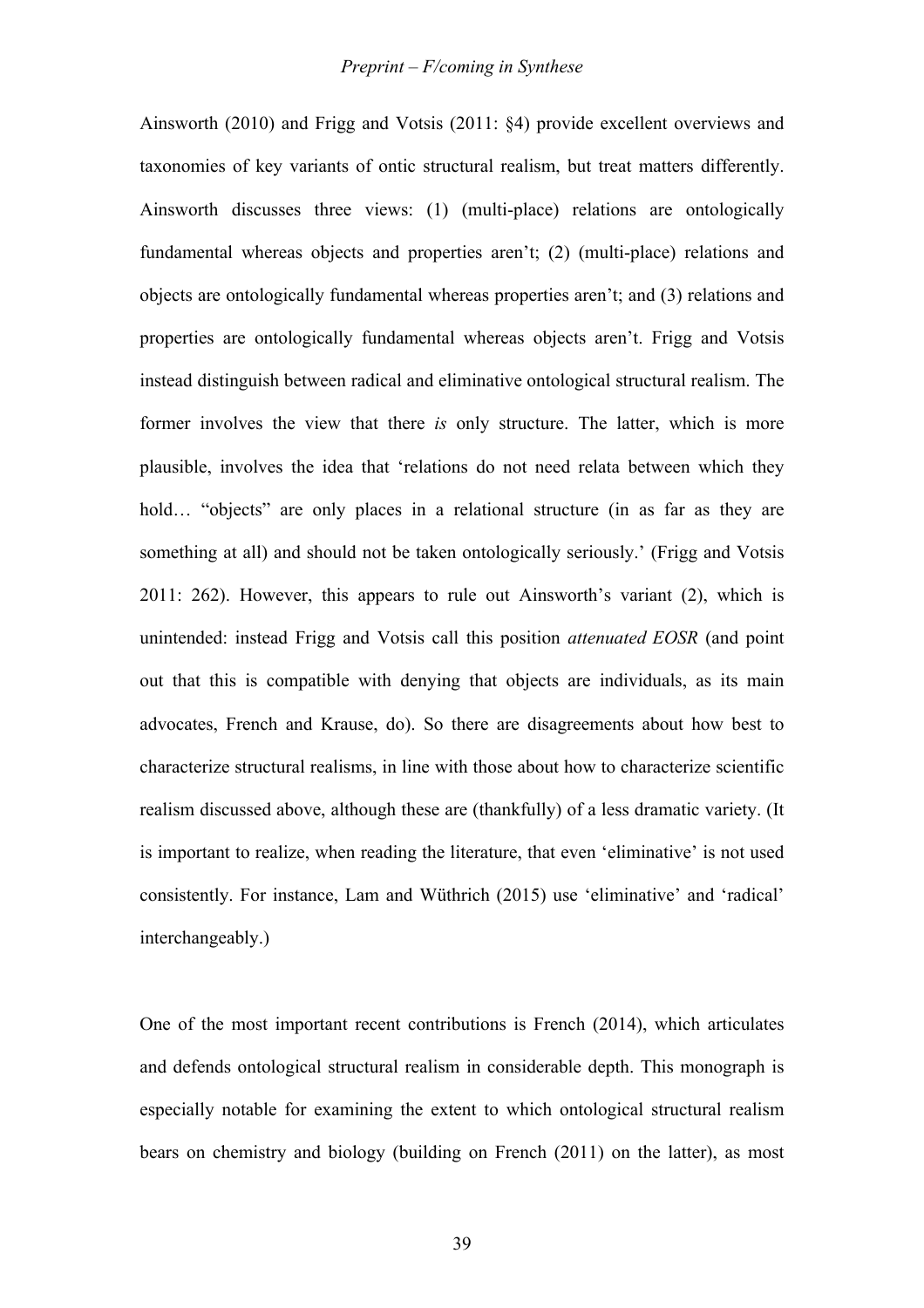work on the topic focuses on microphysics, and especially areas such as quantum field theory. This has already prompted some more work on structural realism and biology, such as Sterpetti (2016), which focuses on population genetics.

Nevertheless, work on how to understand ontological structural realism in the light of fundamental physics continues unabated. Special focus is currently on making the ontological priority claims more precise. Roberts (2011), for example, examines the plausibility of group structural realism – the view that 'The existing entities described by quantum theory are organized into a hierarchy, in which a particular symmetry group occupies the top, most fundamental position' (ibid.:  $50$ ) – and finds it troublesome in so far as defending one metaphysical hierarchy, rather than another, is difficult. A key problem is that 'symmetry groups *are* describable [in] terms of their own symmetry group structure' (ibid.: 57). Wolff (2012) instead examines two different strategies for characterizing priority – in terms of reduction or dependence. She argues that the first is not compatible with ontological structural realism because the *kind* of objects that instantiate a given structure is relevant in a physical context. However, she finds that the dependence-based approach is more promising, in so far as it allows that the identity of an object may depend on the structure(s) of which it is a part. Finally, McKenzie (2014) employs Fine's notion of ontological dependence to show how structural realism might be cashed out in particle physics. She discusses entangled particles and the group-theoretic conception of elementary particles. With regard to the former, she finds that ontological structural realists need to say more about the identity conditions of relations before we can decide if objects and structures are on different ontological footings. With regard to the latter, she finds that 'fundamental particles and the associated group structures are on an ontological par'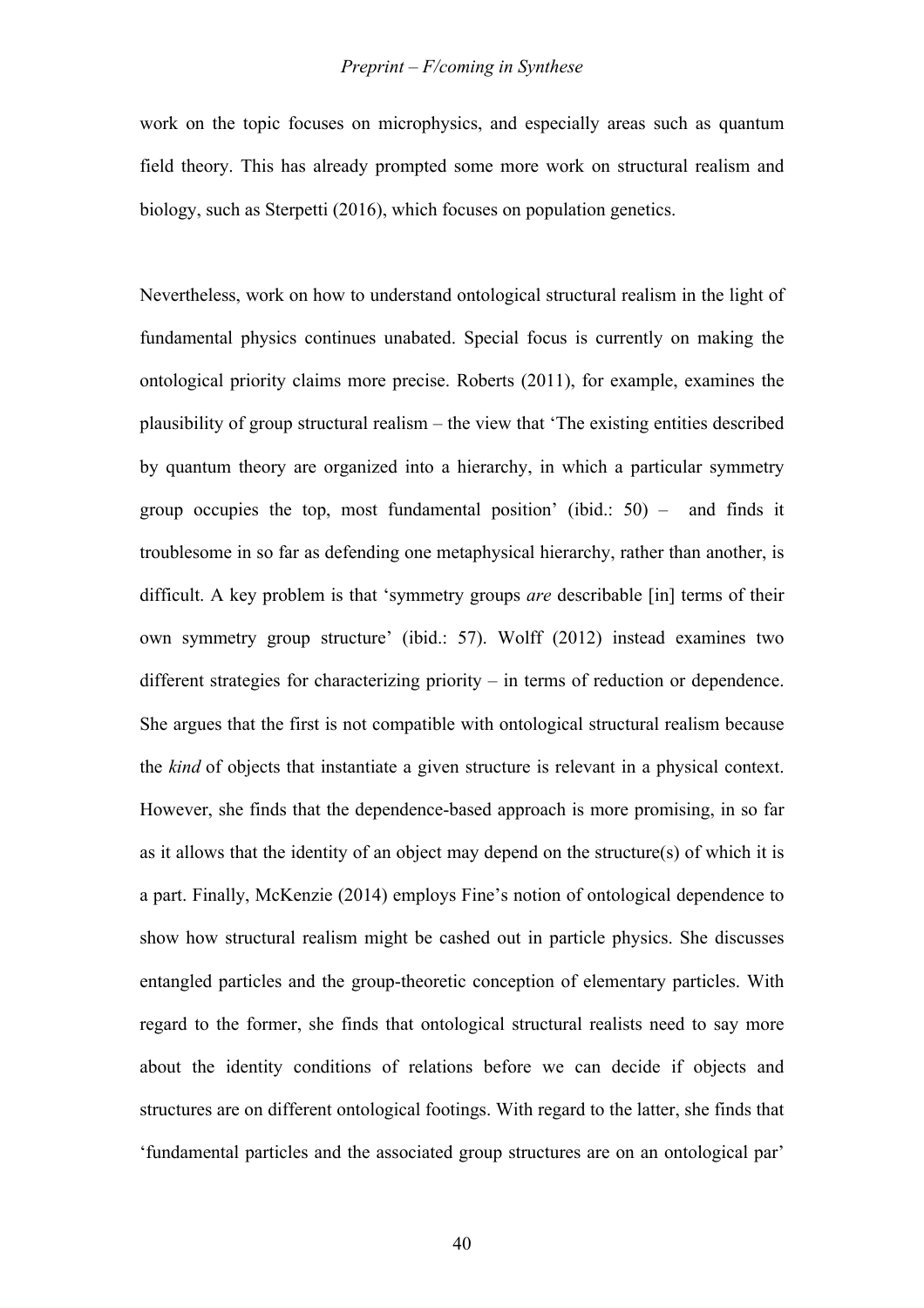(ibid.: 377). She concludes that a new ontological view, which admits both kinds of entity as fundamental, is superior.

Also worthy of mention are Arenhart and Bueno (2015), Nounou (2015), Thébault (2016), and Esfeld et al. (2017). I cannot discuss them all, so will only say something about the two most recent. The first begins to explore whether the process of quantization reveals any general principles for constructing structural frameworks for theories, and uses non-relativistic particle mechanics as a case study. The second presents an ontology based on 'primitive stuff', or stuff with no physical properties, which is consistent with ontic structural realism; it uses Bohmian mechanics for illustrative purposes.

Not all useful contributions proceed with close reference to scientific theories, however. For example, O'Conaill (2014) examines whether structure might be construed as abstract or concrete (on the view that concrete objects depend for their identities on such structure). He also explores whether an ontic structural realist might legitimately deny the very distinction between abstract and concrete. In broad agreement with McKenzie (2014), O'Conaill concludes by emphasizing that ontic structural realists should be explicit about how the identities of concrete objects can be determined by the structures of which they are a part.

Finally, there has also been some interesting work on the radical variant of ontic structural realism. Most notably, Bain (2013) has argued that it is sustainable if one construes fundamental physical theories, such as QFT, in a category-theoretic, rather than a set-theoretic, fashion. Lam and Wüthrich (2015) aim to refute this claim, and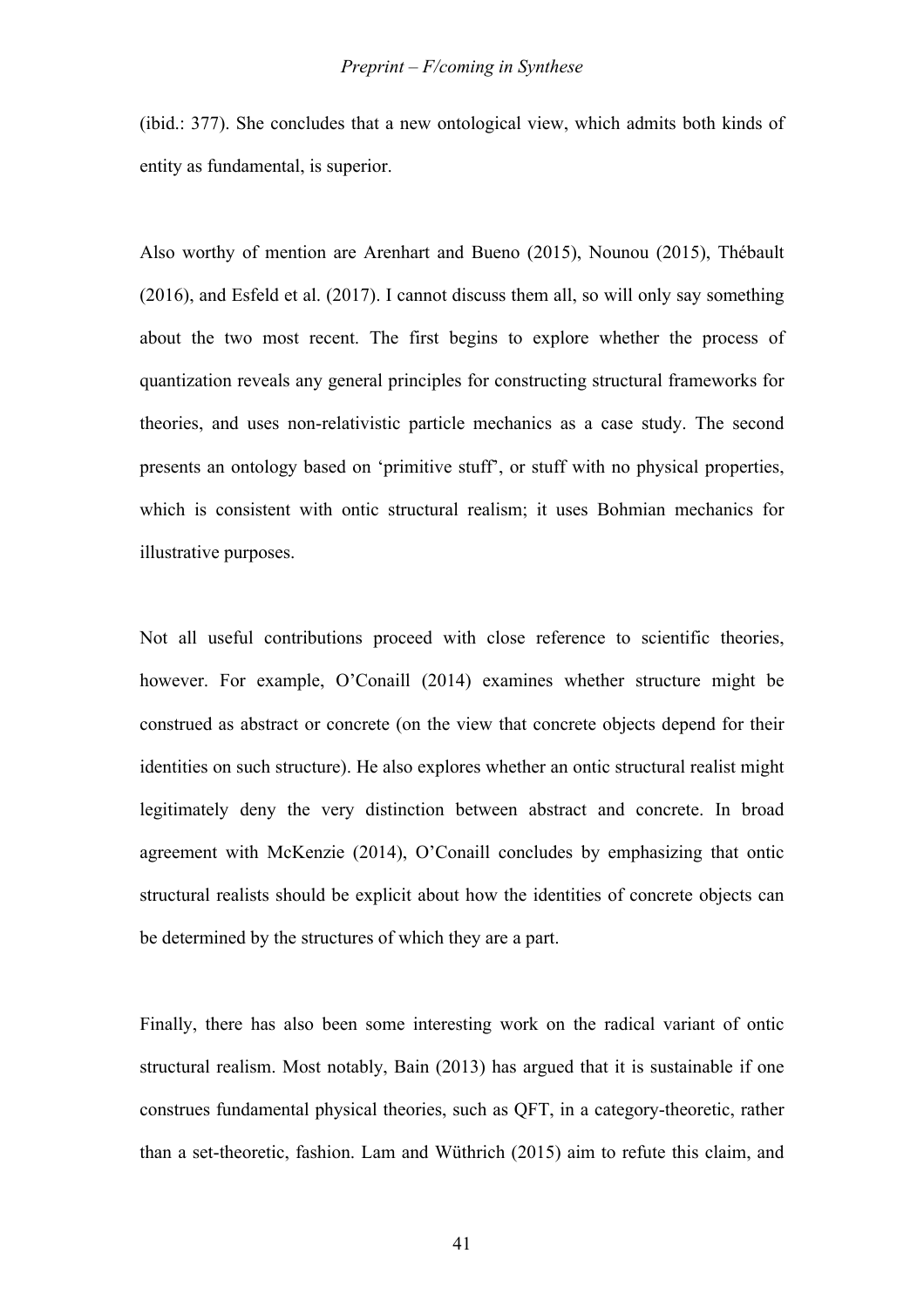contend moreover that it is difficult to make sense of the notion of relations, or indeed relata, without understanding structure in a set-theoretic way.

## *Epistemic Structural Realism*

In their comprehensive introduction to epistemic structural realism, Frigg and Votsis (2011: §3) denote the two main kinds thereof as *direct* and *indirect*. These differ in so far as they draw the distinction between the observable and the unobservable differently. And hence, they involve different views on the kinds of scientific statements we should expect to be approximately true. (Frigg and Votsis instead set them up as different views on what we can know, but I avoid that for reasons explained in my prior discussion of scientific realism.) Roughly, indirect structural realists take us not to be acquainted (in, e.g., Russell's sense) with physical objects, as opposed to sense data (or something similar), and therefore classify physical objects as unobservable. As such, they hold that we should not expect science to arrive at approximate truths regarding any such objects. Direct structural realists disagree, and take us to be acquainted with many physical things.

Frigg and Votsis (2011: §3.1.1–§3.1.3.) provide a pellucid history of the roots of the indirect version, and draw, in particular, on the work of Russell, (Grover) Maxwell, and Poincaré. They then offer a thorough account of the direct version's history, and some of the key arguments for and against it (ibid.: §3.2.1–§3.2.2). I can do no more than point to this here. However, the remainder of my coverage is made easier by the fact that several of the key arguments against epistemic structural realism bear on both versions thereof.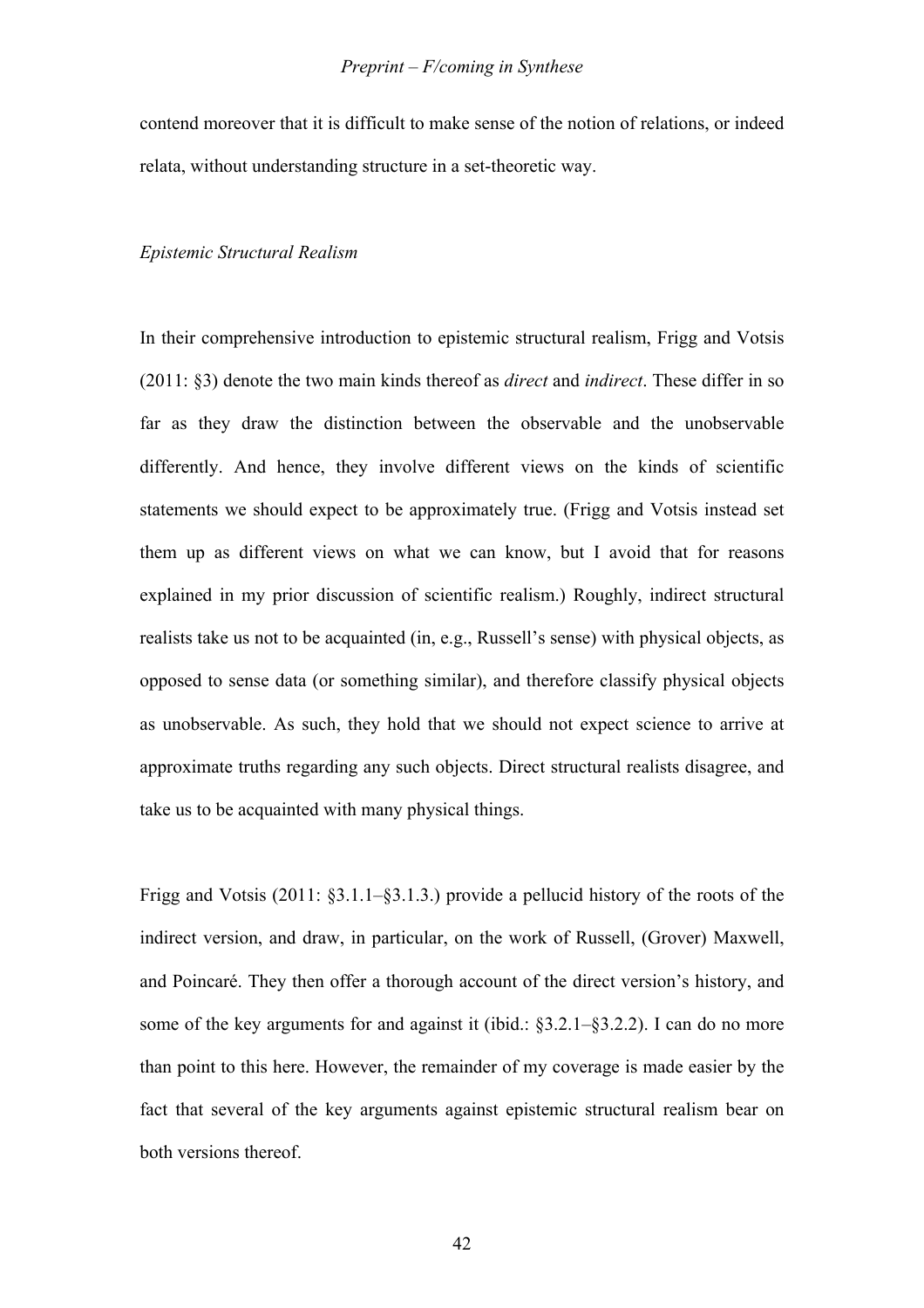One important issue is how structure is to be construed. Since this has already been discussed in the coverage of ontic structural realism, however, I will not revisit it here, except in so far as it relates to a key criticism of structural realism, namely the Newman objection. Roughly, the idea behind this is that it is trivially true that the unobservable part of the world exhibits the structures that structural realists say it does. This is typically illustrated with reference to the Ramsey sentence, which several authors, such as Maxwell, Worrall, and Zahar, have used to characterize structure. As Smithson (In Press) puts it:

Newman's Objection is commonly paraphrased as follows: the Ramsey sentence is "trivially" (i.e., automatically) true so long as:

- (1) The observable content of the Ramsey sentence is true and
- (2) We quantify over a domain that meets a certain cardinality constraint.

After summarizing the history of the debate on this objection – also recommended is Frigg and Votsis (2011:  $\S 3.3-\S 3.4.2$ ) – Smithson (In Press) claims that a simple response has been overlooked.<sup>28</sup> His idea is that epistemic structural realism is not trivial if it links the predictive success of a theory with the existence of unobservable things exhibiting the structure thereof. He then suggests a way of amending the Ramsey sentence as a result, and considers numerous possible objections to this amendment; however, he argues that his preferred response is effective even if the

<sup>&</sup>lt;sup>28</sup> This is implausible, given the history of realist positions discussed previously: the significance of novel predictions on Musgrave's view, theses of the form (virtue) and (virtue-C), and so forth.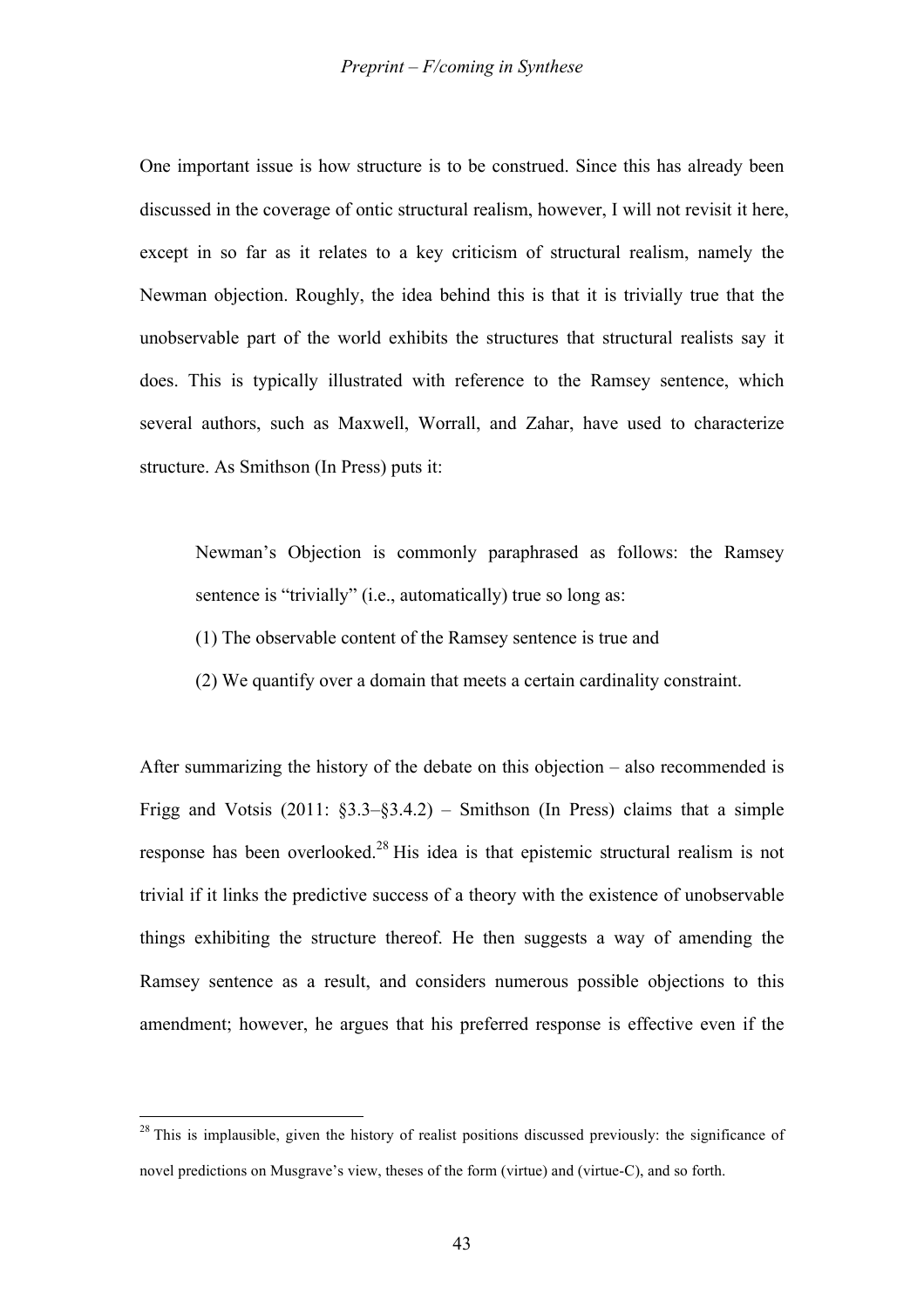Ramsey sentence should be rejected as a means of characterizing structure (as several structural realists, such as French and Ladyman, think).

Also worthy of mention are Davoody (In Press), which argues for Russell's version of epistemic structural realism, and Newman (2010), which argues that structural realism is too narrow, like many other selective forms of realism, in so far as it appeals 'to a *single* principled means by which we ought to interpret our best theories so that we can establish the required historical continuity.' (ibid.: 414).

#### *Other Alternatives*

Other alternatives to scientific realism, especially of the selective realist variety, continue to appear. One of the most discussed, in the past decade or so, has been the semirealism proposed by Chakravartty (1998; 2007). Central to semirealism is the distinction between two kinds of properties, namely detection properties and auxiliary properties. In the words of Chakravartty (1998: 394–395):

We infer entity existence on the basis of perceptions grounded upon certain causal regularities having to do with interactions between objects. Let us thus define *detection properties* as those upon which the causal regularities of our detections depend, or in virtue of which these regularities are manifested. *Auxiliary properties*, then, are those associated with the object under consideration, but not essential (in the sense that we do not appeal to them) in establishing existence claims. Attributions of auxiliary properties function to supplement our descriptions, helping to fill out our conceptual pictures of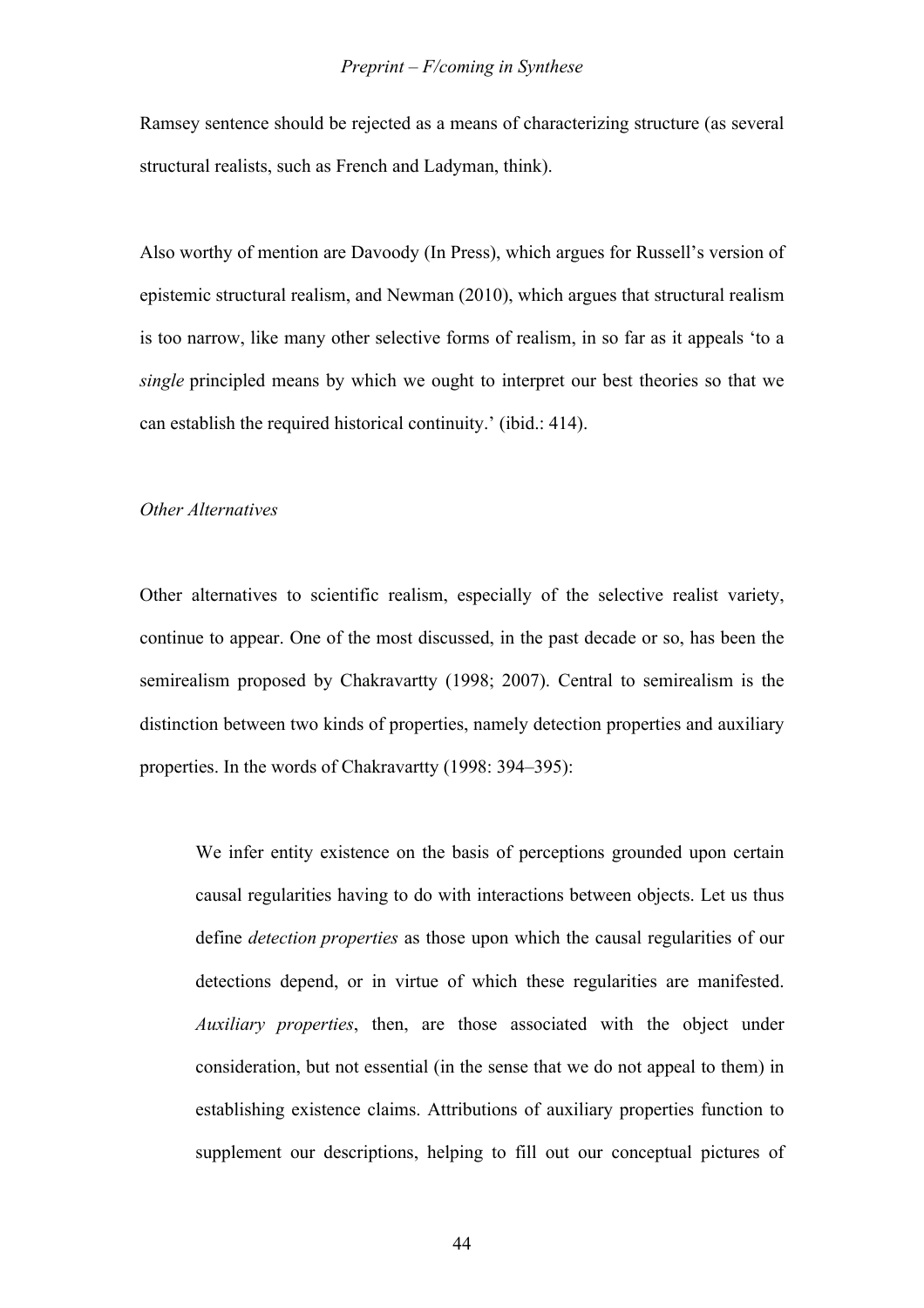objects under investigation. Theories enumerate both detection and auxiliary properties of entities, but only the former are tied to perceptual experience.<sup>29</sup>

Semirealism bears mainly on (epistemic) and (epistemic-); the idea behind it is that we should believe in detection properties (and hence the putative things that bear them), but not in auxiliary properties. Auxiliary properties fulfill heuristic roles, and part of the task of science, as Chakravartty sees it, is to attempt to make auxiliary properties into detection properties. The position has recently been criticized in a number of symposium papers – French  $(2013)$ , Ghins  $(2013)$ , and Psillos  $(2013)$  – to which Chakravartty (2013) responds.

Several of the contributions to this issue promote other interesting alternatives. First, taking inspiration from the 'second philosophy' of Maddy (2007), Wolff (This Issue) explores the prospects for a quietist, yet naturalistic, stance on the realism debate. She finds that it is difficult to see whether this is a position we can adopt in practice, but suggests that considering the issue from a social epistemological perspective might hold some promise.<sup>30</sup>

<sup>&</sup>lt;sup>29</sup> There is some lack of clarity about the definition of 'detection properties', because Chakravartty (1998: 402) later states: 'detection properties [are those] on the basis of which we infer entity existence'. That's to say, the initial definition seems ontological whereas the latter seems methodological. I propose to resolve this tension in the following way. I think Chakravartty's original definition above should have read: 'define *detection properties* as those upon which the causal regularities of our detections *putatively* depend, or in virtue of which these regularities are *putatively*  manifested'.

 $30$  The idea of quietism as an option is older. For example, Suárez (2012) – which is based on a talk originally given in 2006 – argues that Kitcher's 'real realism' reduces to this.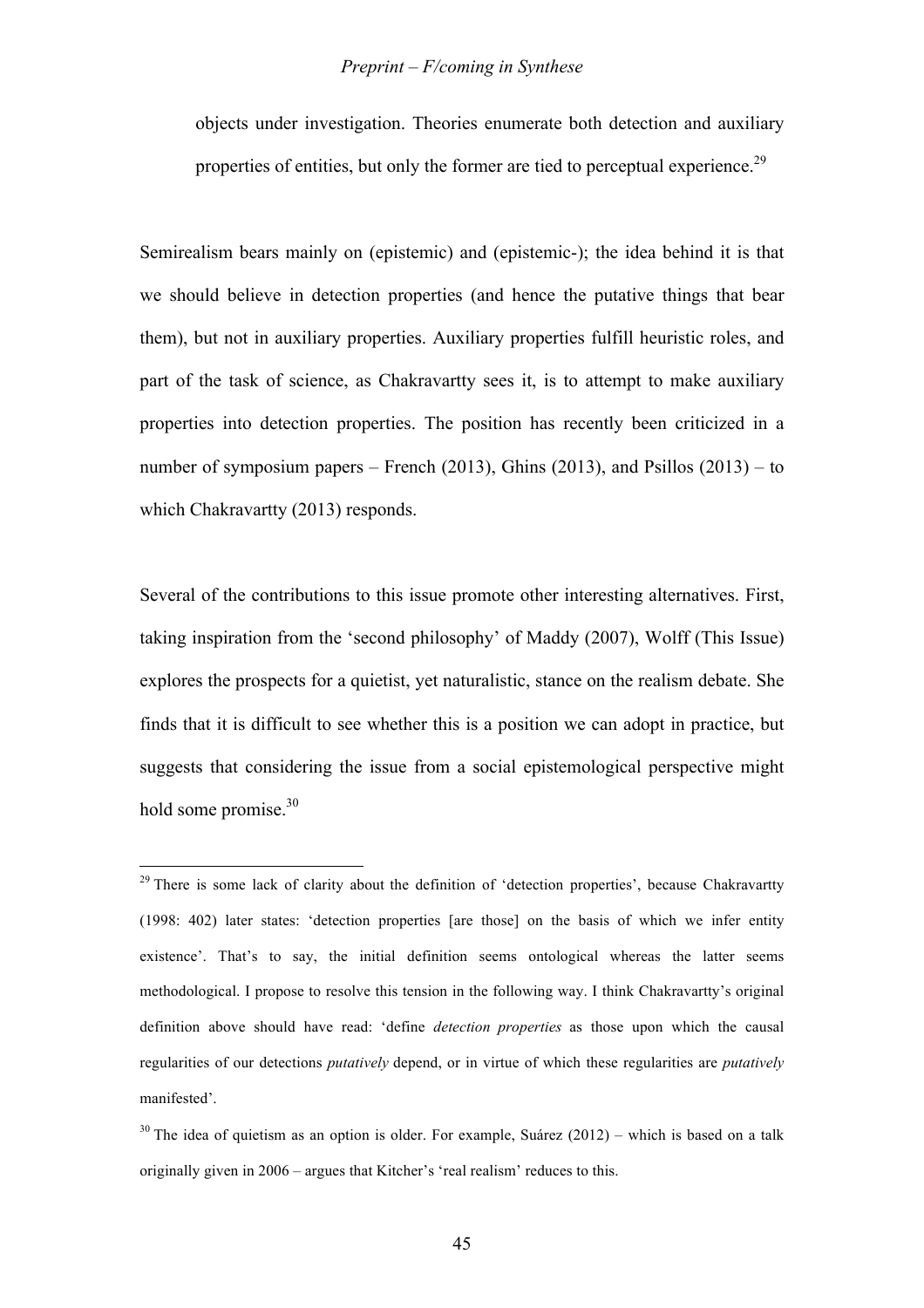Second, Nanay (This Issue) advances a singularist semirealism, which was first presented in Nanay (2013). This is a position on (semantic) and (semantic-), according to which singular scientific statements should be construed in a realist fashion – i.e., as meaningful – whereas non-singular statements should be construed in an anti-realist fashion: 'there is always a fact of the matter about whether the singular statements science gives us are literally true, but there is no fact of the matter about whether the non-singular statements science gives us are literally true' (Nanay 2013: 371). Nanay (This Issue) endeavours to motivate this position in a new way, namely by comparison with entity realism. Specifically, Nanay argues that entity realists should be singularist semirealists, if they want to avoid their position collapsing into (a form of full-blooded) scientific realism.

Third, and finally, Elgin (This Issue) advocates a position she calls 'constructive nominalism', according to which truth is only defined within theoretical frameworks, in so far as the way in which we classify things depends on our cognitive constructs. She argues that this view is preferable to scientific realism in so far as it better accounts for actual scientific practice.

#### **3.2 Arguments For and Against Realism**

We now come to arguments for and against realism. Again, there is much activity in this area. On the one hand, there are discussions of old arguments – new articulations, critiques and defences thereof – that continue unabated. And on the other, there are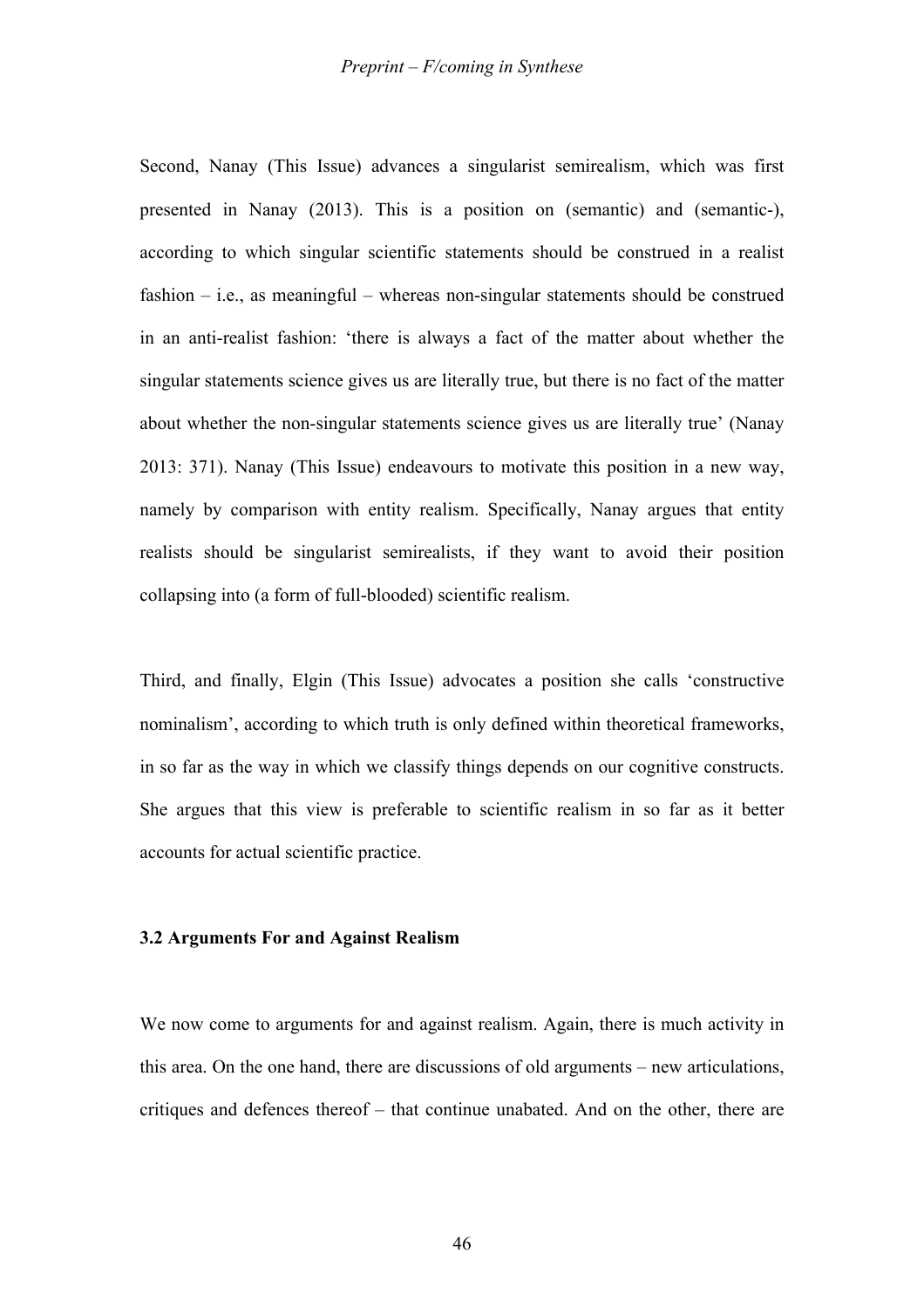entirely new arguments. I'll begin by saying something about the former, which will of practical necessity be incomplete, and then say a little more about the latter.

## *Old Arguments – No Miracles and the Pessimistic Meta-Induction*

The key historical arguments for and against realism are the no miracles argument, which has its roots in the work of Maxwell (1962) and Smart (1963: 39) although it is typically attributed to Putnam, and the pessimistic meta-induction, an early version of which appeared in the work of Poincaré  $(1902)$ .<sup>31</sup> Discussion on each argument remains remarkably vigorous.

One key recent debate concerns the base rate fallacy, and the extent to which this occurs in either, or both, arguments: Howson (2000) claims that it occurs in the former, Lewis (2001) argues independently that it occurs in the latter, and Magnus and Callender (2003) extend their reasoning somewhat.<sup>32</sup> Consider the no miracles argument, which roughly says that scientific realism is the only view that makes the empirical success of science non-miraculous, for example. This allegedly depends, for its success, on the probability of a considered theory being approximately true, independently of said theory being (predictively or explanatorily) successful, being reasonably high. (Below, I refer to this probability as  $P(\approx T)$ .) Yet this premise is typically suppressed, and not argued for, in presentations of the no miracles argument.

 $31$  On the background to the no miracle argument, see Psillos (1999: 72–77).

 $32$  For brief introductions to the fallacy, along with similar worked examples, see Rowbottom (2015:

<sup>132–133)</sup> and Henderson (2017: §3).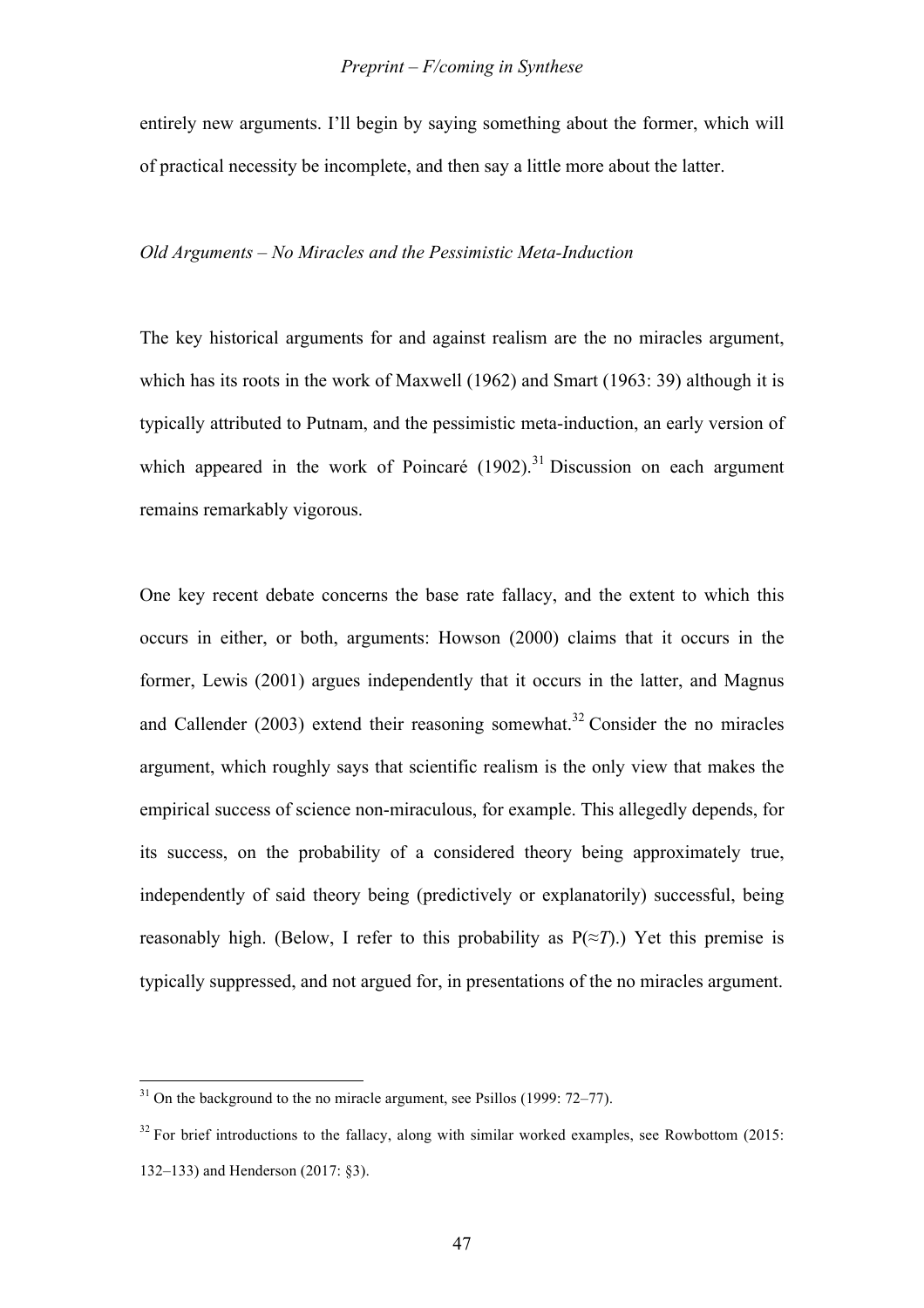However, Henderson (2017) argues that the no miracles argument only succumbs to the base rate fallacy if it is construed in a local rather than global form, i.e. as a thesis concerning individual theories, and if  $P(\approx T)$  is evaluated based on a random pick from all theories (compatible with the existing evidence). This point becomes quite obvious  $-$  although this is not the way Henderson expresses it  $-$  if one recognizes that prior probabilities in real confirmation theoretic contexts are of a conditional form like  $P(\approx T, B)$ , where *B* represents background knowledge or information.<sup>33</sup> The route open to advocates of the no miracles argument is clear in principle; they might argue that such background-conditional probabilities tend to be reasonably high, and even that they tend to increase as science progresses. (Note that I say this without presuming that the operant interpretation of probability should be subjective, or even degree-ofbelief based.)

Along somewhat similar lines, Sprenger (2015) – inspired by Fahrbach (2009), which is discussed below as a new argument against the pessimistic meta-induction – instead develops a new probabilistic model of the local no miracles argument, on which disciplinary context (and hence, one might think, *B*) is relevant. He emphasizes the significance, in particular, of the extent to which there has been prolonged theoretical stability, and the extent to which satisfactory alternative theories are available to scientists in principle.

Finally, Dawid and Hartmann (In Press) provide a formal reconstruction of the global version of the no miracles argument, which they take to be the canonical version.

<sup>&</sup>lt;sup>33</sup> For more on the significance of background knowledge or information in confirmation theory, see Rowbottom (2014b).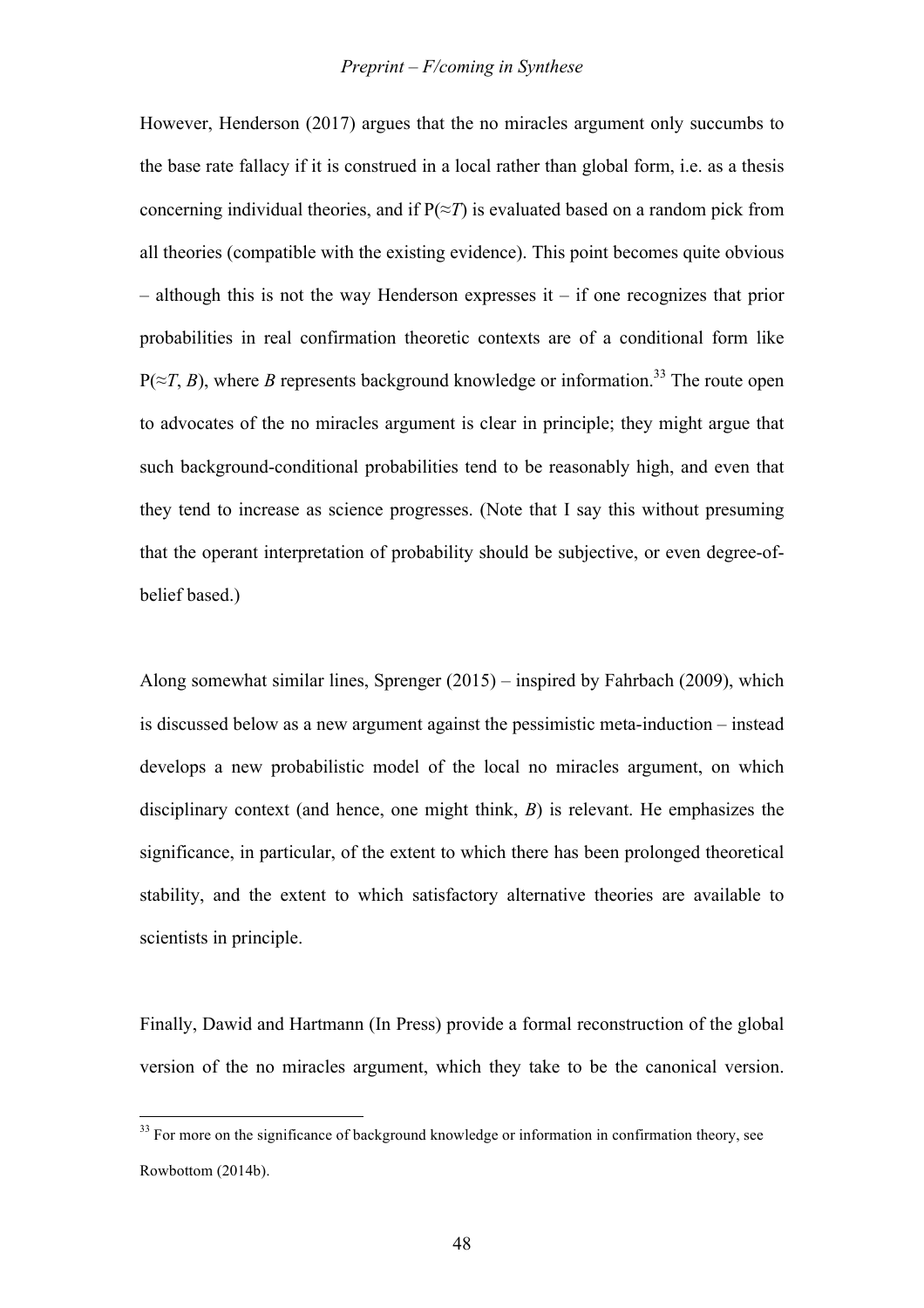They argue that it doesn't involve the base rate fallacy, in so far as it rests on a claim about the frequency with which theories have been predictively successful in science (or some proper sub-set thereof, due, for example, to qualifications). In essence, the argument may formally be said to involve  $P(T, F)$  – and could be relatively easily modified to involve  $P(\approx T, F)$  – where *F* represents the aforementioned frequency statement. A key challenge for those appealing to the no miracles argument is thus to explain how they arrive at good measures of the frequency of the success of theories.

Other interesting work on the no miracles argument includes Frost-Arnold (2010), which identifies a difficultly for (methodological) naturalists wishing to endorse it. This arises because its explanans arguably doesn't result in any novel predictions or have any unificatory power, as acceptable explanantia do in science.

This brings us to the pessimistic meta-induction, which has to some extent been superseded by the argument from unconceived alternatives, discussed at length below. Very roughly, this argument is that we should expect current predictively successful theories to be false (and not even approximately true), because past theories were false (and not even approximately true) despite being predictively successful. Naturally, however, variations in the argument are possible: for example, Laudan (1981) focuses on the history of false existence claims concerning unobservable entities, in particular, and has only convergent realism, which was covered much earlier, as his target.<sup>34</sup> Vickers (2013) provides an even longer list of examples than that provided by Laudan, and considers what three of these cases tell us about how

 $34$  Explorations of different varieties of this argument can be found in Ruhmkorff (2014) and Wray (2015a).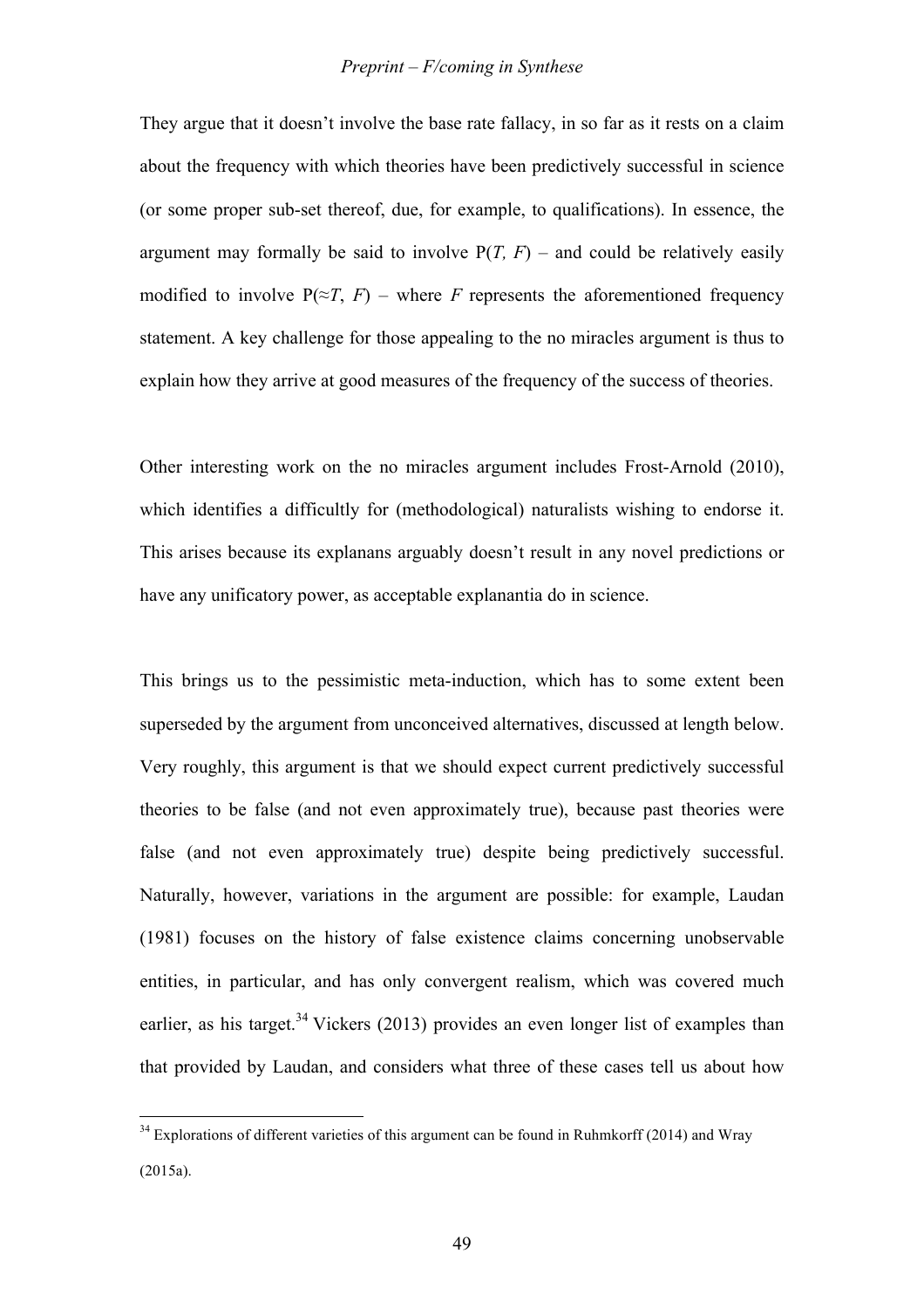realists might distinguish between working and idle (or active and inactive) theoretical posits.

Frost-Arnold (2014) argues that endorsing the pessimistic induction involves implicitly accepting a considerable degree of *semantic* anti-realism, on standard views in the philosophy of language, although most anti-realists are not semantic antirealists. The underlying issue is that sentences containing non-denoting terms are (at least *prima facie*) meaningless – i.e., are not truth valued – according to standard views on reference-fixing. (In terms of my earlier terminology, we may say that S- is considerably larger than most anti-realists allow, if the pessimistic meta-induction goes through.) Frost-Arnold also considers the feasibility of many potential antirealist responses to this problem, pointing out, for instance, that semantic anti-realism need not take the form advocated by the positivists (in line, for instance, with the 'cognitive instrumentalism' of Rowbottom (2011b; Manuscript, Ch. II)).

Fahrbach (2011) instead offers a new realist response to the pessimistic metainduction, which might be called the argument from the exponential growth of science. His key claims are that over eighty percent of all scientific work has been done since 1950, and that almost all of science's highly successful theories have remained stable thereafter. (His measure of scientific work is based on the number of journal articles produced and the number of scientists.) He concludes that this provides evidence against the view that scientific theories will prove to be as unstable in the future as they were in the more distant past.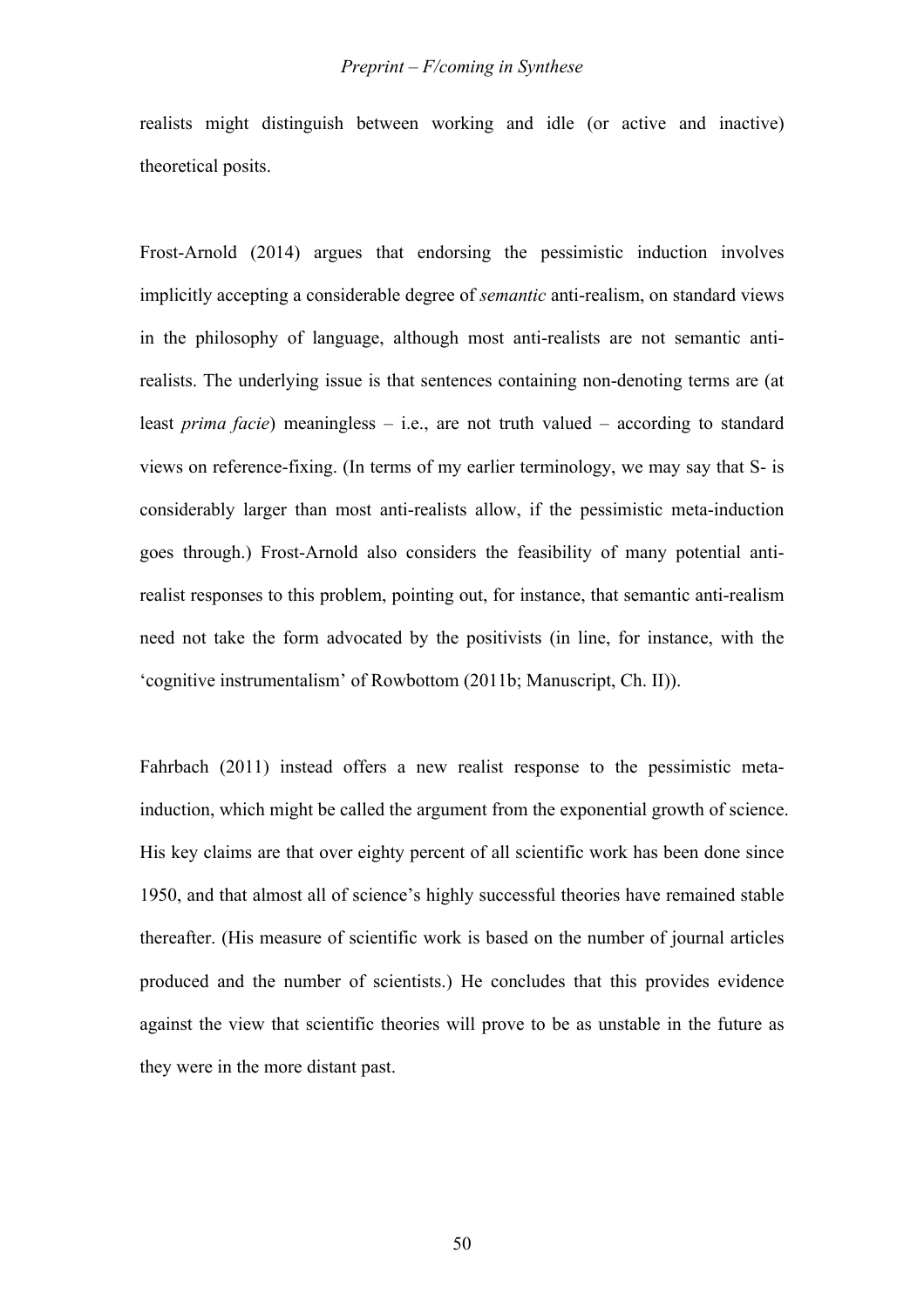Wray (2013) responds to Fahrbach's argument, convincingly, as follows. Past scientists might have inferred, on a similar basis, that the dominant theories of their time were true. However, they would have been wrong to so infer. And so are we, unless some kind of significant differences between contemporary theories and past theories can be identified. This, Wray affirms, is the task that faces the realist in the light of the historical record.<sup>35</sup>

Finally, Mizrahi (2015) challenges several arguments from the history of science against scientific realism, such as those presented by Laudan and Vickers, in so far as they rely on (consciously or unconsciously) 'cherry-picking' historical episodes.<sup>36</sup> In the case of inductive arguments from the history of science, for example, one might doubt that the samples are representative. Thus it is not appropriate to consider them to reveal anything about the probability of a theory being successful while failing to be approximately true (or positing non-existent entities, etc.).

## *Unconceived Alternatives*

The most influential recent argument against scientific realism – and arguably, several other forms of more selective realisms – is the argument from unconceived alternatives presented by Stanford (2001; 2006). The key idea behind this is that unconceived theories may be superior to their conceived counterparts, in several

 $35$  See also Müller (2016), which advances a different criticism concerning the burden of proof.

<sup>&</sup>lt;sup>36</sup> I don't find this charge against Vickers (2013) to be fair, in so far as he claims that 'Divide et impera realism needs to be challenged by, and developed in light of, the full historical record…each example has the potential to bring something new to the debate… it remains possible that we might develop a recipe for identifying idle posits.'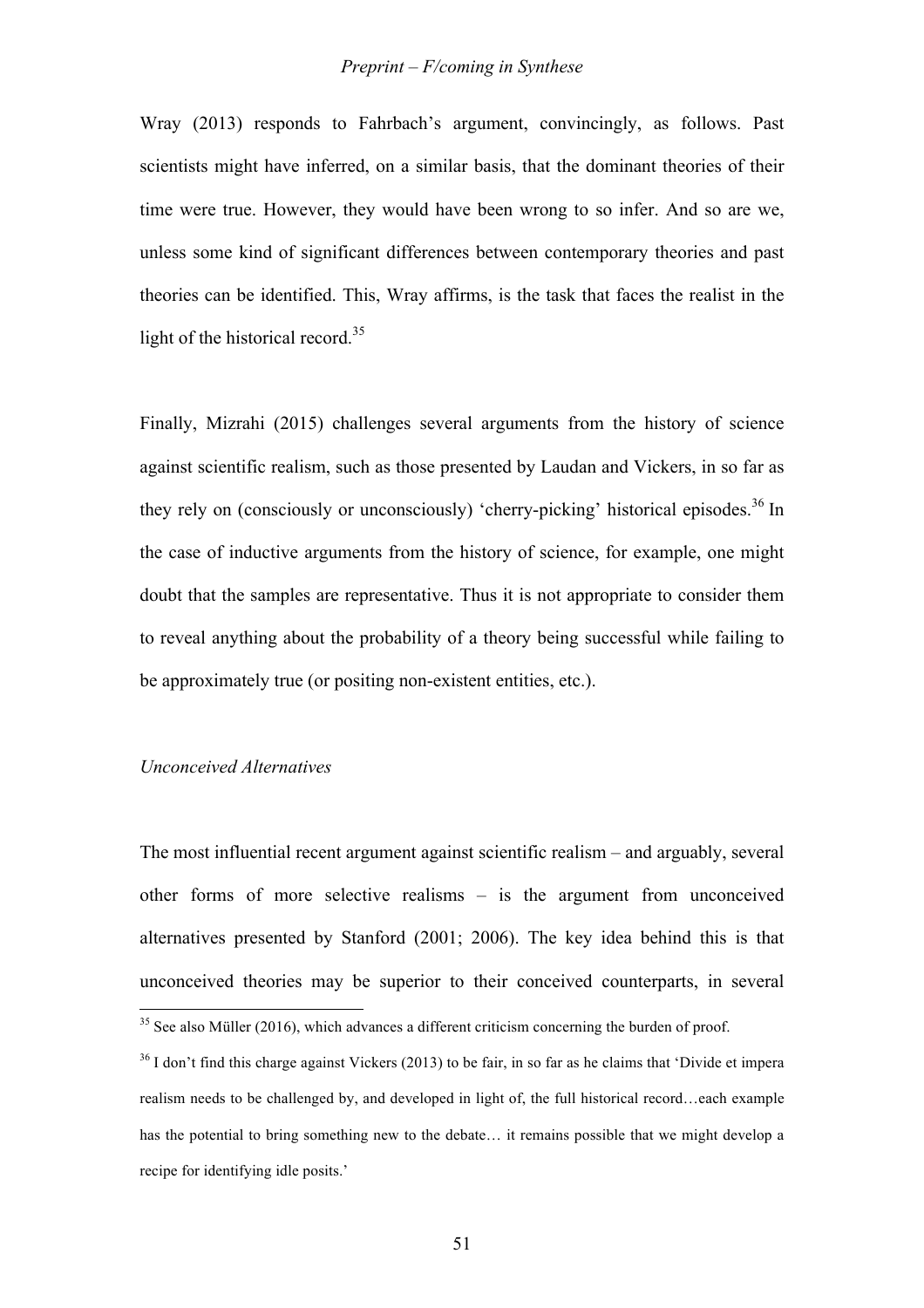respects.<sup>37</sup> And Stanford (2006) argues also that there have been such unconceived theories repeatedly in the history of science. He then argues that we should expect there to be such theories now, on inductive grounds. (This is sometimes referred to as 'the new induction', by contrast with the old, pessimistic, meta-induction.) As I explain in Rowbottom (In Press), however, the inductive move is not necessary to mount a significant challenge to realism. Rather, the historical presence of such unconceived theories gives grounds for withholding belief in scientific realism, unless scientific realists can give a convincing account of why contemporary science should be thought to be any different from science past (or similarly explain why, as science progresses, we should expect there to be ever fewer unconceived alternative theories).38

Most of the responses to the argument from unconceived alternatives (construed broadly) are critical and realist in character. I'll begin by considering some of the most recent pieces of this character.

Inspired by Chakravartty's semi-realism, discussed in the previous section, Egg (2016) argues that the realist can adopt the strategy of appealing only to causal knowledge, in order to develop a form of selective realism that is immune to the argument from unconceived alternatives. In essence, his approach involves offering a more precise characterization of detection properties and auxiliary properties, in terms of causal warrant and theoretical warrant.

 $37$  For a formal treatment of the argument, see Rowbottom (In Press; Manuscript, Ch. III).

 $38$  For more on the burden of proof in underdetermination-style arguments, see Belot (2015).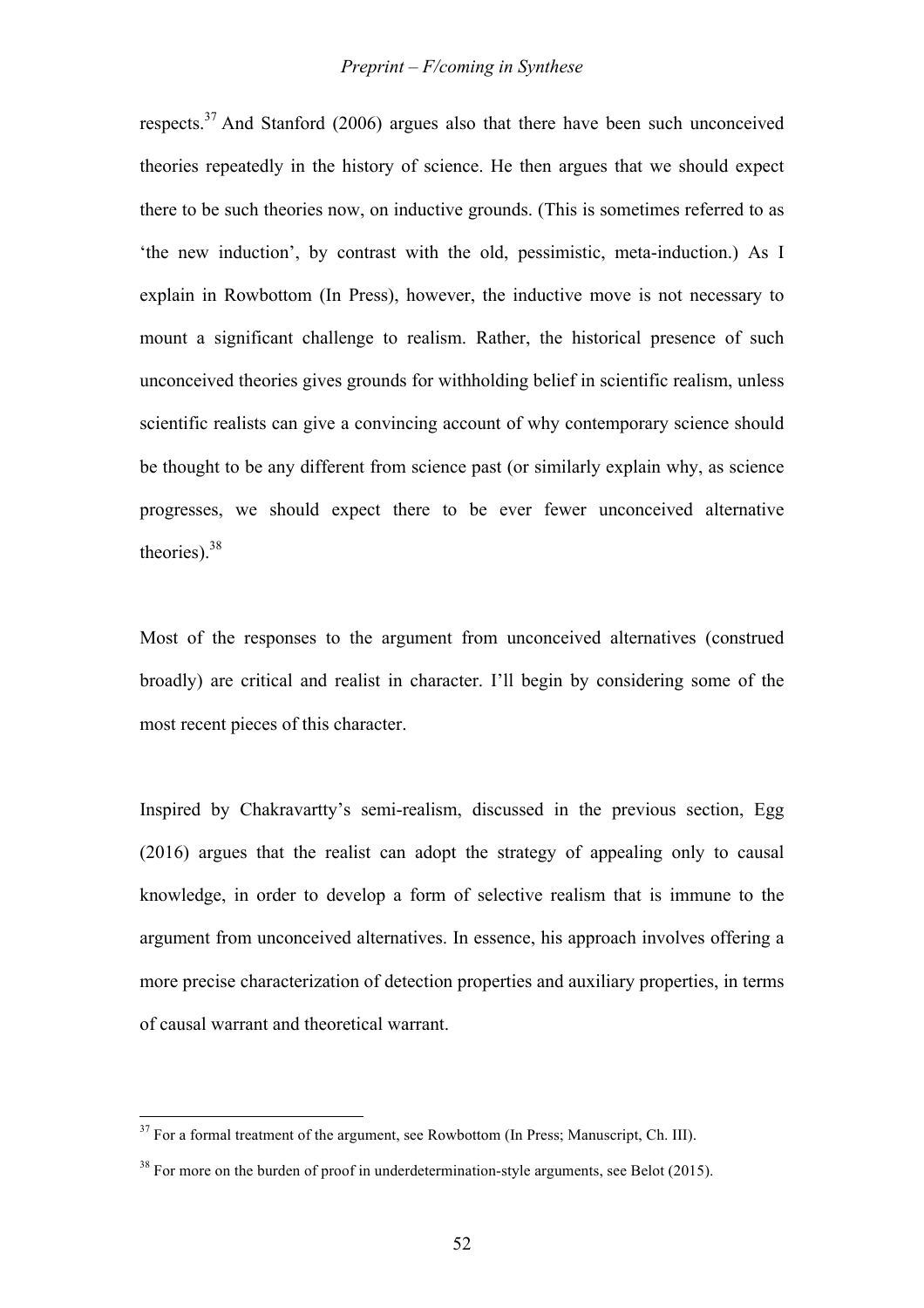Dellsén (In Press) instead argues that the probability of there being (serious) unconceived alternatives to a given theory depends on several social and historical factors, such as the size of the relevant scientific community, the extent to which it fosters creativity (or articulation and exploration of rival views), and the amount of time the theory has been considered.<sup>39</sup> As a result, he suggests that one might resist the argument from unconceived alternatives by developing a kind of '*social* scientific realism', involving qualifications based on the aforementioned factors.

Frost-Arnold (This Issue) focuses on the merits of Stanford's own appeal to the history of science to attack scientific realism; specifically, he explores the limitations of the way Stanford puts unconceived alternatives to work towards this end. He argues that Stanford's approach precludes appeal to: (a) conceived theories that were initially rejected as inferior to the dominant theory, but eventually replaced it; and (b) cases where hypotheses made on the basis of *projective* inferences were later rejected (because, for instance, a further variable was recognized to be significant). He appeals to a number of cases from the history of science. These include hypotheses concerning the Earth's motion considered by Ptolemy, in order to illustrate the significance of (a), and concerning velocity addition, to illustrate the significance of (b). Frost-Arnold (This Issue) concludes by also criticizing what Stanford says about theory acceptance.

Not all work on unconceived alternatives is critical, however. Some anti-realists have recently extended the argument from unconceived alternatives – or perhaps, it might

 <sup>39</sup> These might plausibly be simplified into *extent* of imaginative labour and *quality* of imaginative labour factors, in line with the style of treatment in Rowbottom 2011a; 2013.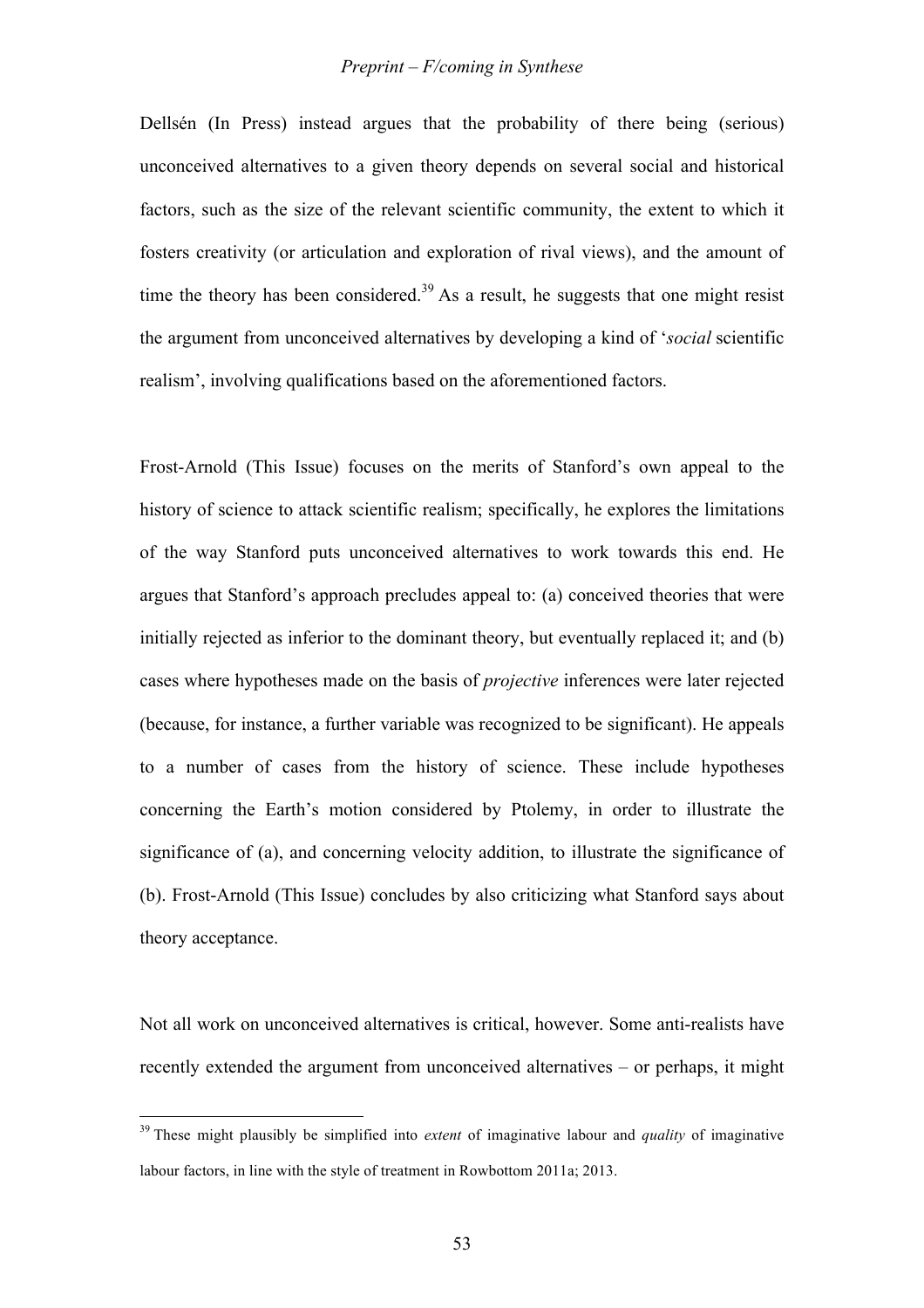better be said, devised new arguments from unconceived alternatives. The basic idea involved, which is explored at length by Rowbottom (In Press; Manuscript, Ch. III), is that we need not consider only unconceived theories. Rather, we can consider unconceived models, experiments, observations, predictions, explanations, methods, instruments, experiments, and even values. Wray (2016) discusses one such option, and presents an 'argument from unconceived methods'.<sup>40</sup> He uses this to target an argument for realism offered by Devitt (2011), which is based on the idea that scientific methods improve over time.

Finally, Dawid et al. (2015) explore when, if at all, scientists are justified in believing that there are no alternatives to one of their theories. They focus, in particular, on the issue of whether a kind of non-empirical confirmation is possible: whether failure to find an alternative to a theory might serve to confirm the theory. Their treatment of this question isn't realist in character, however. Rather, they are 'interested only in arriving at empirically adequate theories, and not in the more ambitious goal of finding theories that are true under a given interpretation' (ibid.: 216).

## *Other New Arguments*

Wray (This Issue) argues that scientific theory change is often driven by changes in scientists' research interests, and especially when they opt to investigate phenomena that dominant theories cannot account for. Moreover, he thinks that a lack of appropriate interests explains why some theories are unconceived despite being conceivable in practice. He holds that his findings account not only for the fact that

<sup>&</sup>lt;sup>40</sup> Wray and Rowbottom's work on this was independent, occurring at around the same time.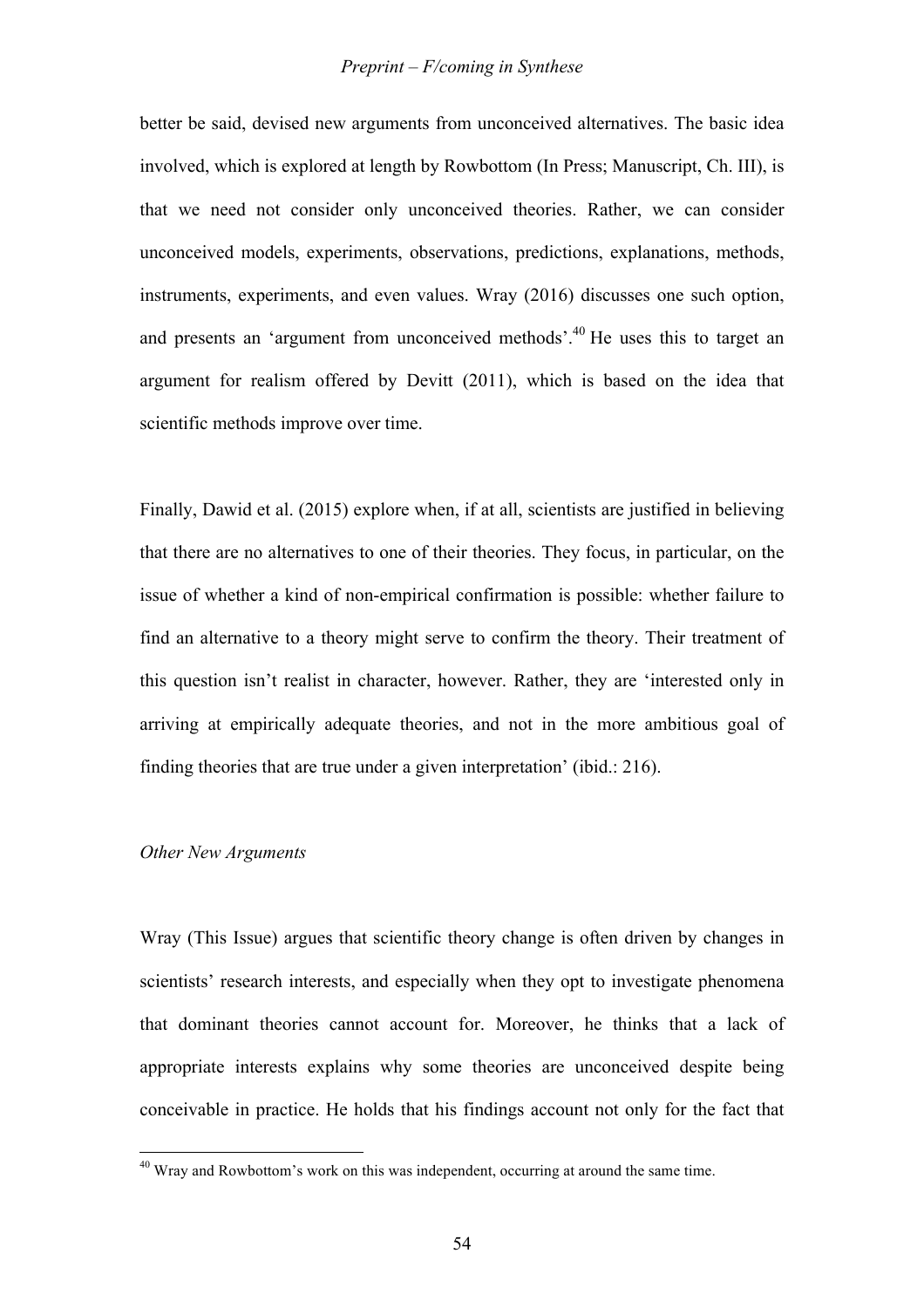the history of science is a graveyard of failed theories, but also support the view that theory change will continue indefinitely.

## **3.3 Revitalizing/Reformulating Scientific Realism**

Next we come to attempts to revitalize scientific realism. Mäki (2005: 231) helpfully explains that there are two ways to go: on the one hand, one might address 'the unit of science question (realism about which parts of science?)', whereas on the other, one might tackle the 'contents of realism question (which realism about science?)'.

I've already discussed the latter kind of approach, at length, in section 2.2, and engaged with some of the recent contributions in this area, such as Saatsi (In Press), while mentioning others such as Mizrahi (2013b), in the process. Here, then, I will only cover Vickers's pertinent contribution to this special issue.

Vickers (This Issue) targets the success-to-truth inference, and discusses how precisely theses such as (virtue) and (virtue-C), which we both take to be at the heart of realism, should be formulated. He brings together a variety of qualifications from the existing literature in order to present a highly qualified version of scientific realism that is strongly resistant to historical arguments – such as the pessimistic meta-induction – which are effective against other less qualified versions. He also begins to explore the new, non-historical, difficulties that arise for his qualified scientific realism.

*Going Local on the 'Unit of Science'*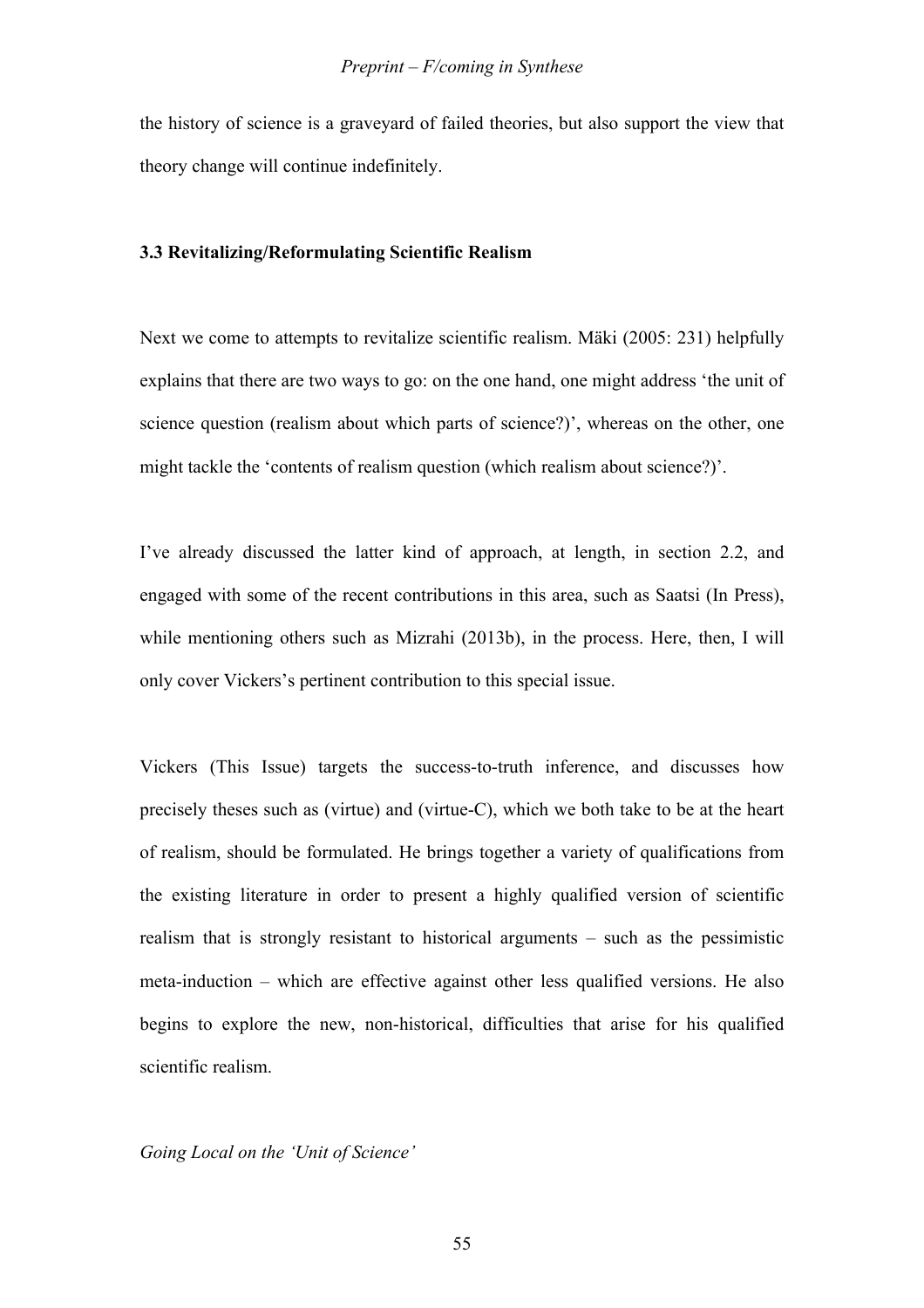Finally, rather than qualifying one's claims about the whole of science, it's possible to 'go local' – or restrict the scope of scientific realism – in a different way, namely by holding that (such full-blooded) realism only goes for a proper subset of science's content. There are many possible ways to do this; a crude way, for instance, might be to say that scientific realism doesn't go for physics, although it does go for biology. More subtle views are also possible; for instance, one might restrict scientific realism to specific sub-disciplines, or even particular *kinds* of well-confirmed theories. (Indeed, similar moves may be made with several of the alternatives canvassed above.) Asay (This Issue) makes a sustained case that this is the way to go, and advances the methodological thesis that the realism debate should be conducted at a finer-grained level than that of science *tout court*. He also provides a brief overview of related work in this vein in recent years – see Asay (This Issue: §5) – which I will not recapitulate.

#### **3.4 Scientific Progress**

As mentioned towards the end of section 2.1, a lively debate concerning how scientific progress should be understood is also underway. I'll begin with a brief overview of this. The resurgence of interest in the topic was prompted by Bird (2007), who argues for an epistemic view of progress, according to which scientific progress invariably consists in increases in scientific knowledge. This claim has been widely criticized. Rowbottom (2008, 2010) argues that Bird's view is too restrictive on several counts; e.g., in so far as discovering new false theories, or believing in true theories without justification, may prove progressive. Bird (2008) responds to some,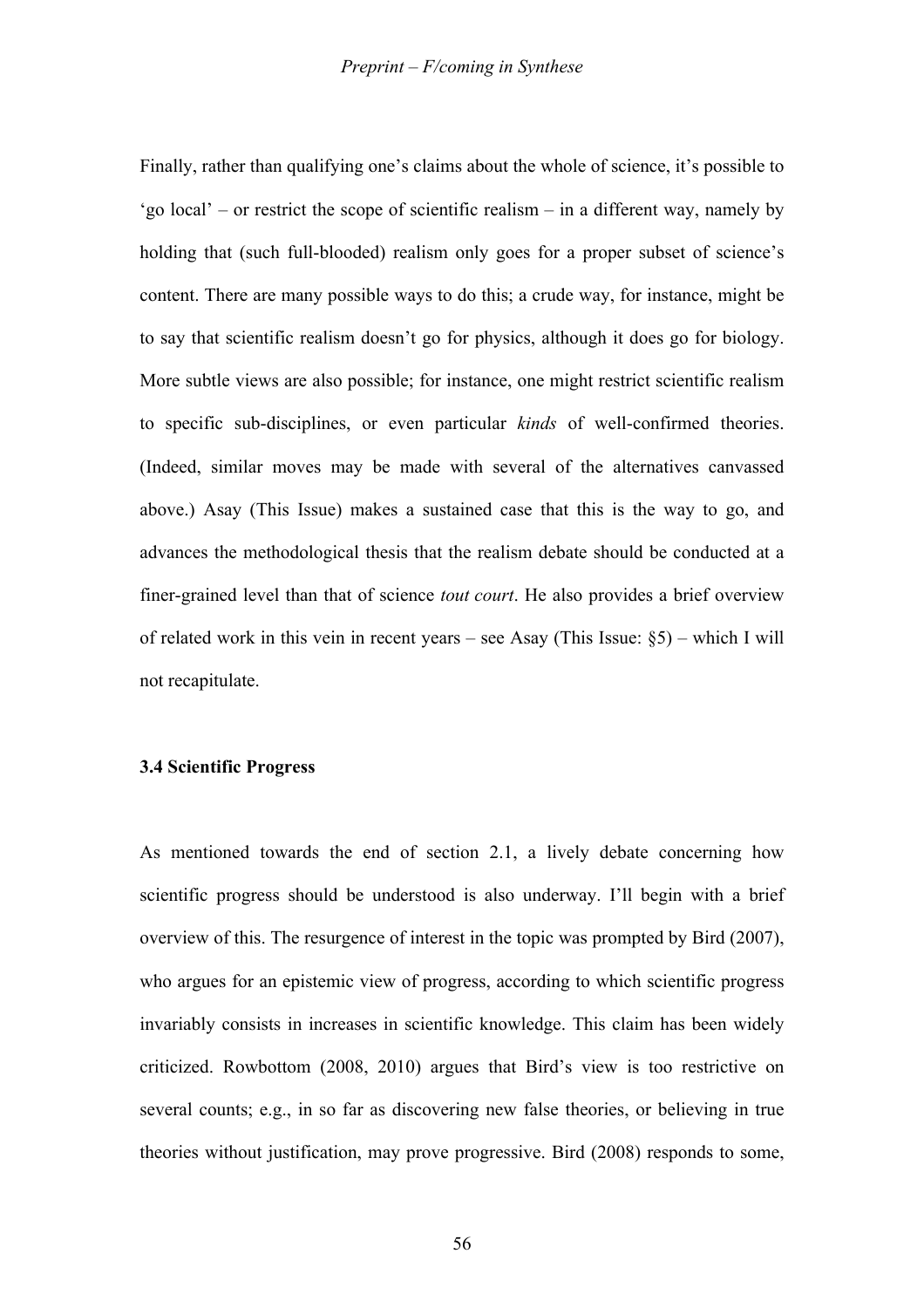but not all, of those charges. Cevolani and Tambolo (2013) and Niiniluoto (2014) offer other criticisms of Bird's proposal, especially from the point of view of defending their preferred (realist) 'semantic' alternative, which involves the notion that increases in theoretical verisimilitude are central to scientific progress.

This semantic view of progress is attacked in Rowbottom (2015a, Manuscript, Ch. I), which advances the view that making scientific progress *more centrally* involves increasing our predictive power and understanding (construed in a non-factive fashion, such that understanding how some phenomena interrelate does not require having an accurate representation of the observable or unobservable systems responsible for generating them). Another important consideration is that predictive power may be understood to involve know how, which is an aspect of progress emphasized more generally by Mizrahi (2013a). This debate continues in Niiniluoto (In Press). Alternative perspectives are also beginning to be presented. Dellsén (2016), for example, advances the view that progress should be characterized solely in terms of understanding (although presumably of a more realist variety than that envisaged by Rowbottom).

Saatsi (This Issue) also argues against Bird's (2007) epistemic view, but from a realist angle. He contends – in connection with the 'minimal realism' presented in Saatsi (In Press), and discussed towards the end of section 2.2 – that theoretical progress can occur merely as a result of theories 'latching better onto unobservable reality'. He focuses on theories that fail to be even approximately true, despite so doing. He also discusses at some length what it means, on his view, for one theory to latch onto reality better than another.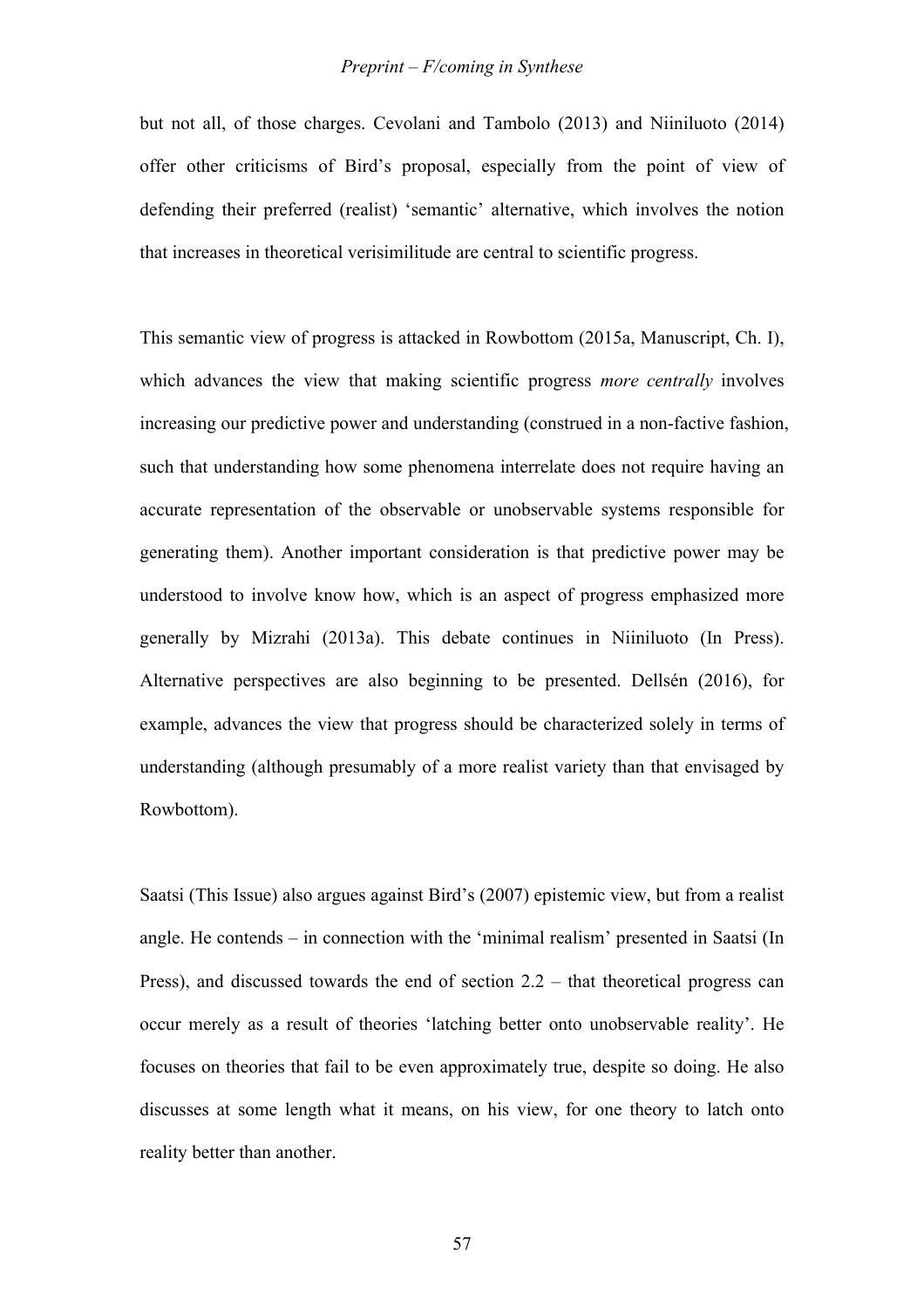#### **3.5 Other Debates and Developments**

Sadly, it hasn't been possible for me to cover every debate of relevance to scientific realism, let alone every contribution of relevance in the past decade, in the above. But I should like to mention a few other areas of significance before I close. First comes the history of philosophy of science, and especially early debates concerning realism in which scientists – many of whom we now think of as scientist-philosophers – were actively involved. For instance, Ivanova (2015a, 2015b) explores the work of Duhem and Poincaré, and Rowbottom (Manuscript: Ch. II, IV) takes a look at some of the anti-realist views of nineteenth century physicists and chemists. Second, there are the ongoing debates about models, and especially about the role of abstractions, idealizations, and approximations therein. Interesting recent work in this area includes Odenbaugh (2011), Psillos (2011), Weisberg (2013), and Reutlinger et al. (In Press). Third, and finally, there are other disputes concerning scientific method – or closely related issues – that bear on the realism debate. These include the extent to which perception is theory-laden, as discussed by Votsis (2015).

# **4. Conclusion**

In this paper, I have done three things. First, I have provided a detailed analysis of scientific realism, with reference to the work of its historical proponents, in order to shed light on its structure and content. I presented a novel characterization thereof (and of the related debate) as a result, which will be of use to existing scholars in the field – in situating their own positions and exploring new options, for example – as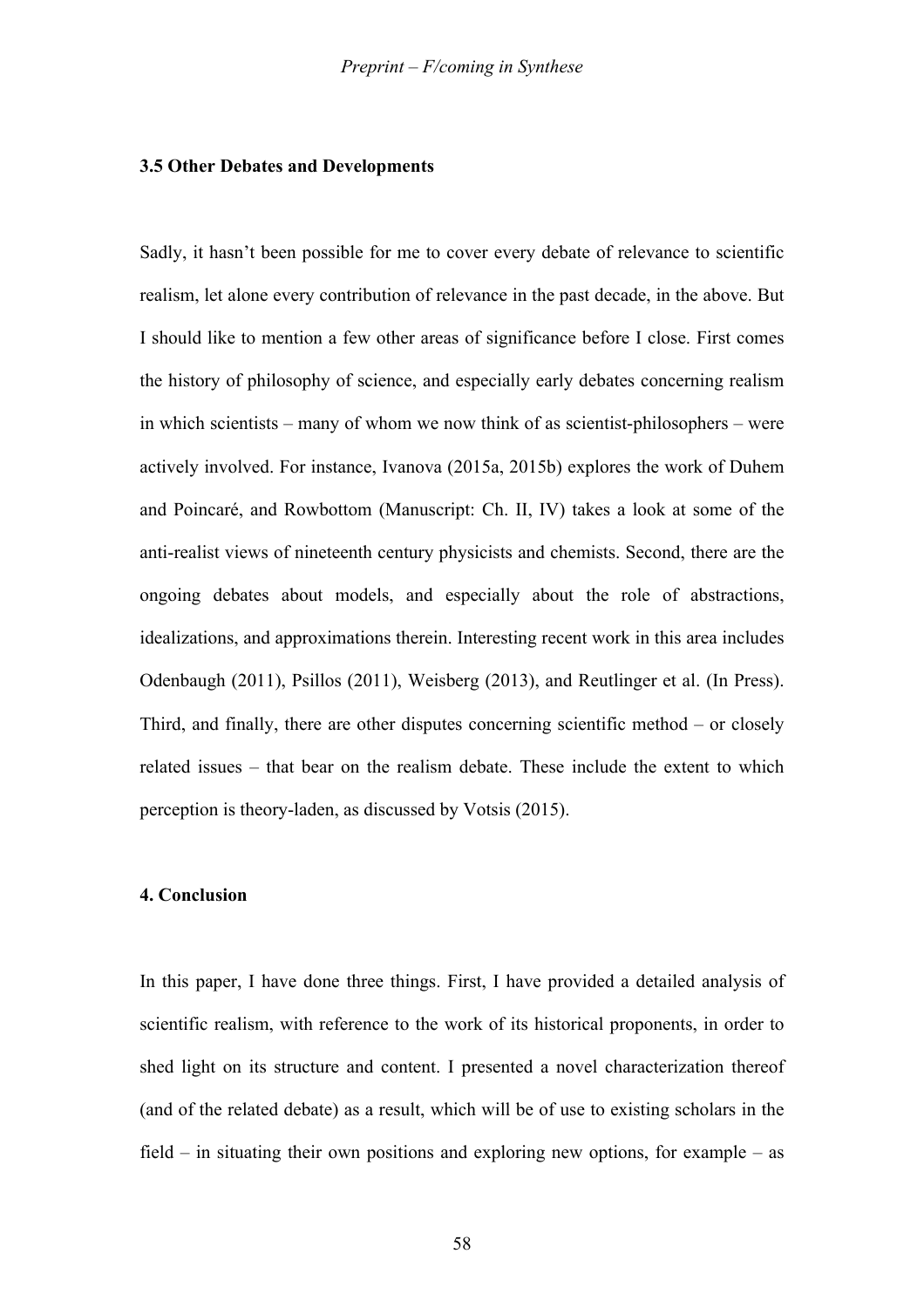well as to those seeking to understand (or enter) the debate from outside the field. Second, I have provided a summary of some of the most important recent and contemporary work concerning scientific realism, including the papers in this special issue. I trust that this will also be useful to both of the aforementioned groups, in highlighting work that they may not have been aware of, providing access points to the literature on a variety of issues, and so forth.

## **Acknowledgements**

I should like to thank Lingnan University for supporting the conference on which this special issue is based, and the attendees of the conference for the discussions that prompted this contribution. I should also like to thank the RGC for funding my recent work on scientific realism (via a Humanities and Social Sciences Prestigious Fellowship, 'The Instrument of Science'). Finally, I am grateful to Patrick McGivern for useful comments on a previous version of this piece.

# **References**

Ainsworth, P. M. 2010. 'What Is Ontic Structural Realism?', *Studies in History and Philosophy of Modern Physics* 41, 50–57.

Arenhart, J. R. B. & Bueno, O. 2015. 'Structural Realism and the Nature of Structure', *European Journal for Philosophy of Science* 5, 111–139.

Asay, J. This Issue. 'Going Local: A Defense of Methodological Localism about Scientific Realism', *Synthese*.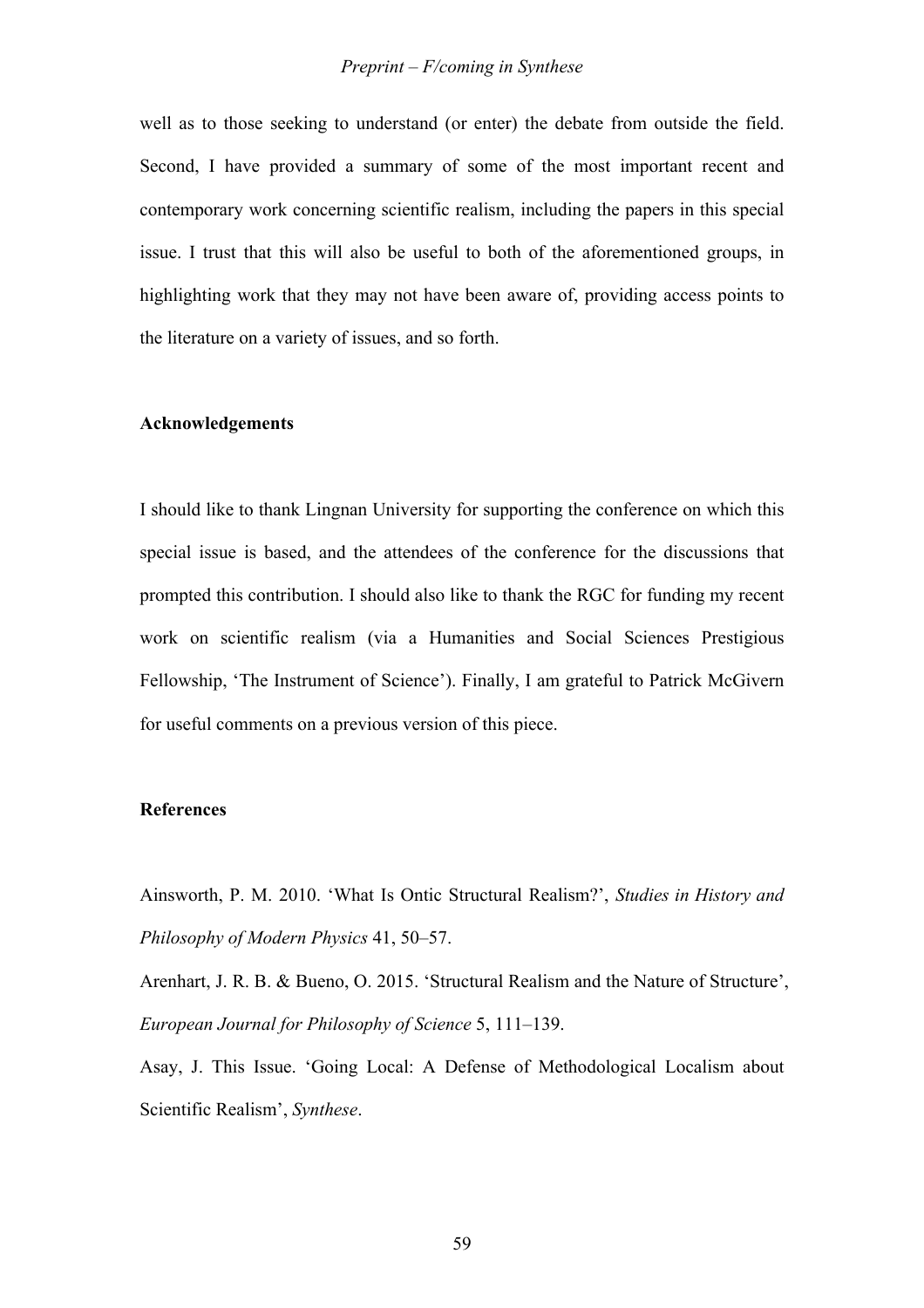Bain, J. 2013. 'Category-Theoretic Structure and Radical Ontic Structural Realism', *Synthese* 190, 1621–1635.

Bartley, W. W. 1984. *The Retreat to Commitment*. La Salle: Open Court.

Belot, G. 2015. 'Down to Earth Underdetermination', *Philosophy and Phenomenological Research* 91, 456–464.

Bird, A. 2007. 'What Is Scientific Progress?', *Noûs* 41, 64–89.

Bird, A. 2008. 'Scientific Progress as Accumulation of Knowledge: A Reply to Rowbottom', *Studies in History and Philosophy of Science* 39, 279-281.

Bockulich, A. & Bokulich, P. (eds). 2011. *Scientific Structuralism*. Dordrecht: Springer.

Boyd, R. 1980. 'Scientific Realism and Naturalistic Epistemology', *PSA 1980 Vol. II*, 613–662.

Boyd, R. 1983. 'On the Current Status of the Issue of Scientific Realism', *Erkenntnis*  19, 45–90.

Cevolani, G. & Tambolo, L. 2013. 'Progress as Approximation to the Truth: A Defence of the Verisimilitudinarian Approach', *Erkenntnis* 78, 921–935.

Chakravartty, A. 1998. 'Semirealism', *Studies in History and Philosophy of Science*  29: 391–408.

Chakravartty, A. 2007. *A Metaphysics for Scientific Realism: Knowing the Unobservable*. Cambridge: Cambridge University Press.

Chakravartty, A. 2011. 'Scientific Realism', in E. N. Zalta (ed.), *Stanford Encyclopedia of Philosophy*.

Chakravartty, A. 2013. 'Realism in the Desert and in the Jungle: Reply to French, Ghins, and Psillos', *Erkenntnis* 78: 39–58.

60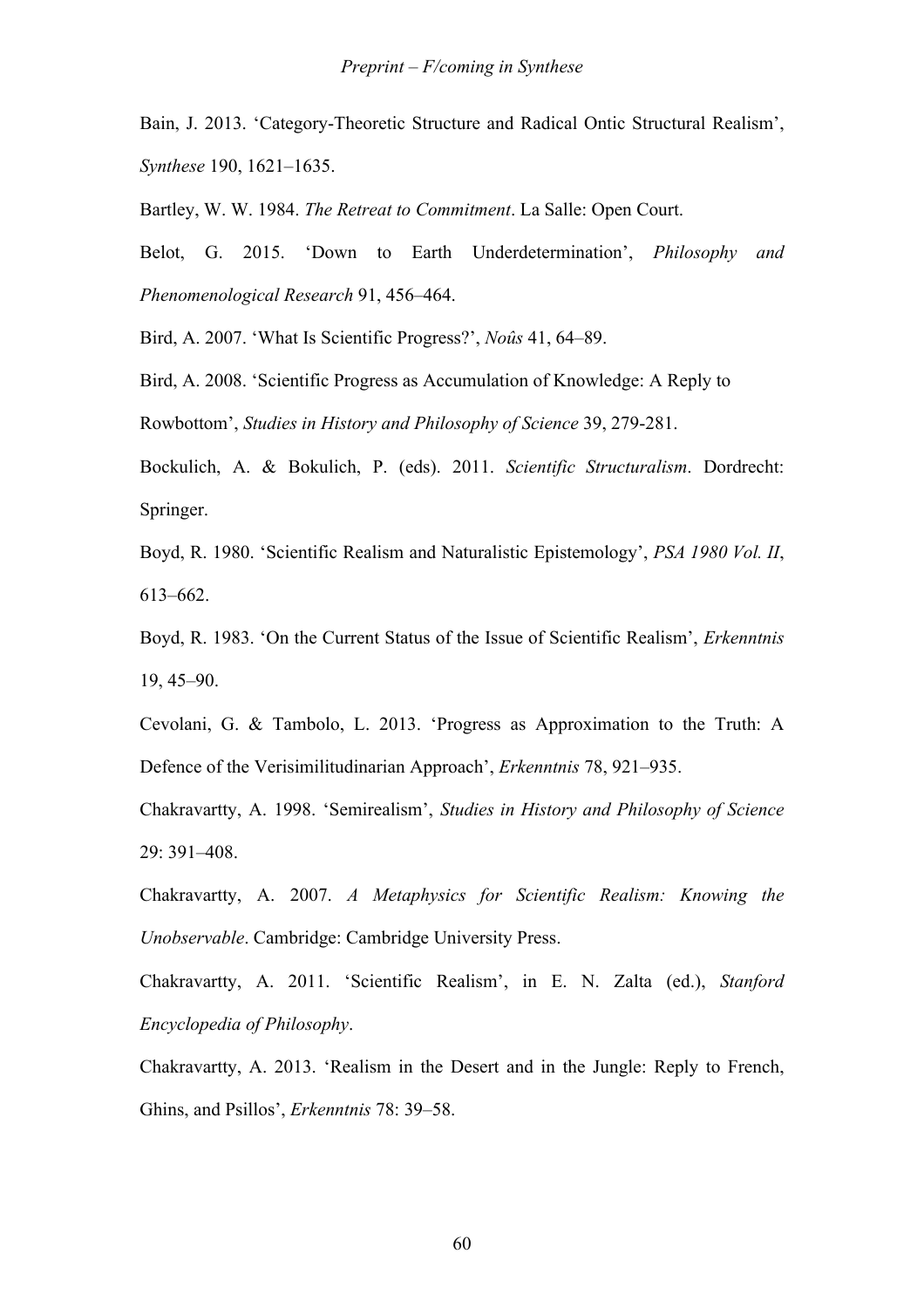Chang, H. 2012. *Is Water H2O? Evidence, Realism and Pluralism*. Dordrecht: Springer.

Davoody, B. M. In Press. 'Reconstructing the Upward Path to Structural Realism', *European Journal for Philosophy of Science*. DOI: 10.1007/s13194-016-0167-8.

Dawid, R., Hartmann, S., and Sprenger, J. 2015. 'The No Alternatives Argument', *British Journal for the Philosophy of Science* 66, 213–234.

Dawid, R. and Hartmann, S. In Press. 'The No Miracles Argument Without the Base Rate Fallacy', *Synthese.* DOI: 10.1007/s11229-017-1408-x.

Dellsén, F. 2016. 'Scientific Progress: Knowledge versus Understanding', *Studies in History and Philosophy of Science* 56, 72–83.

Dellsén, F. In Press. 'Realism and the Absence of Rivals', *Synthese*.

Devitt, M. 1991. *Realism and Truth*. Oxford: Blackwell.

Devitt, M. 2011. 'Are Unconceived Alternatives a Problem for Scientific Realism?', *Journal for General Philosophy of Science* 42, 285–293.

Dupré, J. 2001. *Human Nature and the Limits of Science*. Oxford: Oxford University Press.

Egg, M. 2016. 'Expanding Our Grasp: Causal Knowledge and the Problem of Unconceived Alternatives', *British Journal for the Philosophy of Science* 67: 115–141.

Elgin, C. Z. This Issue. 'Nominalism, Realism and Objectivity', *Synthese*.

Esfeld, M., Lazarovici, D., Lam, V. & Hubert, M. 2015. 'The Physics and Metaphysics of Primitive Stuff', *British Journal for the Philosophy of Science* 68, 133–161.

Fahrbach, L. 2011. 'How the Growth of Science Ends Theory Change', *Synthese* 180, 139 –155.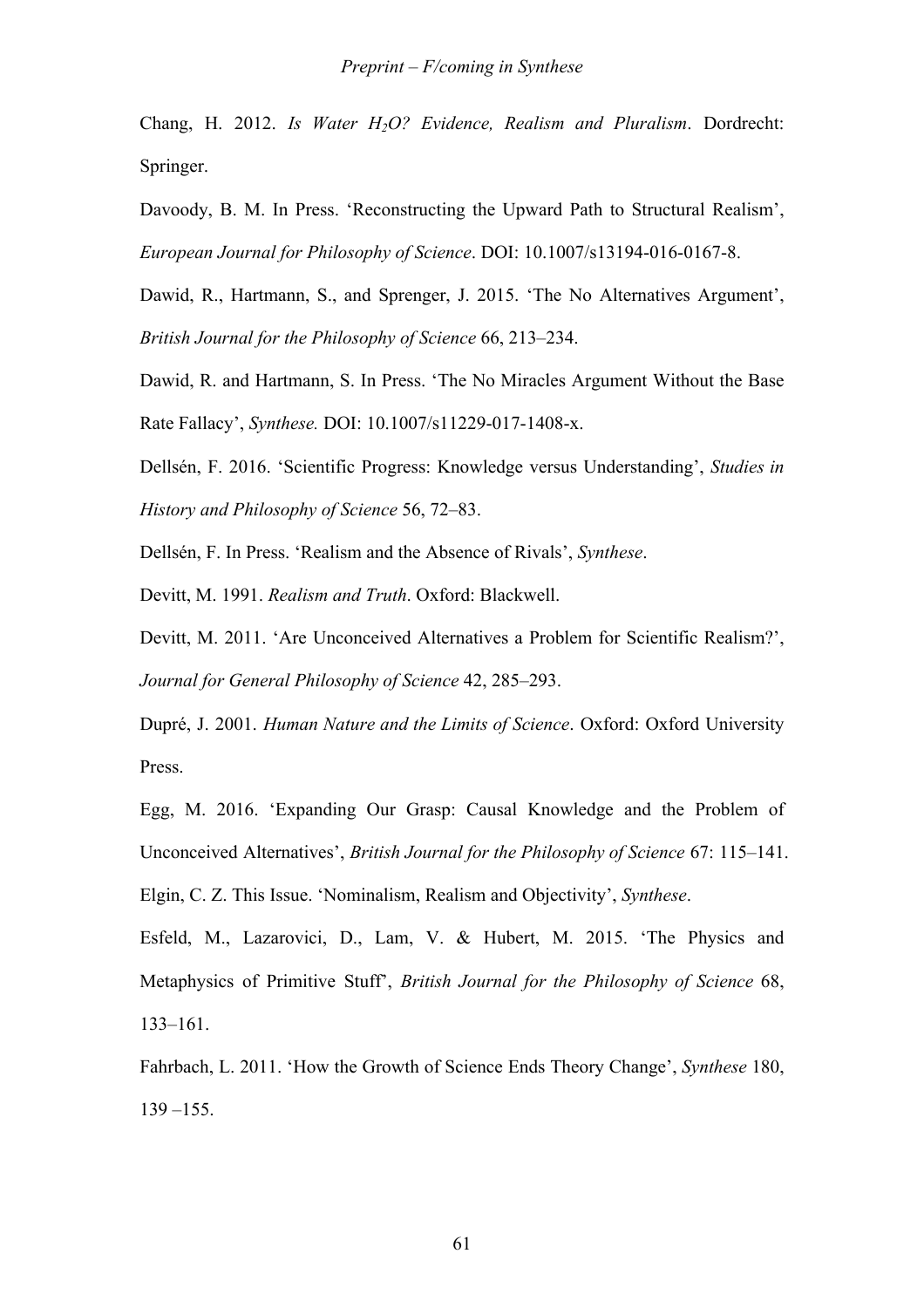Forrest, P. 1994. 'Why Most of Us Should Be Scientific Realists: A Reply to Van Fraassen', *Monist* 77, 47–70.

French, S. 2011. 'Shifting to Structures in Physics and Biology: A Prophylactic for Promiscuous Realism', *Studies in History and Philosophy of Biological and Biomedical Sciences* 42, 164–173.

French, S. 2013. 'Semi-realism, Sociability, and Stucture', *Erkenntnis* 78, 1–18.

French, S. 2014. *The Structure of the World: Metaphysics and Representation*. Oxford: Oxford University Press.

Frigg, R. & Votsis, I. 2011. 'Everything You Always Wanted to Know About Structural Realism but Were Afraid to Ask', *European Journal for Philosophy of Science* 1, 227–276.

Frost-Arnold, G. 2010. 'The No-Miracles Argument for Realism: Inference to an Unacceptable Explanation', *Philosophy of Science* 77, 35–58.

Frost-Arnold, G. 2014. 'Can the Pessimistic Induction be Saved from Semantic Anti-Realism about Scientific Theory?', *British Journal for the Philosophy of Science* 65, 521–548.

Frost-Arnold, G. This Issue. 'Should a Historically Motivated Anti-Realist be a Stanfordite?', *Synthese*.

Galison, P. 1997. *Image and Logic: A Material Culture of Microphysics*. Chicago: University of Chicago Press.

Ghins, M. 'Semirealism, Concrete Structures and Theory Change', *Erkenntnis* 78, 19– 27.

Hacking, I. 1983. *Representing and Intervening: Introductory Topics in the Philosophy of Natural Science*. Cambridge: Cambridge University Press.

62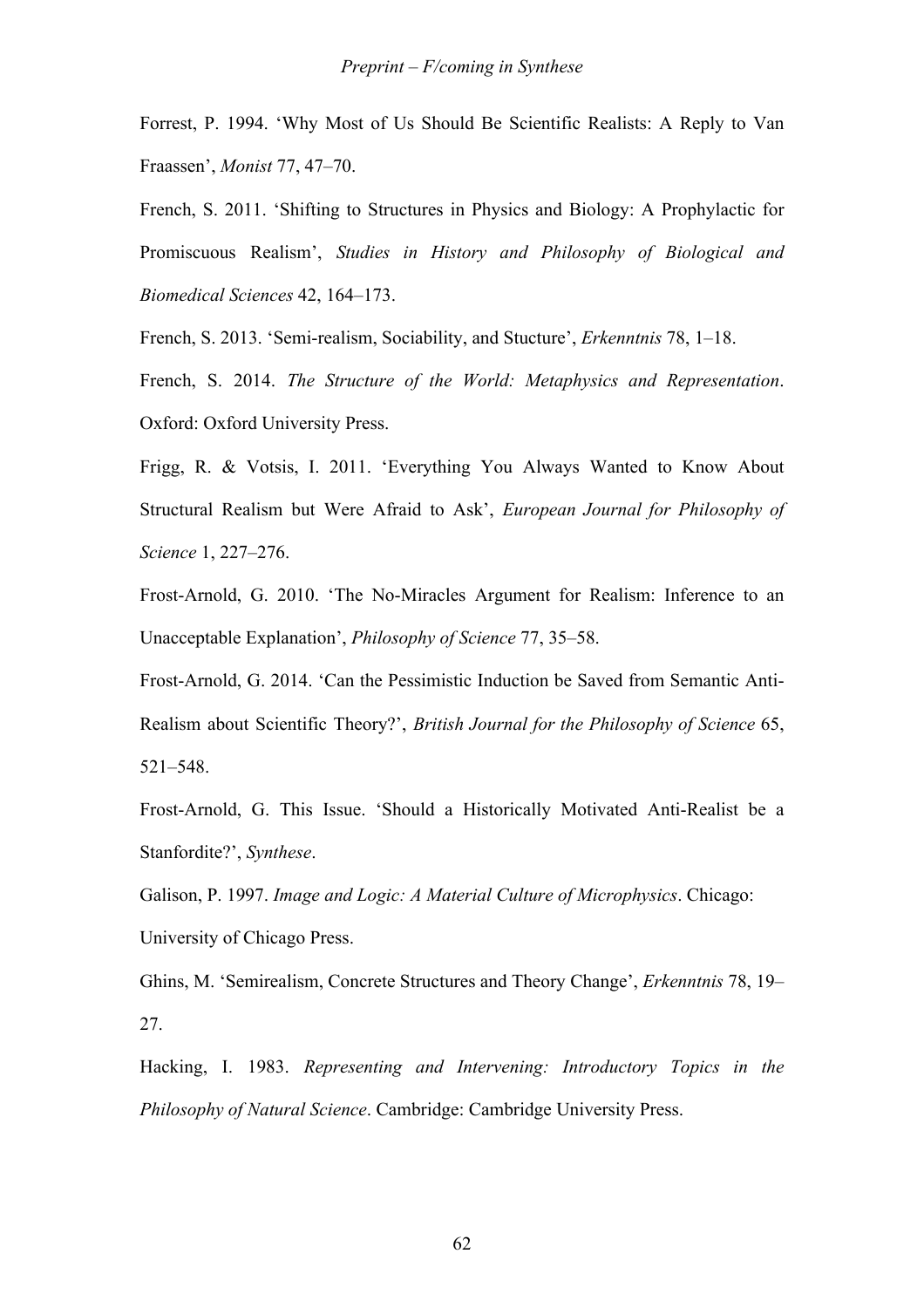Heilbron, J. L. 1977. 'Lectures on the History of Atomic Physics 1900–1922', in C. Weiner (ed.), *History of Twentieth Century Physics*, 40–108. New York: Academic Press.

Henderson, L. 2017. 'The No Miracles Argument and the Base Rate Fallacy', *Synthese* 194, 1295–1302.

Hendry, R. F. 1996. 'Realism, History and the Quantum Theory: Philosophical and Historical Arguments for Realism as a Methodological Thesis.' PhD thesis, LSE. URL: http://etheses.lse.ac.uk/1442/

Howson, C. 2000. *Hume's Problem: Induction and the Justification of Belief.* Oxford: Oxford University Press.

Ivanova, M. 2015a. 'Conventionalism About What? Where Duhem and Poincaré Part Ways', *Studies in History and Philosophy of Science* 54, 80–89.

Ivanova, M. 2015b. 'Conventionalism, Structuralism and Neo-Kantianism in Poincaré's Philosophy of Science', *Studies in History and Philosophy of Modern* 

*Physics* 52, 114–122.

Kuhn, T. S. 1963. 'The Function of Dogma in Scientific Research', in A. C. Crombie (ed.), *Scientific Change*, pp. 347–369. New York: Basic Books.

Ladyman, J. 1998. 'What Is Structural Realism?', *Studies in History and Philosophy of Science* 29, 409–424.

Landry, E., & Rickles, D. 2012. *Structural Realism: Structure, Object, and Causality*. Dordrecht: Springer.

Lam, V. & Wüthrich, C. 2015. 'No Categorial Support for Radical Ontic Structural Realism', *British Journal for the Philosophy of Science* 66, 605–634.

Laudan, L. 1981. 'A Confutation of Convergent Realism', *Philosophy of Science* 48, 19–49.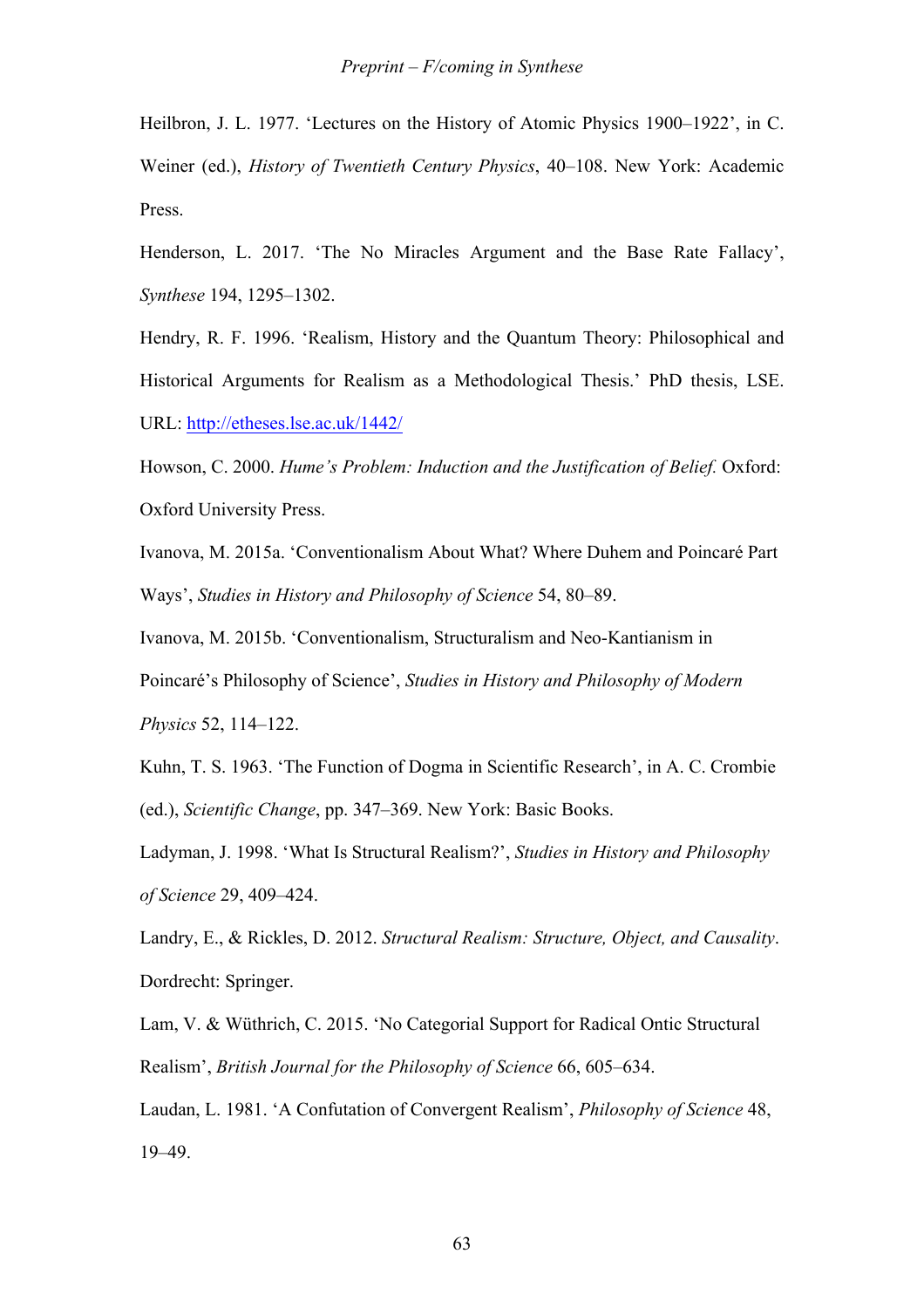Leplin, J. (ed.) 1984. *Scientific Realism.* Berkeley: University of California Press.

Lewis, P. 2001. 'Why the Pessimistic Induction is a Fallacy', *Synthese* 129: 371–380.

Lyons, T. D. 2005. 'Toward a Purely Axiological Scientific Realism', *Erkenntnis* 63, 167–204.

Maddy, P. 2007. *Second Philosophy*. Oxford: Oxford University Press.

Magnus, P. D. and C. Callender. 2003. 'Realist Ennui and the Base Rate Fallacy', *Philosophy of Science* 71, 320–338.

Mäki, U. 2005. 'Reglobalizing Realism by Going Local or (How) Should Our Formulations of Scientific Realism be Informed about the Sciences?', *Erkenntnis* 63, 231–251.

McKenzie, K. 2014. 'Priority and Particle Physics: Ontic Structural Realism as a Fundamentality Thesis', *British Journal for the Philosophy of Science* 65, 353–380.

Mizrahi, M. 2013a. 'What Is Scientific Progress? Lessons from Scientific Practice', *Journal for General Philosophy of Science* 44, 375–390.

Mizrahi, M. 2013b. 'The Argument from Underconsideration and Relative Realism', *International Studies in the Philosophy of Science* 27: 393–407.

Mizrahi, M. 2015. 'Historical Inductions: New Cherries, Same Old Cherry-Picking', *International Studies in the Philosophy of Science* 29, 129–148.

Müller, F. 2016. 'The Pessimistic Meta-induction: Obsolete Through Scientific Progress?', *International Studies in the Philosophy of Science* 29, 393–412.

Musgrave, A. 1988. 'The Ultimate Argument For Scientific Realism', in R. Nola (ed.), *Relativism and Realism in Science*, 229–252. Dordrecht: Kluwer.

Nagaoka, H. 1904. 'Kinetics of a System of Particles Illustrating the Line and the Band Spectrum and the Phenomena of Radioactivity', *Philosophical Magazine Series 6,* 7, 445–455.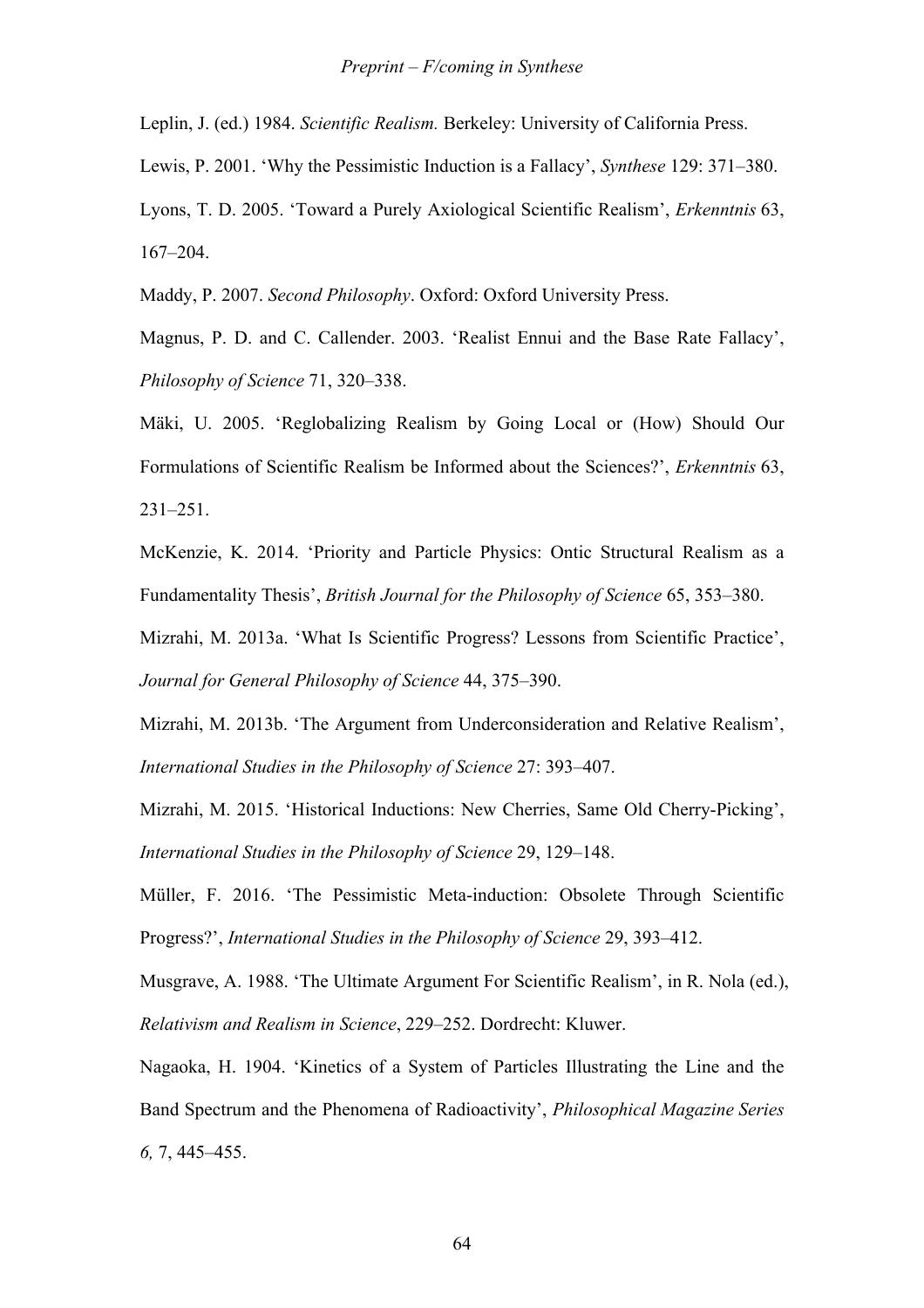Nanay, B. 2013. 'Singularist Semirealism', *British Journal for the Philosophy of Science* 64: 371–394.

Nanay, B. This Issue. 'Entity Realism and Singularist Semirealism', *Synthese*.

Newman, M. 2010. 'Beyond Structural Realism: Pluralist Criteria for Theory Evaluation', *Synthese* 174, 413–443.

Niiniluoto, I. 2014. 'Scientific Progress as Increasing Verisimilitude', *Studies in History and Philosophy of Science* 46, 73–77.

Niiniluoto, I. In Press. 'Optimistic Realism about Scientific Progress', *Synthese*. DOI: 10.1007/s11229-015-0974-z.

Nounou, A. M. 2015. 'For or Against Structural Realism? A Verdict from High Energy Physics', *Studies in History and Philosophy of Modern Physics* 49: 84–101.

O'Conaill, D. 2014. 'Ontic Structural Realism and Concrete Objects', *Philosophical Quarterly* 64, 284–300.

Odenbaugh, J. 2011. 'True Lies: Realism, Robustness, and Models', *Philosophy of Science* 78: 1177–1188.

Poincaré, H. 1902. *Science and Hypothesis*. London & Newcastle: Walter Scott Publishing.

Popper, K. R. 1972. *Objective Knowledge: An Evolutionary Approach.* Oxford: Oxford University Press.

Popper, K. R. 1983. *Realism and the Aim of Science*. London: Routledge.

Psillos, S. 1999. *Scientific Realism: How Science Tracks Truth*. London: Routledge.

Psillos, S. 2000. 'The Present State of the Scientific Realism Debate', *British Journal for the Philosophy of Science* 51, 705–728.

Psillos, S. 2011. 'Living with the Abstract: Realism and Models', *Synthese* 180, 3–17.

Psillos, S. 2013. 'Semirealism *or* Neo-Aristotelianism?', *Erkenntnis* 78, 29–38.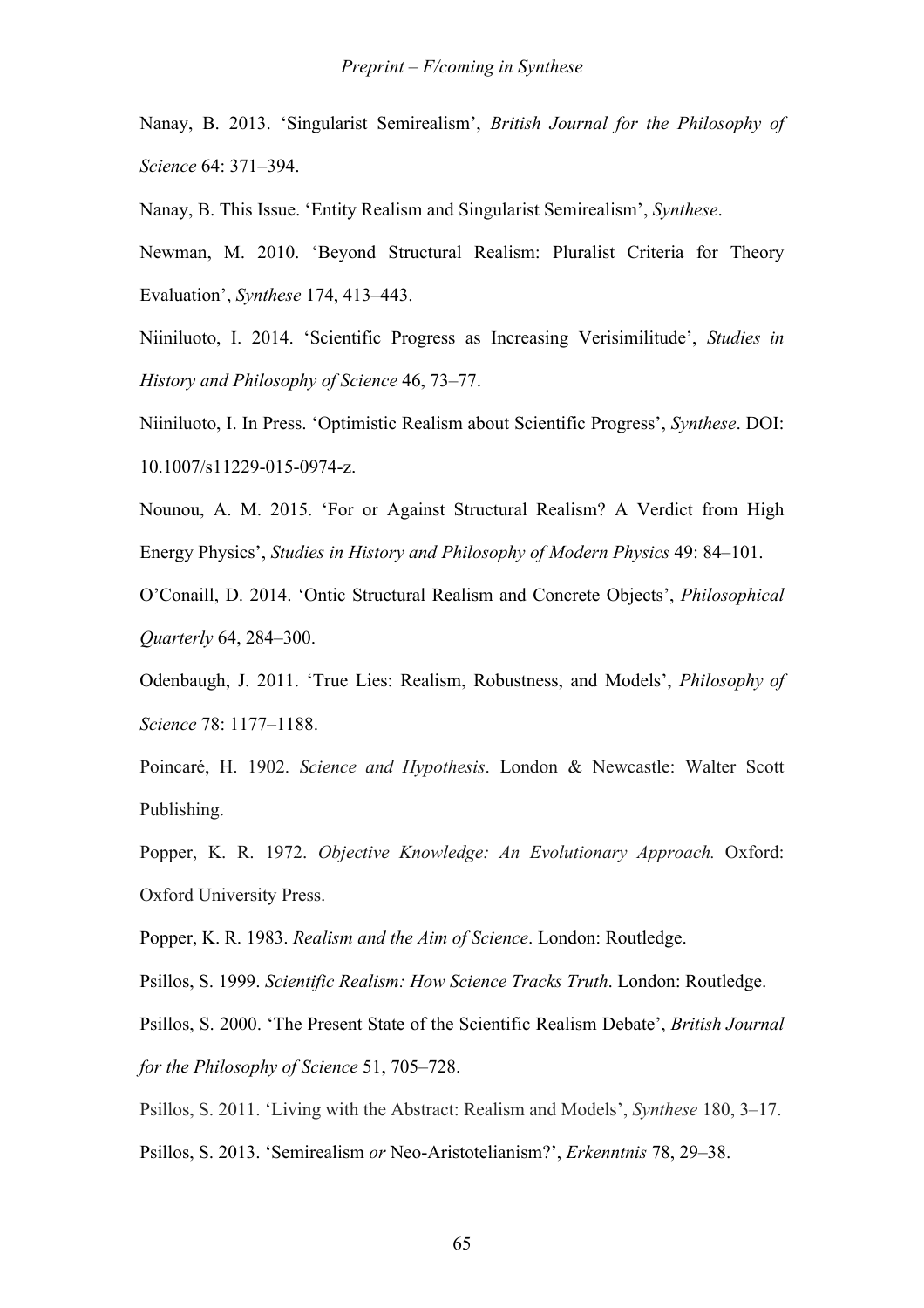Reutlinger, A., Hangleiter, A., and Hartmann, S. In Press. 'Understanding (With) Toy Models', *British Journal for the Philosophy of Science*.

Roberts, B. W. 2011. 'Group Structural Realism', *British Journal for the Philosophy of Science* 62, 47–69.

Rosen, G. 1994. 'What is Constructive Empiricism?', *Philosophical Studies*, 74(2), 143–178.

Rowbottom, D. P. 2002. 'Which Methodologies of Science are Consistent with Scientific Realism?' MA Thesis, Durham. URL: http://etheses.dur.ac.uk/3752/

Rowbottom, D. P. 2008. 'N-rays and the Semantic View of Scientific Progress', *Studies in History and Philosophy of Science* 39, 277–278.

Rowbottom, D. P. 2010a. 'What Scientific Progress Is Not: Against Bird's Epistemic View', *International Studies in the Philosophy of Science* 24, 241–255.

Rowbottom, D. P. 2010b. 'Evolutionary Epistemology and the Aim of Science', *Australasian Journal of Philosophy* 88, 209–225.

Rowbottom, D. P. 2010c. *Popper's Critical Rationalism: A Philosophical Investigation*. London: Routledge.

Rowbottom, D. P. 2011a. 'Kuhn vs. Popper on Criticism and Dogmatism in Science: A Resolution at the Group Level', *Studies in History and Philosophy of Science* 42, 117–124.

Rowbottom, D. P. 2011b. 'The Instrumentalist's New Clothes', *Philosophy of Science*  78, 1200–1211.

Rowbottom, D. P. 2011c. 'Approximations, Idealizations and "Experiments" at the Physics-Biology Interface', *Studies in History and Philosophy of Biological and Biomedical Sciences* 42, 145–154.

Rowbottom, D. P. 2013. 'Kuhn vs. Popper on Criticism and Dogmatism in Science,

66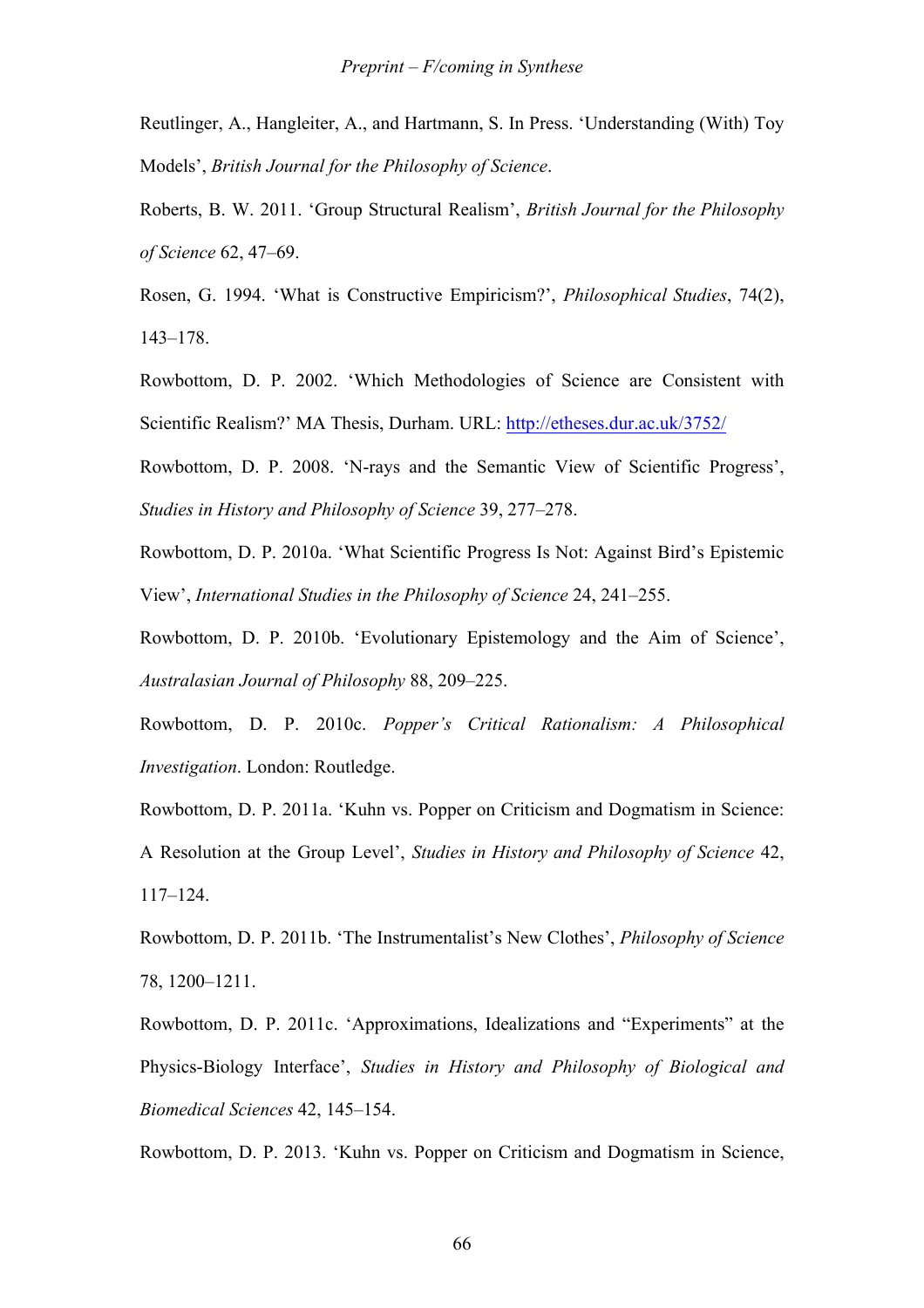Part II: Striking the Balance', *Studies in History and Philosophy of Science* 44, 161– 168.

Rowbottom, D. P. 2014a. 'Aimless Science', *Synthese* 191(6), 1211–1221.

Rowbottom, D. P. 2014b. 'Information Versus Knowledge in Confirmation Theory', *Logique et Analyse* 226, 137–149.

Rowbottom, D. P. 2015a. 'Scientific Progress Without Increasing Verisimilitude: In Response to Niiniluoto', *Studies in History and Philosophy of Science* 51, 100–104.

Rowbottom, D. P. 2015b. *Probability*. Cambridge: Polity Press.

Rowbottom, D. P. In Press. 'Extending the Argument from Unconceived Alternatives:

Observations, Models, Predictions, Explanations, Methods, Instruments, and Values', *Synthese.* DOI: 10.1007/s11229-016-1132-y

Rowbottom, D. P. Manuscript. *The Instrument of Science*.

Ruhmkorff, S. 2014. 'Global and Local Pessimistic Meta-Inductions', *International Studies in the Philosophy of Science* 27, 409–428.

Saatsi, J. In Press. 'Historical Inductions, Old and New', *Synthese.* DOI: 10.1007/s11229-015-0855-5

Saatsi, J. This Issue. 'What Is Theoretical Progress of Science?', *Synthese*.

Sartwell, C. 1992. 'Why Knowledge Is Merely True Belief', *The Journal of Philosophy* 89, 167–180.

Smart, J. J. C. 1963. *Philosophy and Scientific Realism*. London: Routledge.

Smithson, R. In Press. 'Newman's Objection and the No Miracles Argument', *Erkenntnis*. DOI: 10.1007/s10670-016-9855-1.

Sorensen, R. 2013. 'Veridical Idealizations', in M. Frappier, L. Meynell and J. R. Brown (eds), *Thought Experiments in Science, Philosophy, and the Arts*, pp. 30–52. London: Routledge, 2013.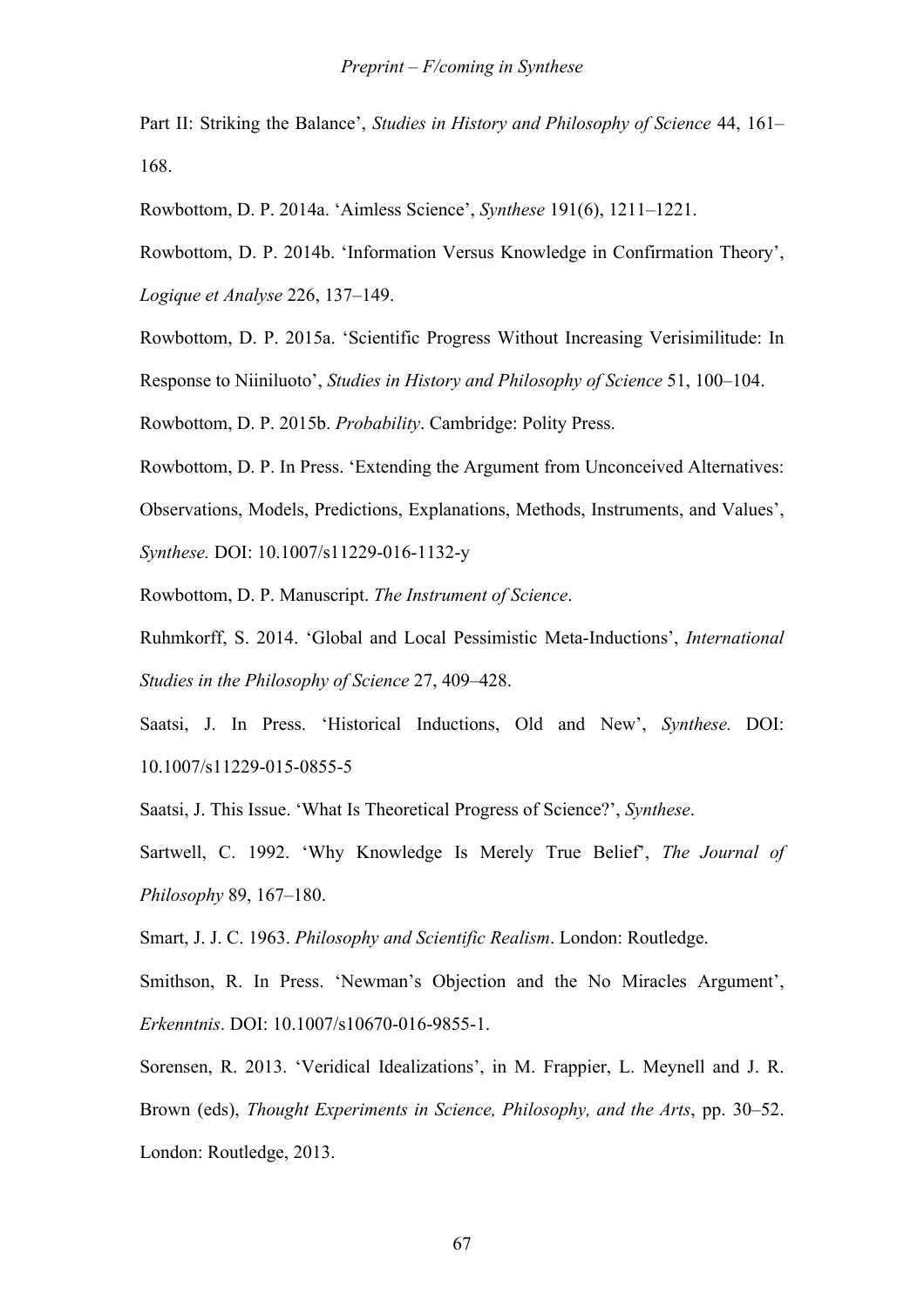Sprenger, J. 2016. 'The Probabilistic No Miracles Argument', *European Journal for the Philosophy of Science* 6, 173–189.

Stanford, P. K. 2001. 'Refusing the Devil's Bargain: What Kind of Underdetermination Should We Take Seriously?', *Philosophy of Science* 68, S1–S12.

Stanford, P. K. 2006. *Exceeding Our Grasp: Science, History, and the Problem of Unconceived Alternatives*. Oxford: Oxford University Press.

Stanford, P. K. 2015. 'Catastrophism, Uniformitarianism, and a Scientific Realist Debate that Makes a Difference', *Philosophy of Science* 82, 867–878.

Sterpetti, F. 2016. 'Scientific Realism, the Semantic View and Evolutionary Biology',

in E. Ippoliti, F. Sterpetti, and T. Nickles (eds), *Models and Inferences in Science*. Dordrecht: Springer.

Suárez, M. 2012. 'Scientific Realism, the Galilean Strategy, and Representation', *Poznan Studies in the Philosophy of the Sciences and the Humanities*, 269–292.

Thébault, K. P. Y. 'Quantization as a Guide to Ontic Structure', *British Journal for the Philosophy of Science* 67, 89–114.

Thomson, J. J. 1899. 'On the Masses of the Ions in Gases at Low Pressures', *Philosophical Magazine Series 5*, 48, 547–567.

Thomson, J. J. 1904. 'On the Structure of the Atom: An Investigation of the Stability and Periods of Oscillation of a Number of Corpuscles Arranged at Equal Intervals around the Circumference of a Circle; with Application of the Results to the Theory of Atomic Structure', *Philosophical Magazine Series 6*, 39, 237–265.

Van Fraassen, B. C. 1980. *The Scientific Image*. Oxford: Oxford University Press.

Van Fraassen, B. C. 1994. 'Gideon Rosen on Constructive Empiricism', *Philosophical Studies* 74, 179–192.

Van Fraassen, B. C. 1998. 'The Agnostic Subtly Probabilified', *Analysis* 58, 212–220.